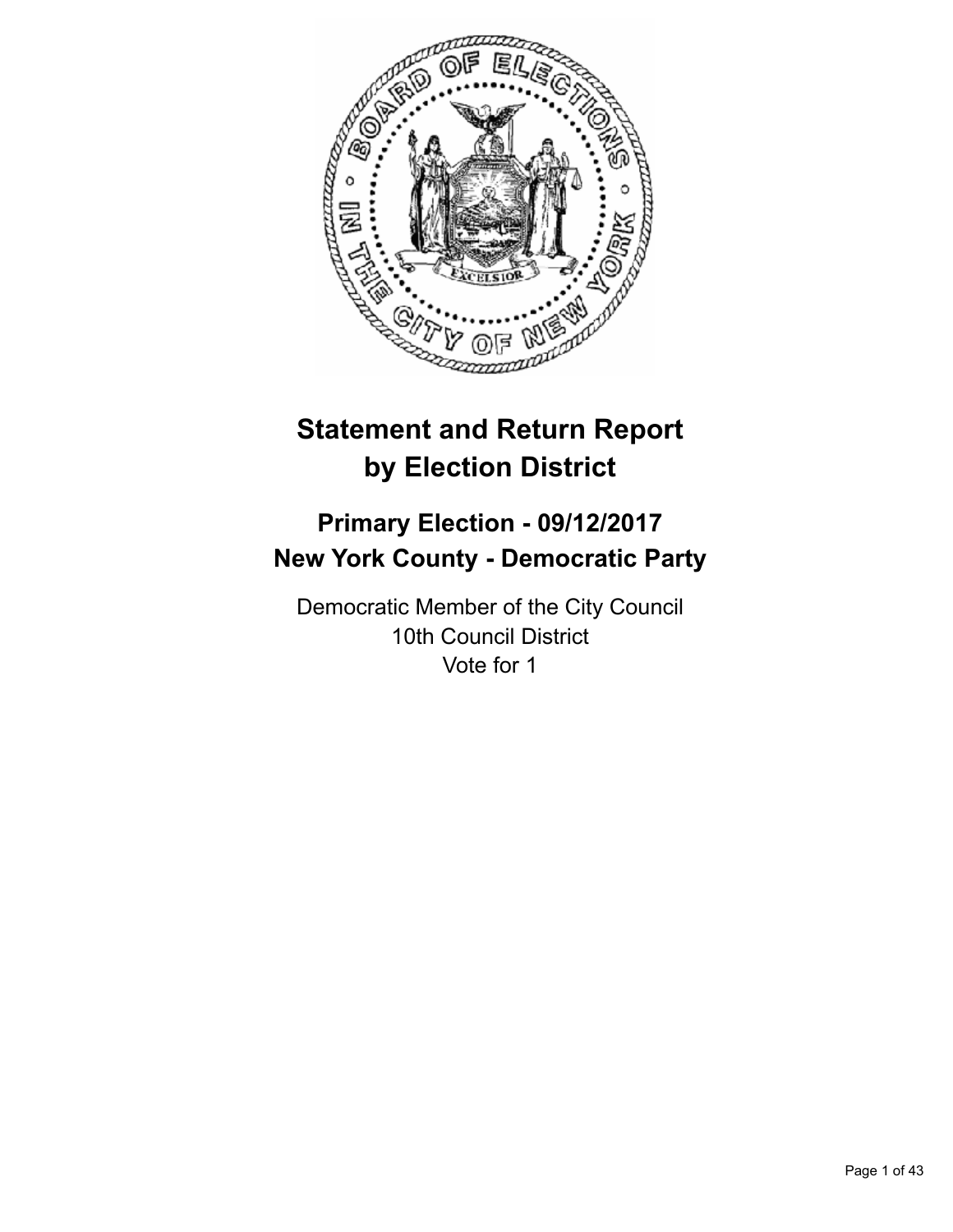

| PUBLIC COUNTER                                           | 146 |
|----------------------------------------------------------|-----|
| <b>MANUALLY COUNTED EMERGENCY</b>                        | 0   |
| ABSENTEE / MILITARY                                      | 3   |
| AFFIDAVIT                                                |     |
| <b>Total Ballots</b>                                     | 150 |
| Less - Inapplicable Federal/Special Presidential Ballots | 0   |
| <b>Total Applicable Ballots</b>                          | 150 |
| <b>YDANIS RODRIGUEZ</b>                                  | 59  |
| <b>JOSUE PEREZ</b>                                       | 67  |
| FRANCESCA M. CASTELLANOS                                 | 17  |
| <b>Total Votes</b>                                       | 143 |
| Unrecorded                                               | 7   |

#### **051/71**

| <b>PUBLIC COUNTER</b>                                    | 19       |
|----------------------------------------------------------|----------|
| <b>MANUALLY COUNTED EMERGENCY</b>                        | 0        |
| ABSENTEE / MILITARY                                      | 0        |
| AFFIDAVIT                                                | 0        |
| <b>Total Ballots</b>                                     | 19       |
| Less - Inapplicable Federal/Special Presidential Ballots | $\Omega$ |
| <b>Total Applicable Ballots</b>                          | 19       |
| <b>YDANIS RODRIGUEZ</b>                                  | 17       |
| <b>JOSUE PEREZ</b>                                       | 0        |
| FRANCESCA M. CASTELLANOS                                 |          |
| KYLE ISHMAEL (WRITE-IN)                                  |          |
| <b>Total Votes</b>                                       | 19       |

| <b>PUBLIC COUNTER</b>                                    | 55 |
|----------------------------------------------------------|----|
| MANUALLY COUNTED EMERGENCY                               | 0  |
| ABSENTEE / MILITARY                                      |    |
| <b>AFFIDAVIT</b>                                         |    |
| <b>Total Ballots</b>                                     | 57 |
| Less - Inapplicable Federal/Special Presidential Ballots | 0  |
| <b>Total Applicable Ballots</b>                          | 57 |
| <b>YDANIS RODRIGUEZ</b>                                  | 33 |
| <b>JOSUE PEREZ</b>                                       | 15 |
| FRANCESCA M. CASTELLANOS                                 | 6  |
| <b>Total Votes</b>                                       | 54 |
| Unrecorded                                               | 3  |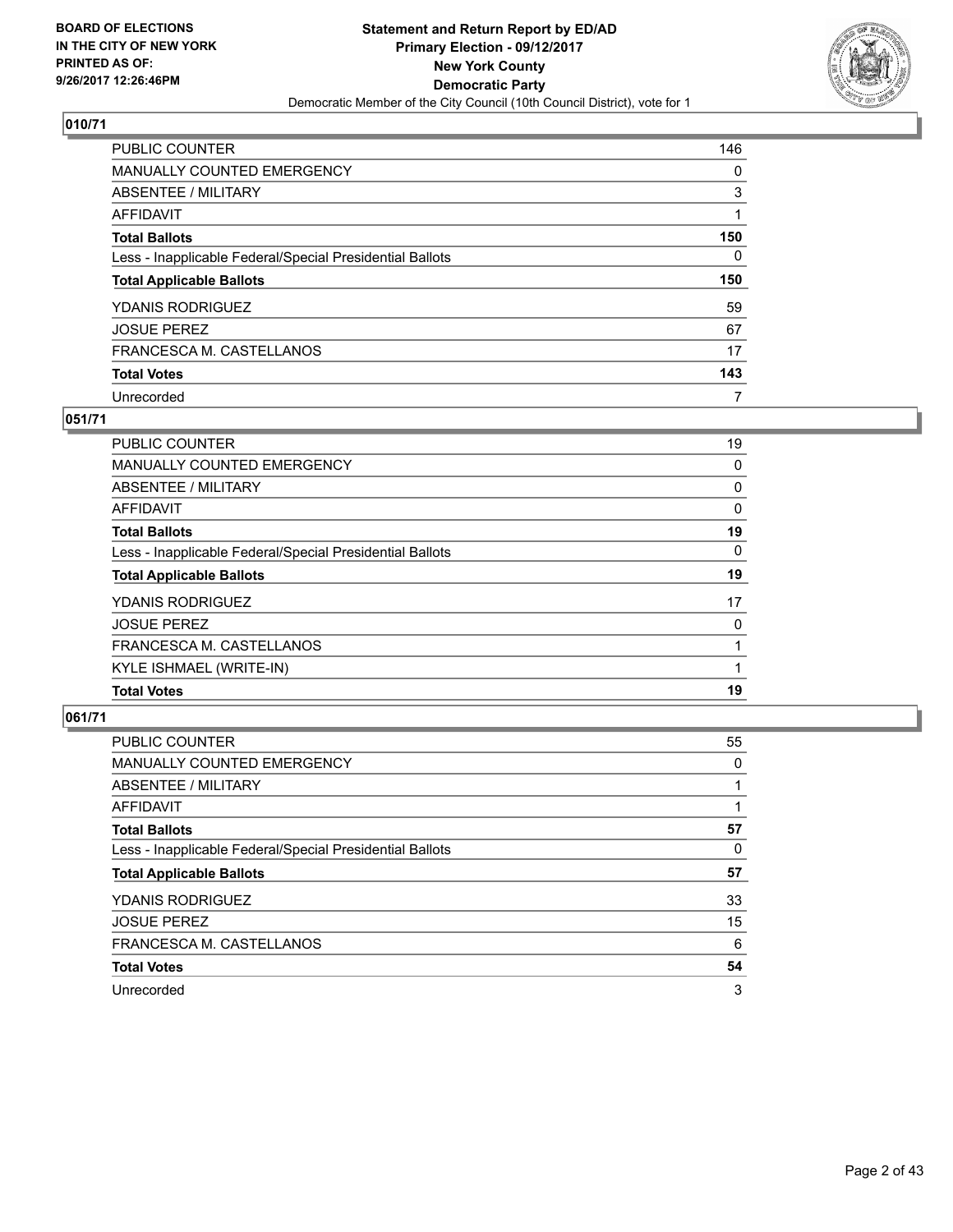

| <b>PUBLIC COUNTER</b>                                    | 52 |
|----------------------------------------------------------|----|
| MANUALLY COUNTED EMERGENCY                               | 0  |
| ABSENTEE / MILITARY                                      |    |
| <b>AFFIDAVIT</b>                                         | 3  |
| <b>Total Ballots</b>                                     | 56 |
| Less - Inapplicable Federal/Special Presidential Ballots | 0  |
| <b>Total Applicable Ballots</b>                          | 56 |
| <b>YDANIS RODRIGUEZ</b>                                  | 36 |
| <b>JOSUE PEREZ</b>                                       | 11 |
| FRANCESCA M. CASTELLANOS                                 | 4  |
| <b>Total Votes</b>                                       | 51 |
| Unrecorded                                               | 5  |

#### **063/71**

| <b>PUBLIC COUNTER</b>                                    | 84 |
|----------------------------------------------------------|----|
| <b>MANUALLY COUNTED EMERGENCY</b>                        | 0  |
| ABSENTEE / MILITARY                                      |    |
| AFFIDAVIT                                                | 4  |
| <b>Total Ballots</b>                                     | 89 |
| Less - Inapplicable Federal/Special Presidential Ballots | 0  |
| <b>Total Applicable Ballots</b>                          | 89 |
| <b>YDANIS RODRIGUEZ</b>                                  | 53 |
| <b>JOSUE PEREZ</b>                                       | 18 |
| FRANCESCA M. CASTELLANOS                                 | 9  |
| <b>GEORGE ESPINAL (WRITE-IN)</b>                         |    |
| <b>Total Votes</b>                                       | 81 |
| Unrecorded                                               | 8  |

| <b>PUBLIC COUNTER</b>                                    | 61 |
|----------------------------------------------------------|----|
| <b>MANUALLY COUNTED EMERGENCY</b>                        | 0  |
| ABSENTEE / MILITARY                                      | 0  |
| AFFIDAVIT                                                | 0  |
| <b>Total Ballots</b>                                     | 61 |
| Less - Inapplicable Federal/Special Presidential Ballots | 0  |
| <b>Total Applicable Ballots</b>                          | 61 |
| <b>YDANIS RODRIGUEZ</b>                                  | 40 |
| <b>JOSUE PEREZ</b>                                       | 14 |
| FRANCESCA M. CASTELLANOS                                 | 3  |
| <b>Total Votes</b>                                       | 57 |
| Unrecorded                                               | 4  |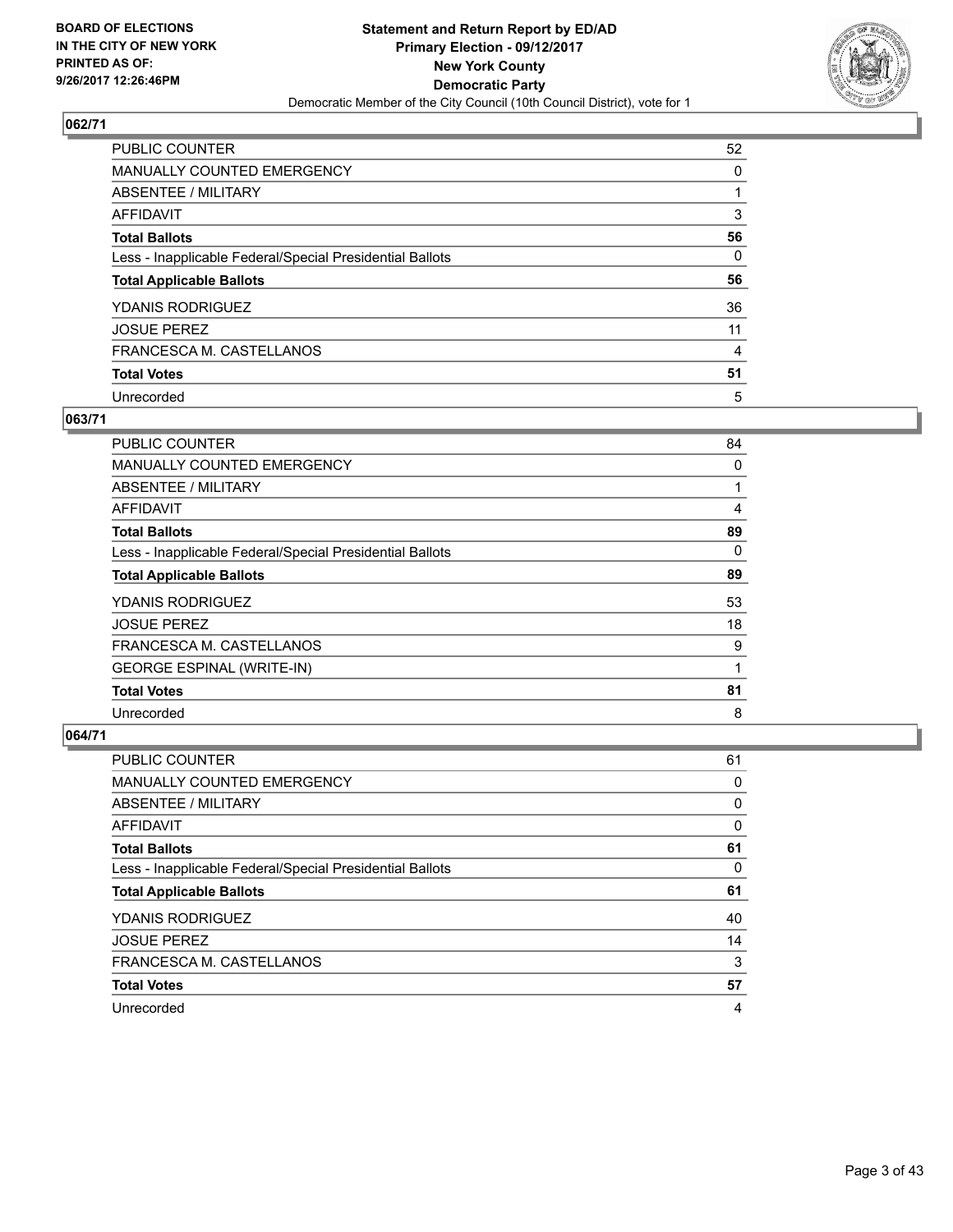

| <b>PUBLIC COUNTER</b>                                    | 102            |
|----------------------------------------------------------|----------------|
| <b>MANUALLY COUNTED EMERGENCY</b>                        | 0              |
| ABSENTEE / MILITARY                                      | 3              |
| AFFIDAVIT                                                | $\overline{2}$ |
| <b>Total Ballots</b>                                     | 107            |
| Less - Inapplicable Federal/Special Presidential Ballots | 0              |
| <b>Total Applicable Ballots</b>                          | 107            |
| <b>YDANIS RODRIGUEZ</b>                                  | 62             |
| <b>JOSUE PEREZ</b>                                       | 23             |
| FRANCESCA M. CASTELLANOS                                 | 12             |
| <b>GEORGE ESPINAL (WRITE-IN)</b>                         |                |
| <b>Total Votes</b>                                       | 98             |
| Unrecorded                                               | 9              |

#### **066/71**

| <b>PUBLIC COUNTER</b>                                    | 125 |
|----------------------------------------------------------|-----|
| <b>MANUALLY COUNTED EMERGENCY</b>                        | 0   |
| ABSENTEE / MILITARY                                      |     |
| AFFIDAVIT                                                | 0   |
| <b>Total Ballots</b>                                     | 126 |
| Less - Inapplicable Federal/Special Presidential Ballots | 0   |
| <b>Total Applicable Ballots</b>                          | 126 |
| <b>YDANIS RODRIGUEZ</b>                                  | 90  |
|                                                          |     |
| <b>JOSUE PEREZ</b>                                       | 25  |
| FRANCESCA M. CASTELLANOS                                 | 9   |
| <b>Total Votes</b>                                       | 124 |

| <b>PUBLIC COUNTER</b>                                    | 78 |
|----------------------------------------------------------|----|
| <b>MANUALLY COUNTED EMERGENCY</b>                        | 0  |
| ABSENTEE / MILITARY                                      | 0  |
| AFFIDAVIT                                                | 0  |
| <b>Total Ballots</b>                                     | 78 |
| Less - Inapplicable Federal/Special Presidential Ballots | 0  |
| <b>Total Applicable Ballots</b>                          | 78 |
| <b>YDANIS RODRIGUEZ</b>                                  | 53 |
| <b>JOSUE PEREZ</b>                                       | 14 |
| FRANCESCA M. CASTELLANOS                                 | 7  |
| <b>Total Votes</b>                                       | 74 |
| Unrecorded                                               | 4  |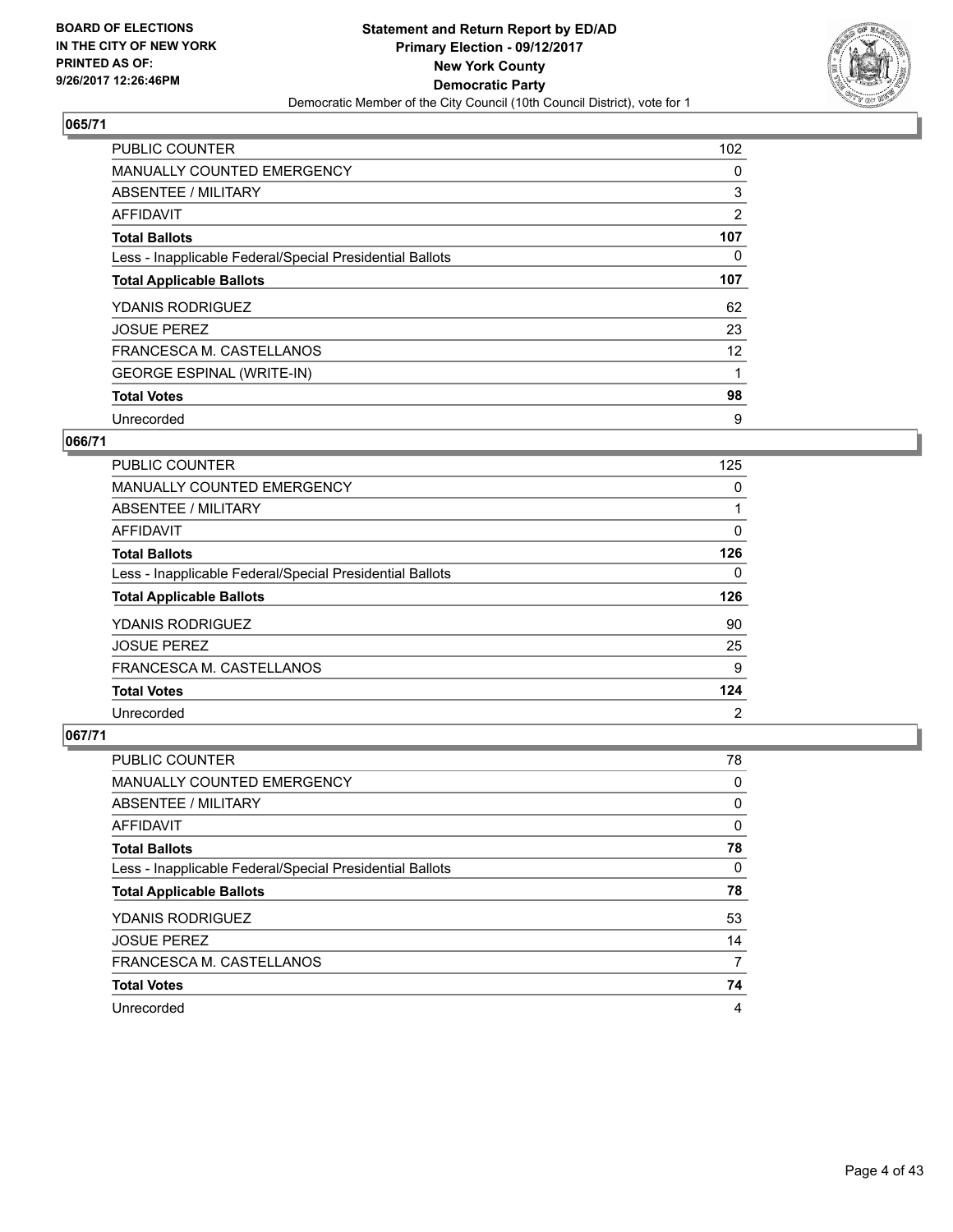

| <b>Total Votes</b>                                       | 83       |
|----------------------------------------------------------|----------|
| FRANCESCA M. CASTELLANOS                                 | 4        |
| <b>JOSUE PEREZ</b>                                       | 17       |
| YDANIS RODRIGUEZ                                         | 62       |
| <b>Total Applicable Ballots</b>                          | 83       |
| Less - Inapplicable Federal/Special Presidential Ballots | 0        |
| <b>Total Ballots</b>                                     | 83       |
| <b>AFFIDAVIT</b>                                         | $\Omega$ |
| <b>ABSENTEE / MILITARY</b>                               |          |
| <b>MANUALLY COUNTED EMERGENCY</b>                        | 0        |
| PUBLIC COUNTER                                           | 82       |

## **070/71**

| PUBLIC COUNTER                                           | 104 |
|----------------------------------------------------------|-----|
| <b>MANUALLY COUNTED EMERGENCY</b>                        | 0   |
| ABSENTEE / MILITARY                                      | 0   |
| AFFIDAVIT                                                | 2   |
| <b>Total Ballots</b>                                     | 106 |
| Less - Inapplicable Federal/Special Presidential Ballots | 0   |
| <b>Total Applicable Ballots</b>                          | 106 |
| <b>YDANIS RODRIGUEZ</b>                                  | 83  |
| <b>JOSUE PEREZ</b>                                       | 15  |
| FRANCESCA M. CASTELLANOS                                 | 4   |
| BARACK OBAMA (WRITE-IN)                                  | 1   |
| <b>Total Votes</b>                                       | 103 |
| Unrecorded                                               | 3   |
|                                                          |     |

| <b>PUBLIC COUNTER</b>                                    | 64             |
|----------------------------------------------------------|----------------|
| MANUALLY COUNTED EMERGENCY                               | 0              |
| ABSENTEE / MILITARY                                      |                |
| <b>AFFIDAVIT</b>                                         | $\overline{2}$ |
| <b>Total Ballots</b>                                     | 67             |
| Less - Inapplicable Federal/Special Presidential Ballots | 0              |
| <b>Total Applicable Ballots</b>                          | 67             |
| <b>YDANIS RODRIGUEZ</b>                                  | 52             |
| <b>JOSUE PEREZ</b>                                       | 8              |
| FRANCESCA M. CASTELLANOS                                 | 4              |
| <b>Total Votes</b>                                       | 64             |
| Unrecorded                                               | 3              |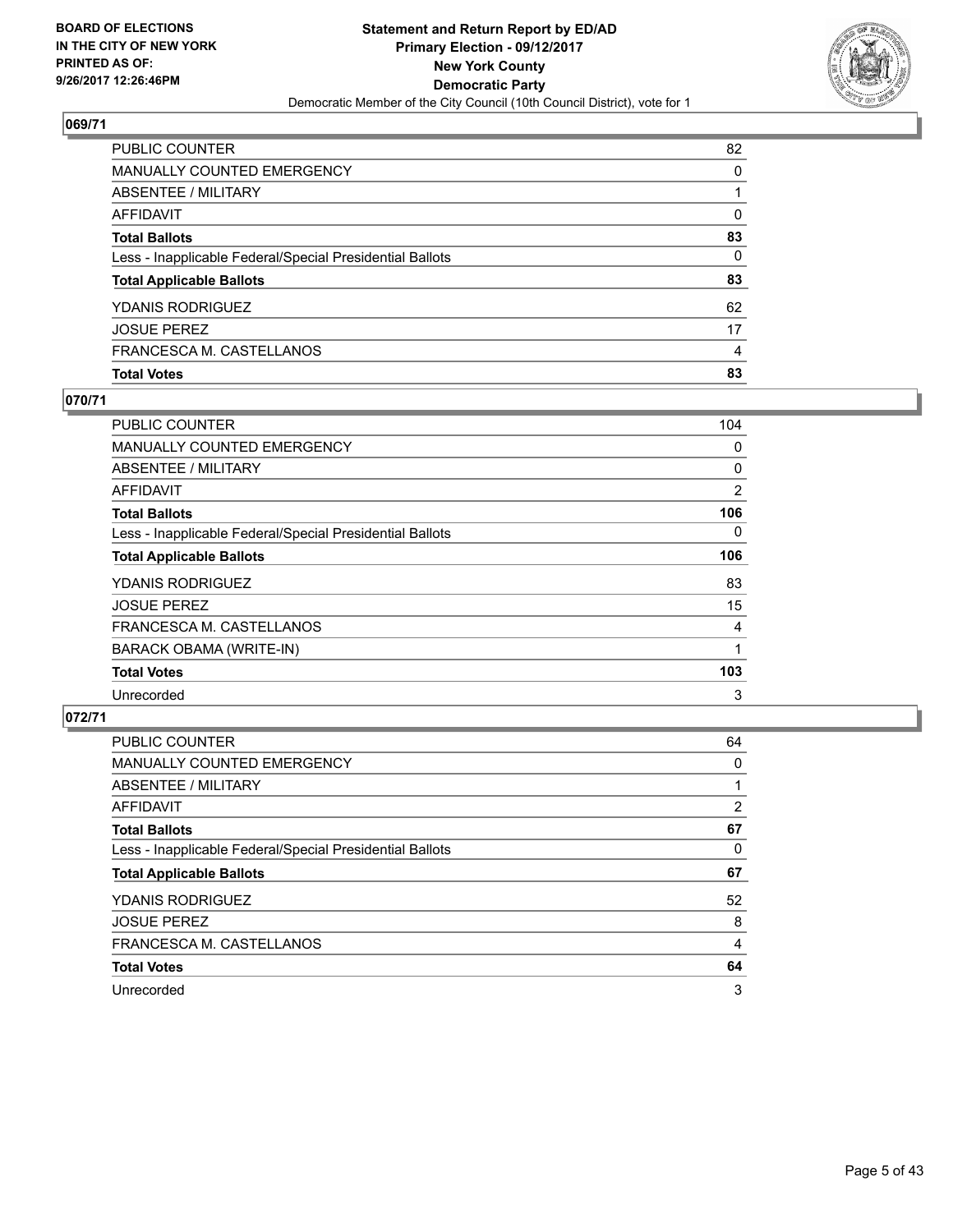

| <b>PUBLIC COUNTER</b>                                    | 122 |
|----------------------------------------------------------|-----|
| <b>MANUALLY COUNTED EMERGENCY</b>                        | 0   |
| ABSENTEE / MILITARY                                      | 0   |
| AFFIDAVIT                                                | 0   |
| <b>Total Ballots</b>                                     | 122 |
| Less - Inapplicable Federal/Special Presidential Ballots | 0   |
| <b>Total Applicable Ballots</b>                          | 122 |
| <b>YDANIS RODRIGUEZ</b>                                  | 54  |
|                                                          |     |
| <b>JOSUE PEREZ</b>                                       | 52  |
| FRANCESCA M. CASTELLANOS                                 | 9   |
| DIANNE L MACK (WRITE-IN)                                 | 1   |
| NICOLE O'BRIEN (WRITE-IN)                                |     |
| <b>Total Votes</b>                                       | 117 |

## **074/71**

| <b>PUBLIC COUNTER</b>                                    | 105      |
|----------------------------------------------------------|----------|
| <b>MANUALLY COUNTED EMERGENCY</b>                        | 0        |
| ABSENTEE / MILITARY                                      | 0        |
| AFFIDAVIT                                                | 0        |
| <b>Total Ballots</b>                                     | 105      |
| Less - Inapplicable Federal/Special Presidential Ballots | $\Omega$ |
| <b>Total Applicable Ballots</b>                          | 105      |
| <b>YDANIS RODRIGUEZ</b>                                  | 59       |
| <b>JOSUE PEREZ</b>                                       | 31       |
| FRANCESCA M. CASTELLANOS                                 | 12       |
| <b>Total Votes</b>                                       | 102      |
| Unrecorded                                               | 3        |

| <b>PUBLIC COUNTER</b>                                    | 110 |
|----------------------------------------------------------|-----|
| <b>MANUALLY COUNTED EMERGENCY</b>                        | 0   |
| ABSENTEE / MILITARY                                      |     |
| AFFIDAVIT                                                | 0   |
| <b>Total Ballots</b>                                     | 111 |
| Less - Inapplicable Federal/Special Presidential Ballots | 0   |
| <b>Total Applicable Ballots</b>                          | 111 |
| <b>YDANIS RODRIGUEZ</b>                                  | 68  |
| <b>JOSUE PEREZ</b>                                       | 31  |
| FRANCESCA M. CASTELLANOS                                 |     |
| <b>Total Votes</b>                                       | 106 |
| Unrecorded                                               | 5   |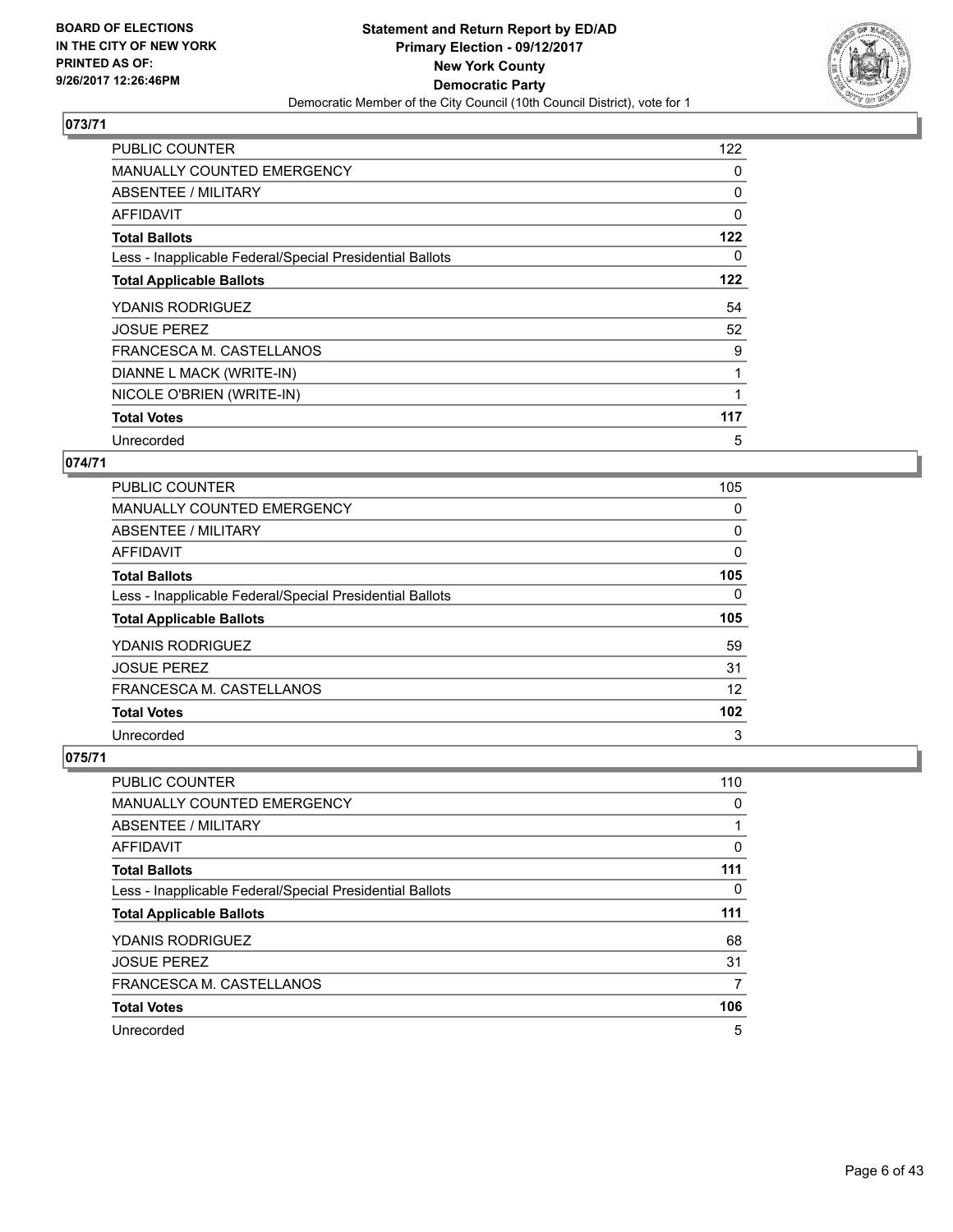

| PUBLIC COUNTER                                           | 161 |
|----------------------------------------------------------|-----|
| <b>MANUALLY COUNTED EMERGENCY</b>                        | 0   |
| ABSENTEE / MILITARY                                      | 3   |
| AFFIDAVIT                                                | 3   |
| <b>Total Ballots</b>                                     | 167 |
| Less - Inapplicable Federal/Special Presidential Ballots | 0   |
| <b>Total Applicable Ballots</b>                          | 167 |
| <b>YDANIS RODRIGUEZ</b>                                  | 64  |
| <b>JOSUE PEREZ</b>                                       | 78  |
|                                                          |     |
| FRANCESCA M. CASTELLANOS                                 | 14  |
| <b>Total Votes</b>                                       | 156 |

#### **077/71**

| <b>PUBLIC COUNTER</b>                                    | 210 |
|----------------------------------------------------------|-----|
| <b>MANUALLY COUNTED EMERGENCY</b>                        | 0   |
| ABSENTEE / MILITARY                                      | 4   |
| AFFIDAVIT                                                |     |
| <b>Total Ballots</b>                                     | 215 |
| Less - Inapplicable Federal/Special Presidential Ballots | 0   |
| <b>Total Applicable Ballots</b>                          | 215 |
| <b>YDANIS RODRIGUEZ</b>                                  | 63  |
| <b>JOSUE PEREZ</b>                                       | 134 |
| FRANCESCA M. CASTELLANOS                                 | 13  |
| <b>Total Votes</b>                                       | 210 |
| Unrecorded                                               | 5   |

| PUBLIC COUNTER                                           | 223            |
|----------------------------------------------------------|----------------|
| MANUALLY COUNTED EMERGENCY                               | 0              |
| ABSENTEE / MILITARY                                      | 5              |
| AFFIDAVIT                                                | $\overline{2}$ |
| <b>Total Ballots</b>                                     | 230            |
| Less - Inapplicable Federal/Special Presidential Ballots | 0              |
| <b>Total Applicable Ballots</b>                          | 230            |
| <b>YDANIS RODRIGUEZ</b>                                  | 46             |
| <b>JOSUE PEREZ</b>                                       | 166            |
| FRANCESCA M. CASTELLANOS                                 | 11             |
| CAROLINE TRUEBLOOD (WRITE-IN)                            |                |
| <b>Total Votes</b>                                       | 224            |
| Unrecorded                                               | 6              |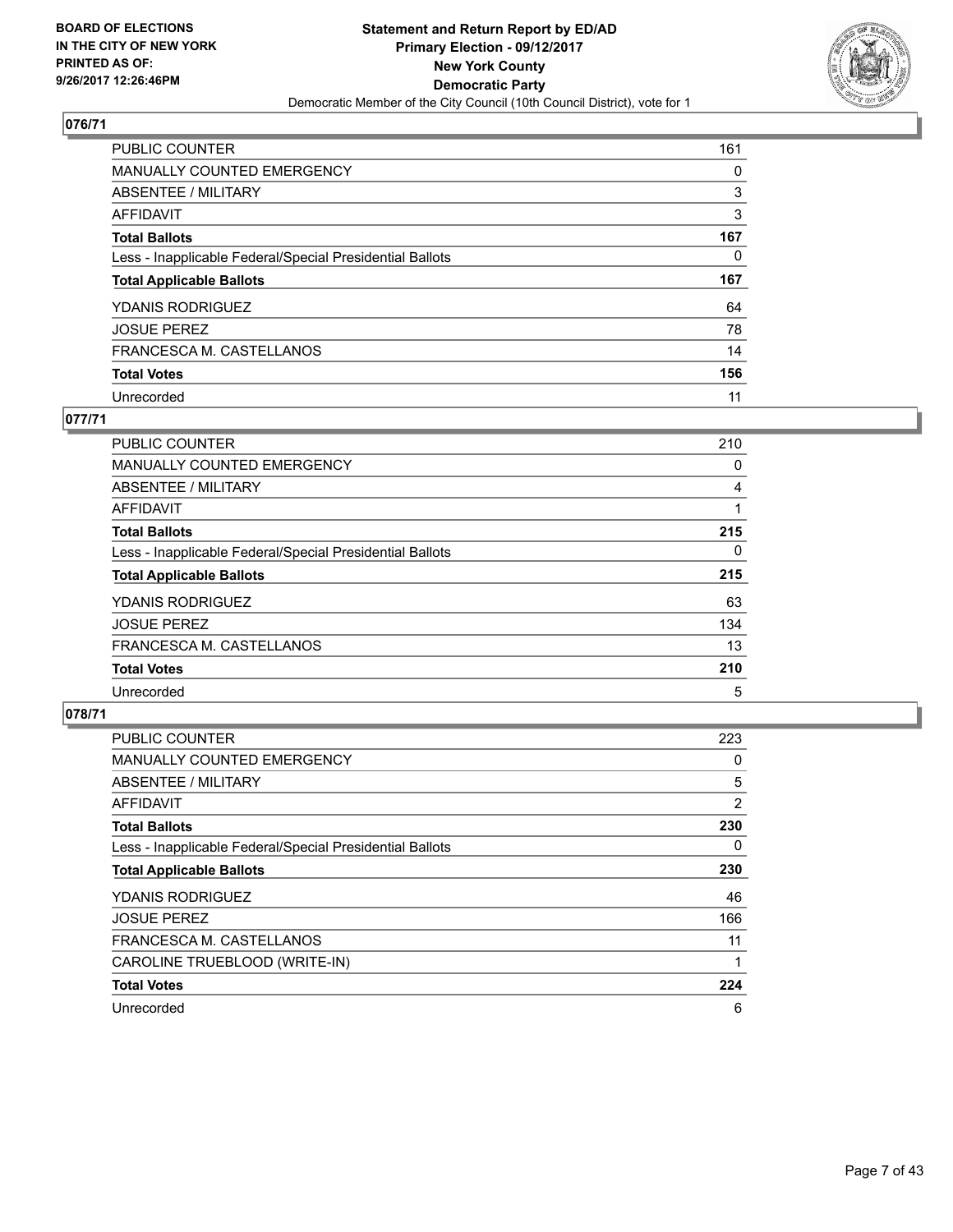

| PUBLIC COUNTER                                           | 209 |
|----------------------------------------------------------|-----|
| <b>MANUALLY COUNTED EMERGENCY</b>                        | 0   |
| ABSENTEE / MILITARY                                      | 3   |
| AFFIDAVIT                                                |     |
| <b>Total Ballots</b>                                     | 213 |
| Less - Inapplicable Federal/Special Presidential Ballots | 0   |
| <b>Total Applicable Ballots</b>                          | 213 |
| <b>YDANIS RODRIGUEZ</b>                                  | 57  |
| <b>JOSUE PEREZ</b>                                       | 129 |
| FRANCESCA M. CASTELLANOS                                 | 22  |
| <b>Total Votes</b>                                       | 208 |
| Unrecorded                                               | 5   |

#### **080/71**

| <b>PUBLIC COUNTER</b>                                    | 93 |
|----------------------------------------------------------|----|
| <b>MANUALLY COUNTED EMERGENCY</b>                        | 0  |
| ABSENTEE / MILITARY                                      | 3  |
| <b>AFFIDAVIT</b>                                         | 3  |
| <b>Total Ballots</b>                                     | 99 |
| Less - Inapplicable Federal/Special Presidential Ballots | 0  |
| <b>Total Applicable Ballots</b>                          | 99 |
| <b>YDANIS RODRIGUEZ</b>                                  | 37 |
| <b>JOSUE PEREZ</b>                                       | 44 |
| FRANCESCA M. CASTELLANOS                                 | 11 |
| <b>GEORGE ESPINAL (WRITE-IN)</b>                         | 3  |
| <b>Total Votes</b>                                       | 95 |
| Unrecorded                                               | 4  |

| <b>PUBLIC COUNTER</b>                                    | 133 |
|----------------------------------------------------------|-----|
| <b>MANUALLY COUNTED EMERGENCY</b>                        | 0   |
| ABSENTEE / MILITARY                                      | 3   |
| AFFIDAVIT                                                | 0   |
| <b>Total Ballots</b>                                     | 136 |
| Less - Inapplicable Federal/Special Presidential Ballots | 0   |
| <b>Total Applicable Ballots</b>                          | 136 |
| <b>YDANIS RODRIGUEZ</b>                                  | 49  |
| <b>JOSUE PEREZ</b>                                       | 70  |
| FRANCESCA M. CASTELLANOS                                 | 12  |
| <b>GEORGE ESPINAL (WRITE-IN)</b>                         | 1   |
| <b>Total Votes</b>                                       | 132 |
| Unrecorded                                               | 4   |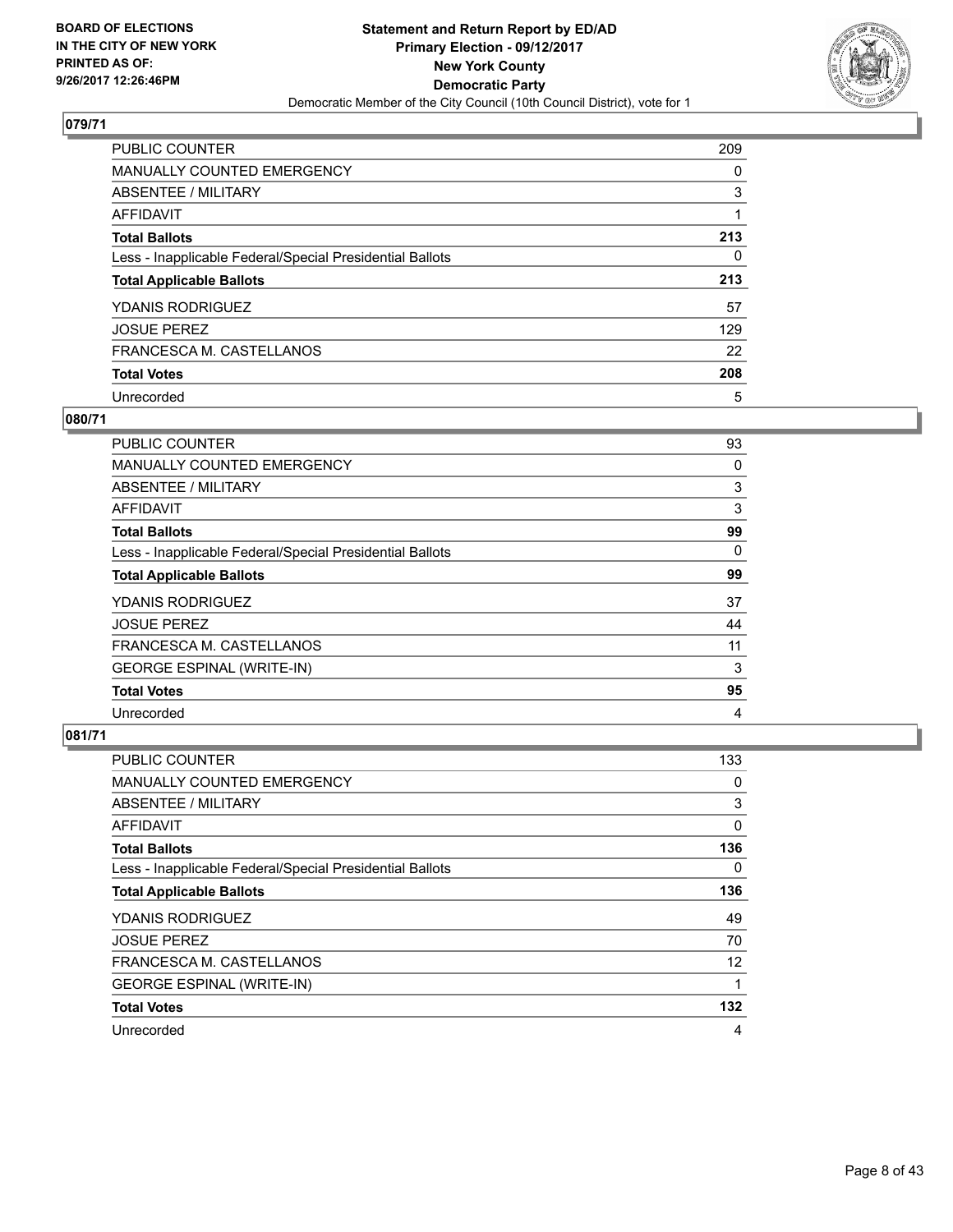

| <b>PUBLIC COUNTER</b>                                    | 130 |
|----------------------------------------------------------|-----|
| <b>MANUALLY COUNTED EMERGENCY</b>                        | 0   |
| ABSENTEE / MILITARY                                      | 0   |
| AFFIDAVIT                                                | 3   |
| <b>Total Ballots</b>                                     | 133 |
| Less - Inapplicable Federal/Special Presidential Ballots | 0   |
| <b>Total Applicable Ballots</b>                          | 133 |
| <b>YDANIS RODRIGUEZ</b>                                  | 57  |
| <b>JOSUE PEREZ</b>                                       | 55  |
| FRANCESCA M. CASTELLANOS                                 | 12  |
|                                                          |     |
| MARY WILL (WRITE-IN)                                     |     |
| SEAN CARTER (WRITE-IN)                                   |     |
| <b>Total Votes</b>                                       | 126 |

## **083/71**

| <b>PUBLIC COUNTER</b>                                    | 182 |
|----------------------------------------------------------|-----|
| <b>MANUALLY COUNTED EMERGENCY</b>                        | 0   |
| ABSENTEE / MILITARY                                      | 4   |
| AFFIDAVIT                                                | 3   |
| <b>Total Ballots</b>                                     | 189 |
| Less - Inapplicable Federal/Special Presidential Ballots | 0   |
| <b>Total Applicable Ballots</b>                          | 189 |
| <b>YDANIS RODRIGUEZ</b>                                  | 68  |
| <b>JOSUE PEREZ</b>                                       | 98  |
| FRANCESCA M. CASTELLANOS                                 | 14  |
| HENRY JAMESON (WRITE-IN)                                 |     |
| ROBERT JACKSON (WRITE-IN)                                | 1   |
| <b>Total Votes</b>                                       | 182 |
| Unrecorded                                               | 7   |

| <b>PUBLIC COUNTER</b>                                    | 106   |
|----------------------------------------------------------|-------|
| <b>MANUALLY COUNTED EMERGENCY</b>                        | 0     |
| ABSENTEE / MILITARY                                      | 4     |
| AFFIDAVIT                                                | 2     |
| <b>Total Ballots</b>                                     | $112$ |
| Less - Inapplicable Federal/Special Presidential Ballots | 0     |
| <b>Total Applicable Ballots</b>                          | $112$ |
| <b>YDANIS RODRIGUEZ</b>                                  | 57    |
| <b>JOSUE PEREZ</b>                                       | 39    |
| FRANCESCA M. CASTELLANOS                                 | 8     |
| <b>Total Votes</b>                                       | 104   |
| Unrecorded                                               | 8     |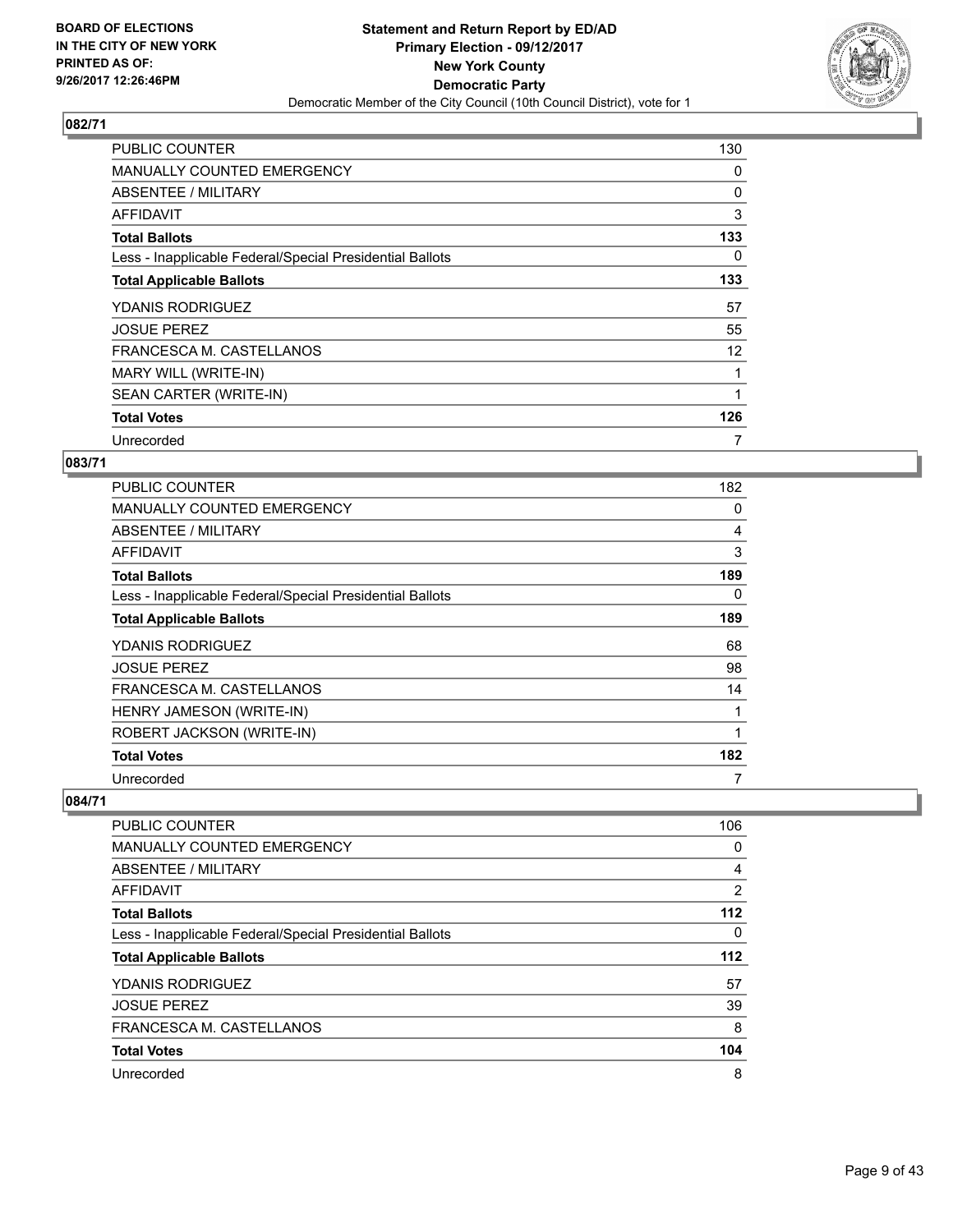

| <b>PUBLIC COUNTER</b>                                    | 229 |
|----------------------------------------------------------|-----|
| <b>MANUALLY COUNTED EMERGENCY</b>                        | 0   |
| ABSENTEE / MILITARY                                      | 4   |
| AFFIDAVIT                                                | 1   |
| <b>Total Ballots</b>                                     | 234 |
| Less - Inapplicable Federal/Special Presidential Ballots | 0   |
| <b>Total Applicable Ballots</b>                          | 234 |
| <b>YDANIS RODRIGUEZ</b>                                  | 105 |
| <b>JOSUE PEREZ</b>                                       | 96  |
| FRANCESCA M. CASTELLANOS                                 | 22  |
| ELIZABETH RITTER (WRITE-IN)                              | 2   |
| <b>GEORGE ESPINAL (WRITE-IN)</b>                         | 1   |
| SUATI LELYVELD (WRITE-IN)                                |     |
| <b>Total Votes</b>                                       | 227 |
| Unrecorded                                               | 7   |

#### **086/71**

| <b>PUBLIC COUNTER</b>                                    | 28 |
|----------------------------------------------------------|----|
| <b>MANUALLY COUNTED EMERGENCY</b>                        | 0  |
| ABSENTEE / MILITARY                                      | 0  |
| AFFIDAVIT                                                | 0  |
| <b>Total Ballots</b>                                     | 28 |
| Less - Inapplicable Federal/Special Presidential Ballots | 0  |
| <b>Total Applicable Ballots</b>                          | 28 |
| <b>YDANIS RODRIGUEZ</b>                                  | 0  |
| <b>JOSUE PEREZ</b>                                       | 26 |
| FRANCESCA M. CASTELLANOS                                 |    |
| <b>Total Votes</b>                                       | 27 |
| Unrecorded                                               |    |

#### **093/71**

**096/71 COMBINED into: 093/71**

| <b>PUBLIC COUNTER</b>                                    | 59 |
|----------------------------------------------------------|----|
| <b>MANUALLY COUNTED EMERGENCY</b>                        | 0  |
| ABSENTEE / MILITARY                                      |    |
| AFFIDAVIT                                                | 0  |
| <b>Total Ballots</b>                                     | 60 |
| Less - Inapplicable Federal/Special Presidential Ballots | 0  |
| <b>Total Applicable Ballots</b>                          | 60 |
| <b>YDANIS RODRIGUEZ</b>                                  | 34 |
| <b>JOSUE PEREZ</b>                                       | 8  |
| FRANCESCA M. CASTELLANOS                                 | 14 |
| <b>Total Votes</b>                                       | 56 |
| Unrecorded                                               | 4  |
| <b>COMBINED into: 093/71</b>                             |    |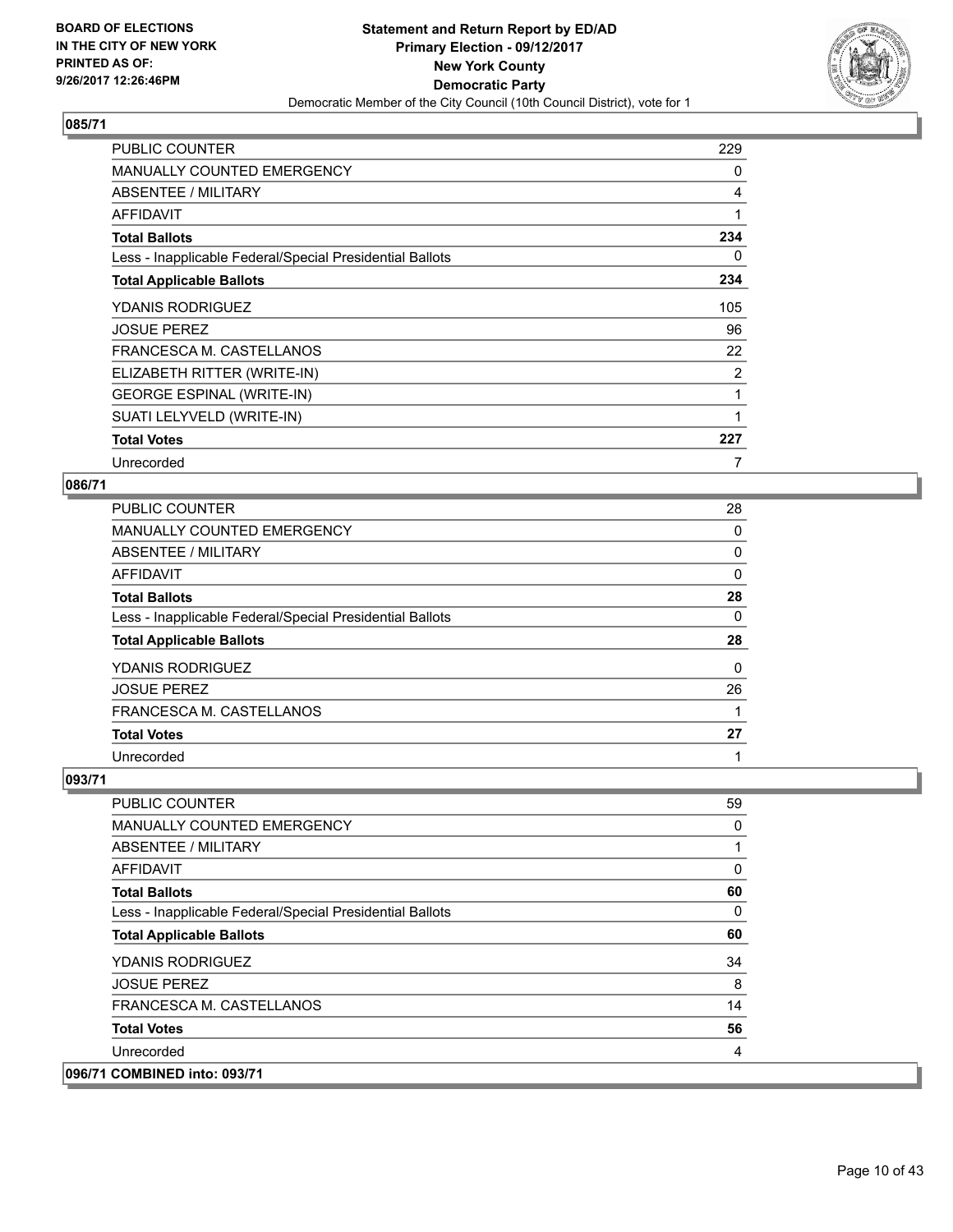

| <b>PUBLIC COUNTER</b>                                    | 107 |
|----------------------------------------------------------|-----|
| MANUALLY COUNTED EMERGENCY                               | 0   |
| ABSENTEE / MILITARY                                      |     |
| <b>AFFIDAVIT</b>                                         | 0   |
| <b>Total Ballots</b>                                     | 108 |
| Less - Inapplicable Federal/Special Presidential Ballots | 0   |
| <b>Total Applicable Ballots</b>                          | 108 |
| <b>YDANIS RODRIGUEZ</b>                                  | 51  |
| <b>JOSUE PEREZ</b>                                       | 41  |
| FRANCESCA M. CASTELLANOS                                 | 12  |
| CARLOS DANGER (WRITE-IN)                                 |     |
| <b>Total Votes</b>                                       | 105 |
| Unrecorded                                               | 3   |

## **098/71**

| <b>PUBLIC COUNTER</b>                                    | 92             |
|----------------------------------------------------------|----------------|
| <b>MANUALLY COUNTED EMERGENCY</b>                        | 0              |
| ABSENTEE / MILITARY                                      | 0              |
| AFFIDAVIT                                                | 0              |
| <b>Total Ballots</b>                                     | 92             |
| Less - Inapplicable Federal/Special Presidential Ballots | 0              |
| <b>Total Applicable Ballots</b>                          | 92             |
| YDANIS RODRIGUEZ                                         | 63             |
| <b>JOSUE PEREZ</b>                                       | 19             |
| FRANCESCA M. CASTELLANOS                                 | 8              |
| <b>Total Votes</b>                                       | 90             |
| Unrecorded                                               | $\overline{2}$ |

| <b>PUBLIC COUNTER</b>                                    | 75 |
|----------------------------------------------------------|----|
| <b>MANUALLY COUNTED EMERGENCY</b>                        | 0  |
| ABSENTEE / MILITARY                                      |    |
| AFFIDAVIT                                                | 2  |
| <b>Total Ballots</b>                                     | 78 |
| Less - Inapplicable Federal/Special Presidential Ballots | 0  |
| <b>Total Applicable Ballots</b>                          | 78 |
| <b>YDANIS RODRIGUEZ</b>                                  | 49 |
| <b>JOSUE PEREZ</b>                                       | 17 |
| FRANCESCA M. CASTELLANOS                                 | 7  |
| <b>Total Votes</b>                                       | 73 |
| Unrecorded                                               | 5  |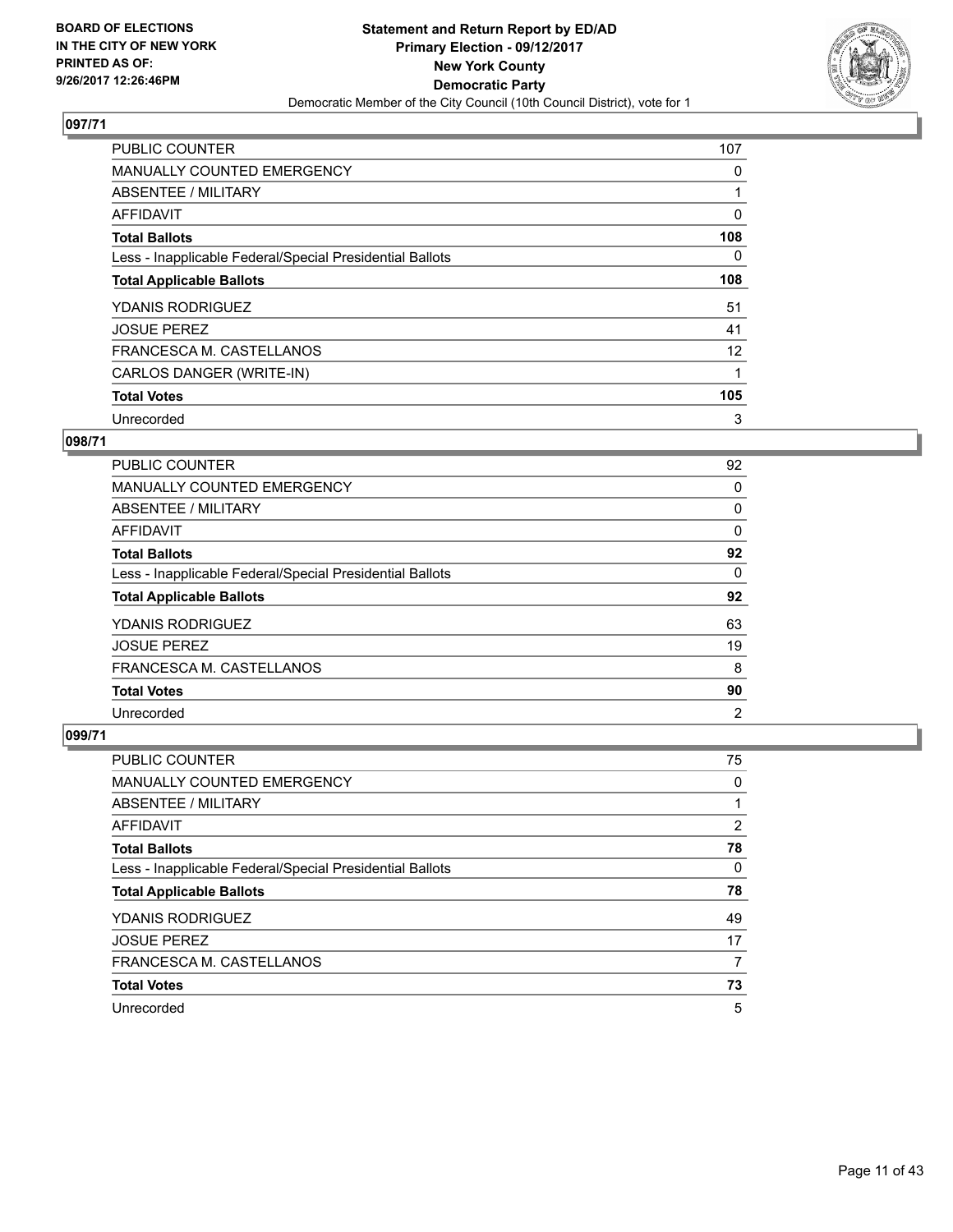

| <b>PUBLIC COUNTER</b>                                    | 65             |
|----------------------------------------------------------|----------------|
| MANUALLY COUNTED EMERGENCY                               | 0              |
| ABSENTEE / MILITARY                                      | $\overline{2}$ |
| <b>AFFIDAVIT</b>                                         | 2              |
| <b>Total Ballots</b>                                     | 69             |
| Less - Inapplicable Federal/Special Presidential Ballots | 0              |
| <b>Total Applicable Ballots</b>                          | 69             |
| <b>YDANIS RODRIGUEZ</b>                                  | 39             |
| <b>JOSUE PEREZ</b>                                       | 11             |
| FRANCESCA M. CASTELLANOS                                 | 9              |
| <b>Total Votes</b>                                       | 59             |
| Unrecorded                                               | 10             |

#### **002/72**

| <b>PUBLIC COUNTER</b>                                    | 104      |
|----------------------------------------------------------|----------|
| <b>MANUALLY COUNTED EMERGENCY</b>                        | 0        |
| ABSENTEE / MILITARY                                      | 6        |
| <b>AFFIDAVIT</b>                                         | 2        |
| <b>Total Ballots</b>                                     | $112$    |
| Less - Inapplicable Federal/Special Presidential Ballots | $\Omega$ |
| <b>Total Applicable Ballots</b>                          | $112$    |
| <b>YDANIS RODRIGUEZ</b>                                  | 76       |
| <b>JOSUE PEREZ</b>                                       | 11       |
| FRANCESCA M. CASTELLANOS                                 | 13       |
| <b>Total Votes</b>                                       | 100      |
| Unrecorded                                               | 12       |

| <b>PUBLIC COUNTER</b>                                    | 63 |
|----------------------------------------------------------|----|
| <b>MANUALLY COUNTED EMERGENCY</b>                        | 0  |
| ABSENTEE / MILITARY                                      |    |
| AFFIDAVIT                                                |    |
| <b>Total Ballots</b>                                     | 65 |
| Less - Inapplicable Federal/Special Presidential Ballots | 0  |
| <b>Total Applicable Ballots</b>                          | 65 |
| <b>YDANIS RODRIGUEZ</b>                                  | 49 |
| <b>JOSUE PEREZ</b>                                       | 4  |
| FRANCESCA M. CASTELLANOS                                 | 9  |
| <b>Total Votes</b>                                       | 62 |
| Unrecorded                                               | 3  |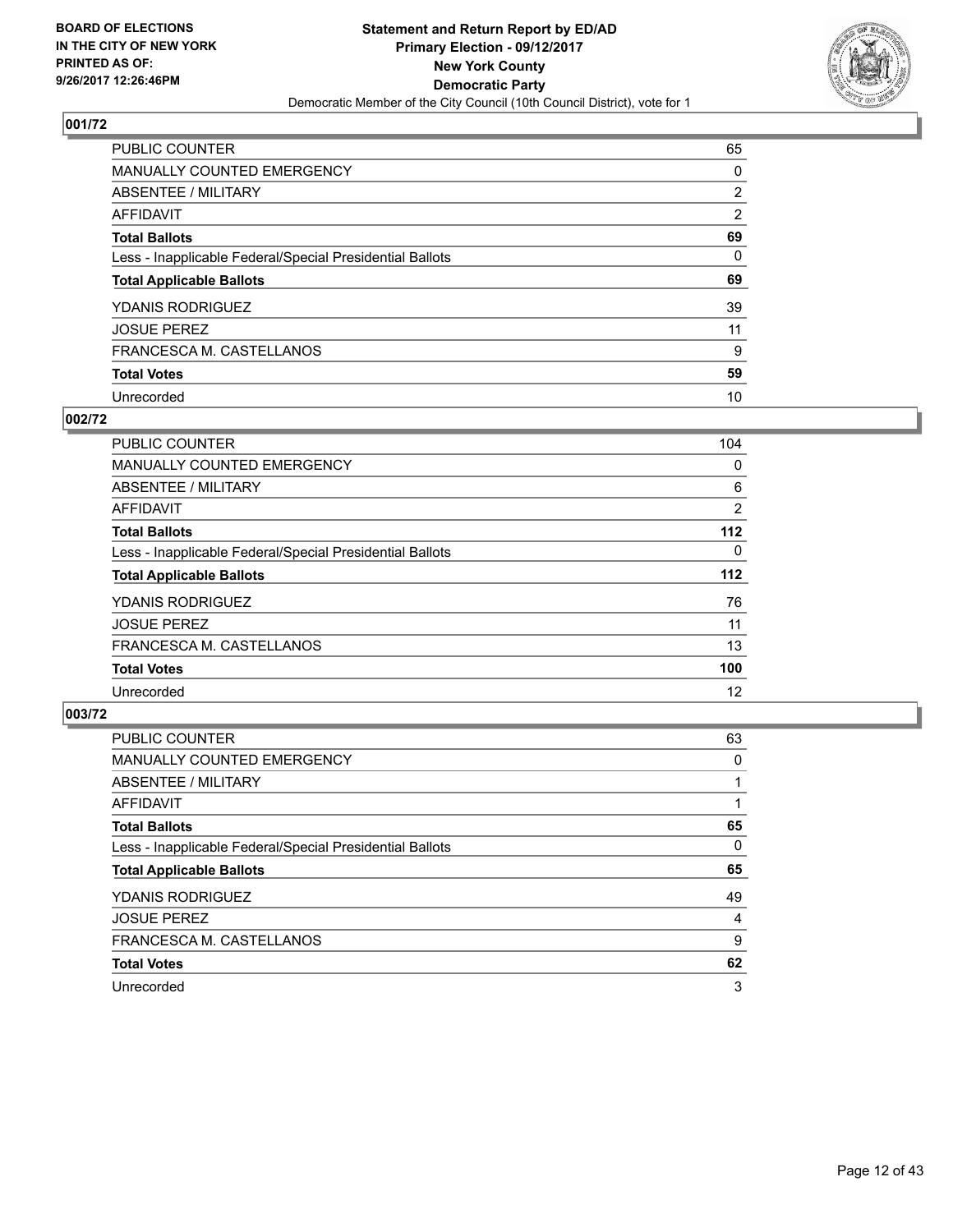

| PUBLIC COUNTER                                           | 79 |
|----------------------------------------------------------|----|
| <b>MANUALLY COUNTED EMERGENCY</b>                        | 0  |
| ABSENTEE / MILITARY                                      |    |
| AFFIDAVIT                                                |    |
| <b>Total Ballots</b>                                     | 81 |
| Less - Inapplicable Federal/Special Presidential Ballots | 0  |
| <b>Total Applicable Ballots</b>                          | 81 |
| <b>YDANIS RODRIGUEZ</b>                                  | 51 |
| <b>JOSUE PEREZ</b>                                       | 8  |
| FRANCESCA M. CASTELLANOS                                 | 18 |
| <b>Total Votes</b>                                       | 77 |
| Unrecorded                                               | 4  |

#### **005/72**

| PUBLIC COUNTER                                           | 70 |
|----------------------------------------------------------|----|
| MANUALLY COUNTED EMERGENCY                               | 0  |
| ABSENTEE / MILITARY                                      | 0  |
| <b>AFFIDAVIT</b>                                         | 2  |
| <b>Total Ballots</b>                                     | 72 |
| Less - Inapplicable Federal/Special Presidential Ballots | 0  |
| <b>Total Applicable Ballots</b>                          | 72 |
| <b>YDANIS RODRIGUEZ</b>                                  | 60 |
| <b>JOSUE PEREZ</b>                                       | 5  |
| FRANCESCA M. CASTELLANOS                                 | 3  |
| <b>Total Votes</b>                                       | 68 |
| Unrecorded                                               | 4  |

| <b>PUBLIC COUNTER</b>                                    | 44 |
|----------------------------------------------------------|----|
| <b>MANUALLY COUNTED EMERGENCY</b>                        | 0  |
| ABSENTEE / MILITARY                                      |    |
| AFFIDAVIT                                                | 0  |
| <b>Total Ballots</b>                                     | 45 |
| Less - Inapplicable Federal/Special Presidential Ballots | 0  |
| <b>Total Applicable Ballots</b>                          | 45 |
| <b>YDANIS RODRIGUEZ</b>                                  | 42 |
| <b>JOSUE PEREZ</b>                                       | 2  |
| FRANCESCA M. CASTELLANOS                                 |    |
| <b>Total Votes</b>                                       | 45 |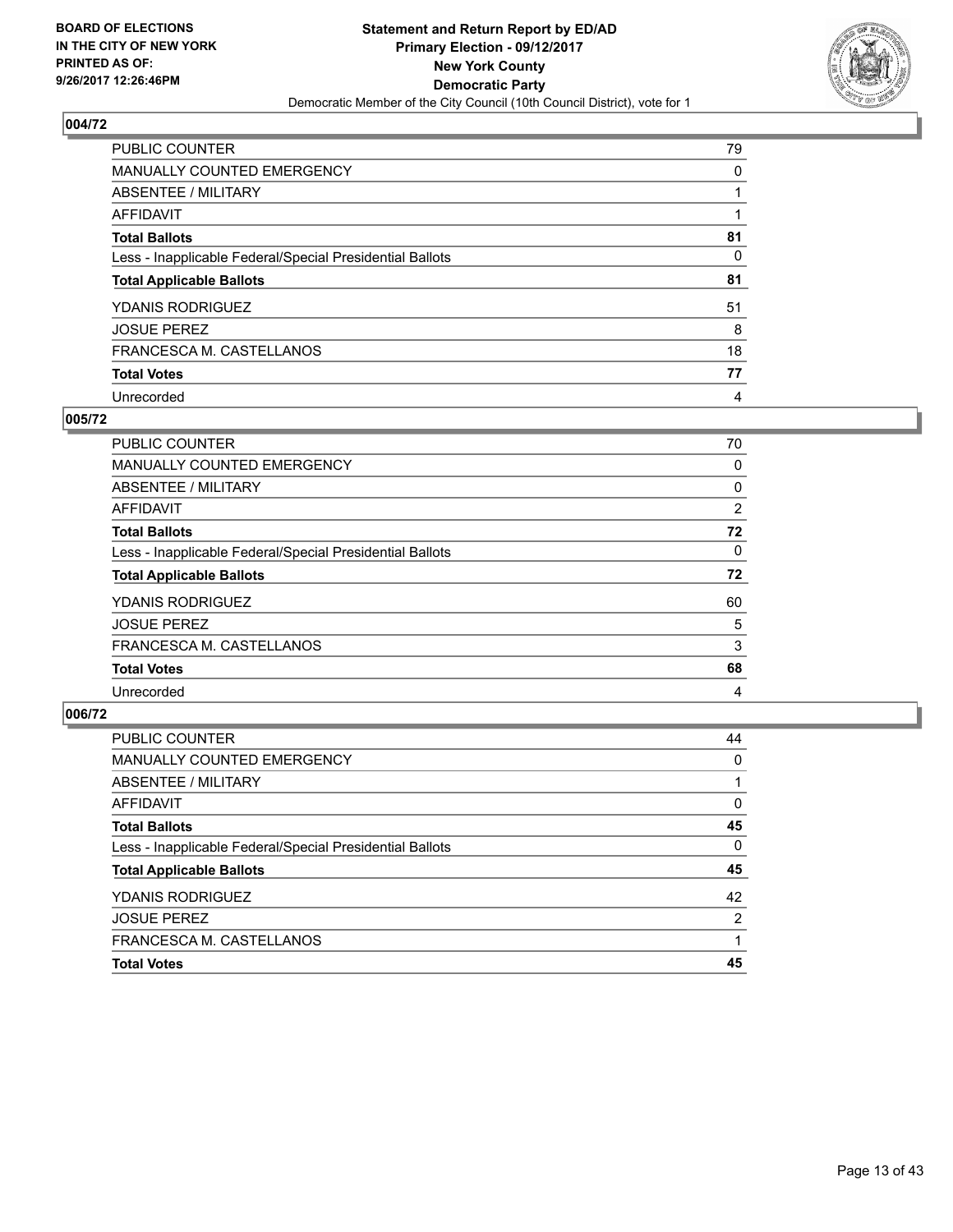

| <b>PUBLIC COUNTER</b>                                    | 46 |
|----------------------------------------------------------|----|
| MANUALLY COUNTED EMERGENCY                               | 0  |
| ABSENTEE / MILITARY                                      |    |
| <b>AFFIDAVIT</b>                                         | 0  |
| <b>Total Ballots</b>                                     | 47 |
| Less - Inapplicable Federal/Special Presidential Ballots | 0  |
| <b>Total Applicable Ballots</b>                          | 47 |
| <b>YDANIS RODRIGUEZ</b>                                  | 28 |
| <b>JOSUE PEREZ</b>                                       | 3  |
| FRANCESCA M. CASTELLANOS                                 | 7  |
| <b>Total Votes</b>                                       | 38 |
| Unrecorded                                               | 9  |

#### **008/72**

| <b>PUBLIC COUNTER</b>                                    | 66       |
|----------------------------------------------------------|----------|
| <b>MANUALLY COUNTED EMERGENCY</b>                        | 0        |
| ABSENTEE / MILITARY                                      | 4        |
| AFFIDAVIT                                                | 0        |
| <b>Total Ballots</b>                                     | 70       |
| Less - Inapplicable Federal/Special Presidential Ballots | $\Omega$ |
| <b>Total Applicable Ballots</b>                          | 70       |
| <b>YDANIS RODRIGUEZ</b>                                  | 55       |
| <b>JOSUE PEREZ</b>                                       | 7        |
| FRANCESCA M. CASTELLANOS                                 | 7        |
| UNATTRIBUTABLE WRITE-IN (WRITE-IN)                       |          |
| <b>Total Votes</b>                                       | 70       |

| <b>PUBLIC COUNTER</b>                                    | 94 |
|----------------------------------------------------------|----|
| MANUALLY COUNTED EMERGENCY                               | 0  |
| ABSENTEE / MILITARY                                      | 0  |
| AFFIDAVIT                                                |    |
| <b>Total Ballots</b>                                     | 95 |
| Less - Inapplicable Federal/Special Presidential Ballots | 0  |
| <b>Total Applicable Ballots</b>                          | 95 |
| <b>YDANIS RODRIGUEZ</b>                                  | 73 |
| <b>JOSUE PEREZ</b>                                       | 5  |
| FRANCESCA M. CASTELLANOS                                 | 4  |
| <b>GEORGE ESPINAL (WRITE-IN)</b>                         |    |
| <b>Total Votes</b>                                       | 83 |
| Unrecorded                                               | 12 |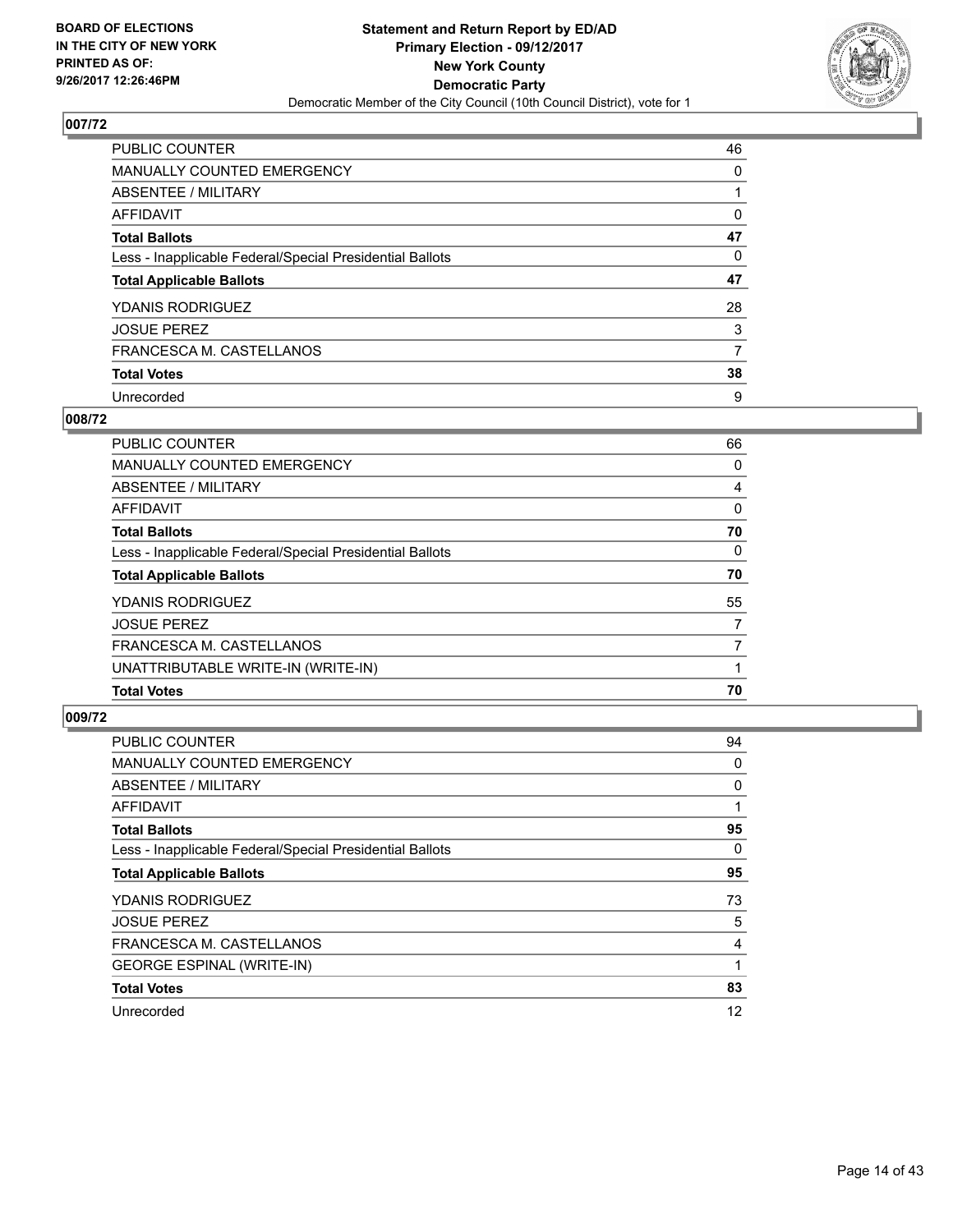

| <b>PUBLIC COUNTER</b>                                    | 97 |
|----------------------------------------------------------|----|
| <b>MANUALLY COUNTED EMERGENCY</b>                        | 0  |
| ABSENTEE / MILITARY                                      |    |
| AFFIDAVIT                                                |    |
| <b>Total Ballots</b>                                     | 99 |
| Less - Inapplicable Federal/Special Presidential Ballots | 0  |
| <b>Total Applicable Ballots</b>                          | 99 |
| <b>YDANIS RODRIGUEZ</b>                                  | 75 |
| <b>JOSUE PEREZ</b>                                       | 16 |
| FRANCESCA M. CASTELLANOS                                 | 5  |
| <b>Total Votes</b>                                       | 96 |
| Unrecorded                                               | 3  |

#### **011/72**

| <b>PUBLIC COUNTER</b>                                    | 47 |
|----------------------------------------------------------|----|
| <b>MANUALLY COUNTED EMERGENCY</b>                        | 0  |
| ABSENTEE / MILITARY                                      |    |
| AFFIDAVIT                                                | 0  |
| <b>Total Ballots</b>                                     | 48 |
| Less - Inapplicable Federal/Special Presidential Ballots | 0  |
| <b>Total Applicable Ballots</b>                          | 48 |
| <b>YDANIS RODRIGUEZ</b>                                  | 29 |
| <b>JOSUE PEREZ</b>                                       | 7  |
| FRANCESCA M. CASTELLANOS                                 | 4  |
| <b>Total Votes</b>                                       | 40 |
| Unrecorded                                               | 8  |

| <b>PUBLIC COUNTER</b>                                    | 93 |
|----------------------------------------------------------|----|
| <b>MANUALLY COUNTED EMERGENCY</b>                        | 0  |
| ABSENTEE / MILITARY                                      |    |
| <b>AFFIDAVIT</b>                                         | 0  |
| <b>Total Ballots</b>                                     | 94 |
| Less - Inapplicable Federal/Special Presidential Ballots | 0  |
| <b>Total Applicable Ballots</b>                          | 94 |
| <b>YDANIS RODRIGUEZ</b>                                  | 70 |
| <b>JOSUE PEREZ</b>                                       | 10 |
| FRANCESCA M. CASTELLANOS                                 | 10 |
| MANNY DE LOS SANTOS (WRITE-IN)                           | 3  |
| <b>Total Votes</b>                                       | 93 |
| Unrecorded                                               |    |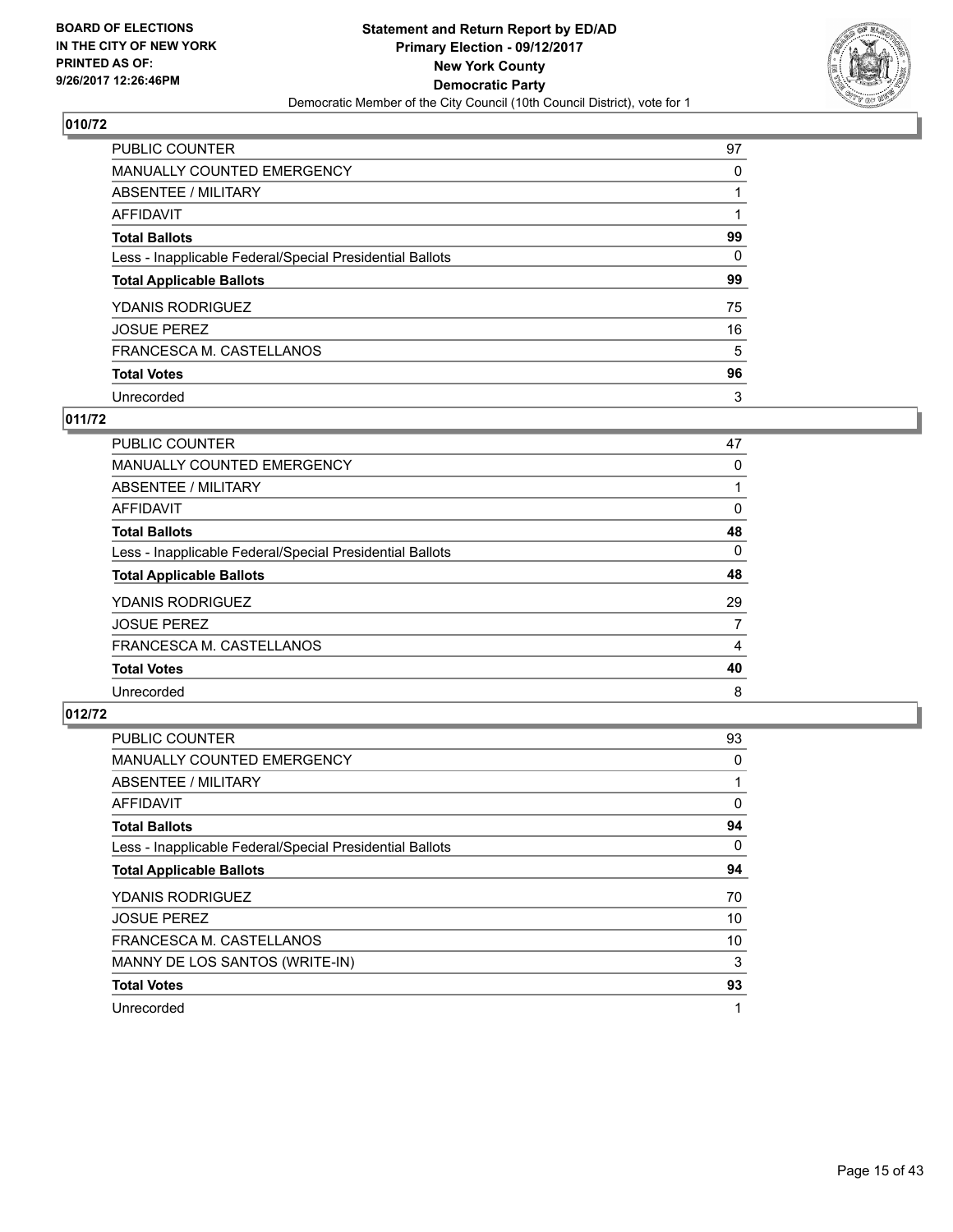

| <b>Total Votes</b>                                       | 50           |
|----------------------------------------------------------|--------------|
| FRANCESCA M. CASTELLANOS                                 |              |
| <b>JOSUE PEREZ</b>                                       | 2            |
| YDANIS RODRIGUEZ                                         | 47           |
| <b>Total Applicable Ballots</b>                          | 50           |
| Less - Inapplicable Federal/Special Presidential Ballots | 0            |
| <b>Total Ballots</b>                                     | 50           |
| AFFIDAVIT                                                | $\Omega$     |
| <b>ABSENTEE / MILITARY</b>                               | $\mathbf{0}$ |
| <b>MANUALLY COUNTED EMERGENCY</b>                        | $\Omega$     |
| PUBLIC COUNTER                                           | 50           |

## **014/72**

| PUBLIC COUNTER                                           | 70 |
|----------------------------------------------------------|----|
| <b>MANUALLY COUNTED EMERGENCY</b>                        | 0  |
| <b>ABSENTEE / MILITARY</b>                               | 5  |
| AFFIDAVIT                                                | 0  |
| <b>Total Ballots</b>                                     | 75 |
| Less - Inapplicable Federal/Special Presidential Ballots | 0  |
| <b>Total Applicable Ballots</b>                          | 75 |
| YDANIS RODRIGUEZ                                         | 59 |
| <b>JOSUE PEREZ</b>                                       | 8  |
| FRANCESCA M. CASTELLANOS                                 | 5  |
| <b>Total Votes</b>                                       | 72 |
| Unrecorded                                               | 3  |
|                                                          |    |

| <b>PUBLIC COUNTER</b>                                    | 75             |
|----------------------------------------------------------|----------------|
| <b>MANUALLY COUNTED EMERGENCY</b>                        | 0              |
| ABSENTEE / MILITARY                                      | $\overline{2}$ |
| <b>AFFIDAVIT</b>                                         | 0              |
| <b>Total Ballots</b>                                     | 77             |
| Less - Inapplicable Federal/Special Presidential Ballots | 0              |
| <b>Total Applicable Ballots</b>                          | 77             |
| YDANIS RODRIGUEZ                                         | 52             |
| <b>JOSUE PEREZ</b>                                       | 14             |
| FRANCESCA M. CASTELLANOS                                 | 4              |
| <b>Total Votes</b>                                       | 70             |
| Unrecorded                                               | 7              |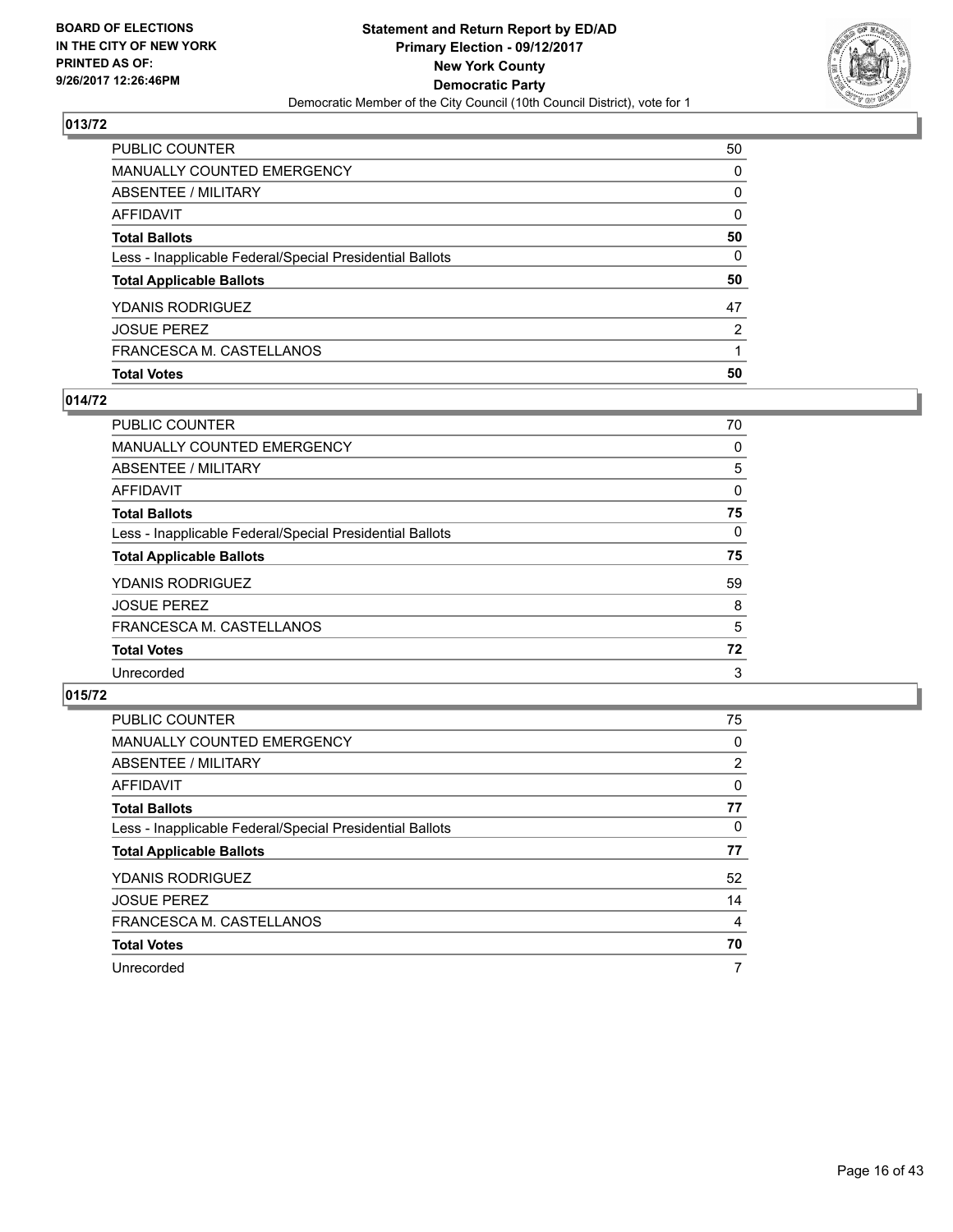

| <b>PUBLIC COUNTER</b>                                    | 94 |
|----------------------------------------------------------|----|
| <b>MANUALLY COUNTED EMERGENCY</b>                        | 0  |
| ABSENTEE / MILITARY                                      | 0  |
| AFFIDAVIT                                                | 0  |
| <b>Total Ballots</b>                                     | 94 |
| Less - Inapplicable Federal/Special Presidential Ballots | 0  |
| <b>Total Applicable Ballots</b>                          | 94 |
| <b>YDANIS RODRIGUEZ</b>                                  | 80 |
| <b>JOSUE PEREZ</b>                                       | 7  |
| FRANCESCA M. CASTELLANOS                                 | 2  |
| <b>Total Votes</b>                                       | 89 |
| Unrecorded                                               | 5  |

## **017/72**

| <b>PUBLIC COUNTER</b>                                    | 102      |
|----------------------------------------------------------|----------|
| <b>MANUALLY COUNTED EMERGENCY</b>                        | 0        |
| ABSENTEE / MILITARY                                      |          |
| AFFIDAVIT                                                | 0        |
| <b>Total Ballots</b>                                     | 103      |
| Less - Inapplicable Federal/Special Presidential Ballots | $\Omega$ |
| <b>Total Applicable Ballots</b>                          | 103      |
| <b>YDANIS RODRIGUEZ</b>                                  | 80       |
| <b>JOSUE PEREZ</b>                                       | 11       |
| FRANCESCA M. CASTELLANOS                                 | 5        |
| <b>GEORGE ESPINAL (WRITE-IN)</b>                         | 1        |
| <b>Total Votes</b>                                       | 97       |
| Unrecorded                                               | 6        |

| <b>PUBLIC COUNTER</b>                                    | 90 |
|----------------------------------------------------------|----|
| <b>MANUALLY COUNTED EMERGENCY</b>                        | 0  |
| ABSENTEE / MILITARY                                      | 2  |
| AFFIDAVIT                                                | 0  |
| <b>Total Ballots</b>                                     | 92 |
| Less - Inapplicable Federal/Special Presidential Ballots | 0  |
| <b>Total Applicable Ballots</b>                          | 92 |
| <b>YDANIS RODRIGUEZ</b>                                  | 56 |
| <b>JOSUE PEREZ</b>                                       | 28 |
| FRANCESCA M. CASTELLANOS                                 | 5  |
| <b>Total Votes</b>                                       | 89 |
| Unrecorded                                               | 3  |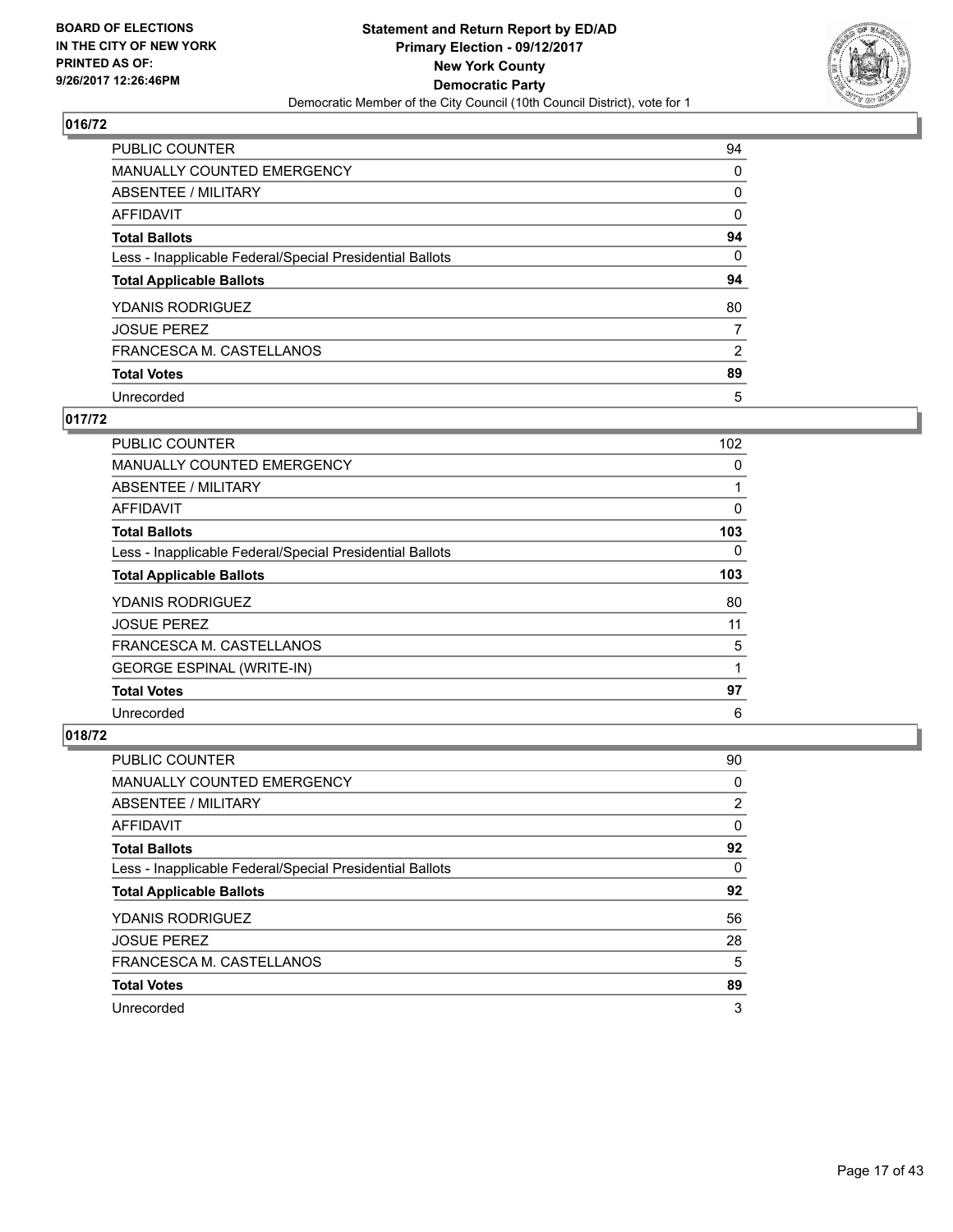

| <b>PUBLIC COUNTER</b>                                    | 122      |
|----------------------------------------------------------|----------|
| <b>MANUALLY COUNTED EMERGENCY</b>                        | 0        |
| ABSENTEE / MILITARY                                      | 3        |
| AFFIDAVIT                                                |          |
| <b>Total Ballots</b>                                     | 126      |
| Less - Inapplicable Federal/Special Presidential Ballots | $\Omega$ |
| <b>Total Applicable Ballots</b>                          | 126      |
| <b>YDANIS RODRIGUEZ</b>                                  | 69       |
| <b>JOSUE PEREZ</b>                                       | 35       |
| FRANCESCA M. CASTELLANOS                                 | 15       |
| <b>GEORGE ESPINAL (WRITE-IN)</b>                         |          |
| <b>Total Votes</b>                                       | 120      |
| Unrecorded                                               | 6        |

#### **020/72**

| <b>PUBLIC COUNTER</b>                                    | 71 |
|----------------------------------------------------------|----|
| <b>MANUALLY COUNTED EMERGENCY</b>                        | 0  |
| ABSENTEE / MILITARY                                      | 0  |
| AFFIDAVIT                                                | 2  |
| <b>Total Ballots</b>                                     | 73 |
| Less - Inapplicable Federal/Special Presidential Ballots | 0  |
| <b>Total Applicable Ballots</b>                          | 73 |
| <b>YDANIS RODRIGUEZ</b>                                  | 61 |
| <b>JOSUE PEREZ</b>                                       | 6  |
| FRANCESCA M. CASTELLANOS                                 | 5  |
| <b>Total Votes</b>                                       | 72 |
| Unrecorded                                               | 1  |

| <b>PUBLIC COUNTER</b>                                    | 122 |
|----------------------------------------------------------|-----|
| <b>MANUALLY COUNTED EMERGENCY</b>                        | 0   |
| ABSENTEE / MILITARY                                      | 0   |
| AFFIDAVIT                                                | 4   |
| <b>Total Ballots</b>                                     | 126 |
| Less - Inapplicable Federal/Special Presidential Ballots | 0   |
| <b>Total Applicable Ballots</b>                          | 126 |
| <b>YDANIS RODRIGUEZ</b>                                  | 97  |
| <b>JOSUE PEREZ</b>                                       | 19  |
| FRANCESCA M. CASTELLANOS                                 | 6   |
| <b>Total Votes</b>                                       |     |
|                                                          | 122 |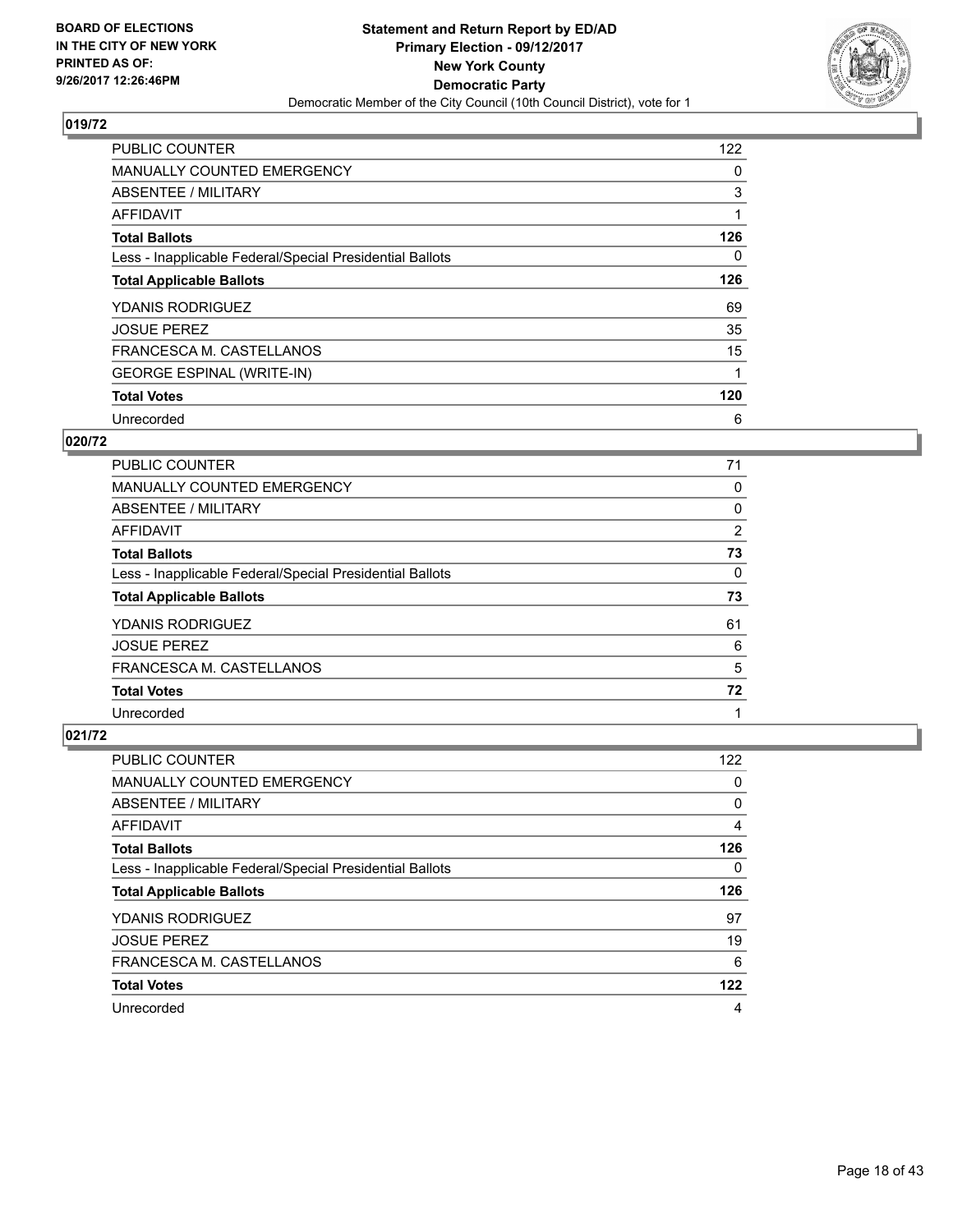

| PUBLIC COUNTER                                           | 96 |
|----------------------------------------------------------|----|
| MANUALLY COUNTED EMERGENCY                               | 0  |
| ABSENTEE / MILITARY                                      | 0  |
| <b>AFFIDAVIT</b>                                         |    |
| <b>Total Ballots</b>                                     | 97 |
| Less - Inapplicable Federal/Special Presidential Ballots | 0  |
| <b>Total Applicable Ballots</b>                          | 97 |
| <b>YDANIS RODRIGUEZ</b>                                  | 76 |
| <b>JOSUE PEREZ</b>                                       | 9  |
| FRANCESCA M. CASTELLANOS                                 | 6  |
| <b>Total Votes</b>                                       | 91 |
| Unrecorded                                               | 6  |

#### **023/72**

| <b>PUBLIC COUNTER</b>                                    | 74 |
|----------------------------------------------------------|----|
| <b>MANUALLY COUNTED EMERGENCY</b>                        | 0  |
| ABSENTEE / MILITARY                                      | 0  |
| <b>AFFIDAVIT</b>                                         | 0  |
| <b>Total Ballots</b>                                     | 74 |
| Less - Inapplicable Federal/Special Presidential Ballots | 0  |
| <b>Total Applicable Ballots</b>                          | 74 |
| <b>YDANIS RODRIGUEZ</b>                                  | 48 |
| <b>JOSUE PEREZ</b>                                       | 18 |
| FRANCESCA M. CASTELLANOS                                 | 4  |
| <b>Total Votes</b>                                       | 70 |
| Unrecorded                                               | 4  |

| <b>PUBLIC COUNTER</b>                                    | 79             |
|----------------------------------------------------------|----------------|
| <b>MANUALLY COUNTED EMERGENCY</b>                        | 0              |
| ABSENTEE / MILITARY                                      |                |
| AFFIDAVIT                                                |                |
| <b>Total Ballots</b>                                     | 81             |
| Less - Inapplicable Federal/Special Presidential Ballots | 0              |
| <b>Total Applicable Ballots</b>                          | 81             |
| <b>YDANIS RODRIGUEZ</b>                                  | 72             |
| <b>JOSUE PEREZ</b>                                       | 5              |
| FRANCESCA M. CASTELLANOS                                 | 2              |
| <b>Total Votes</b>                                       | 79             |
| Unrecorded                                               | $\overline{2}$ |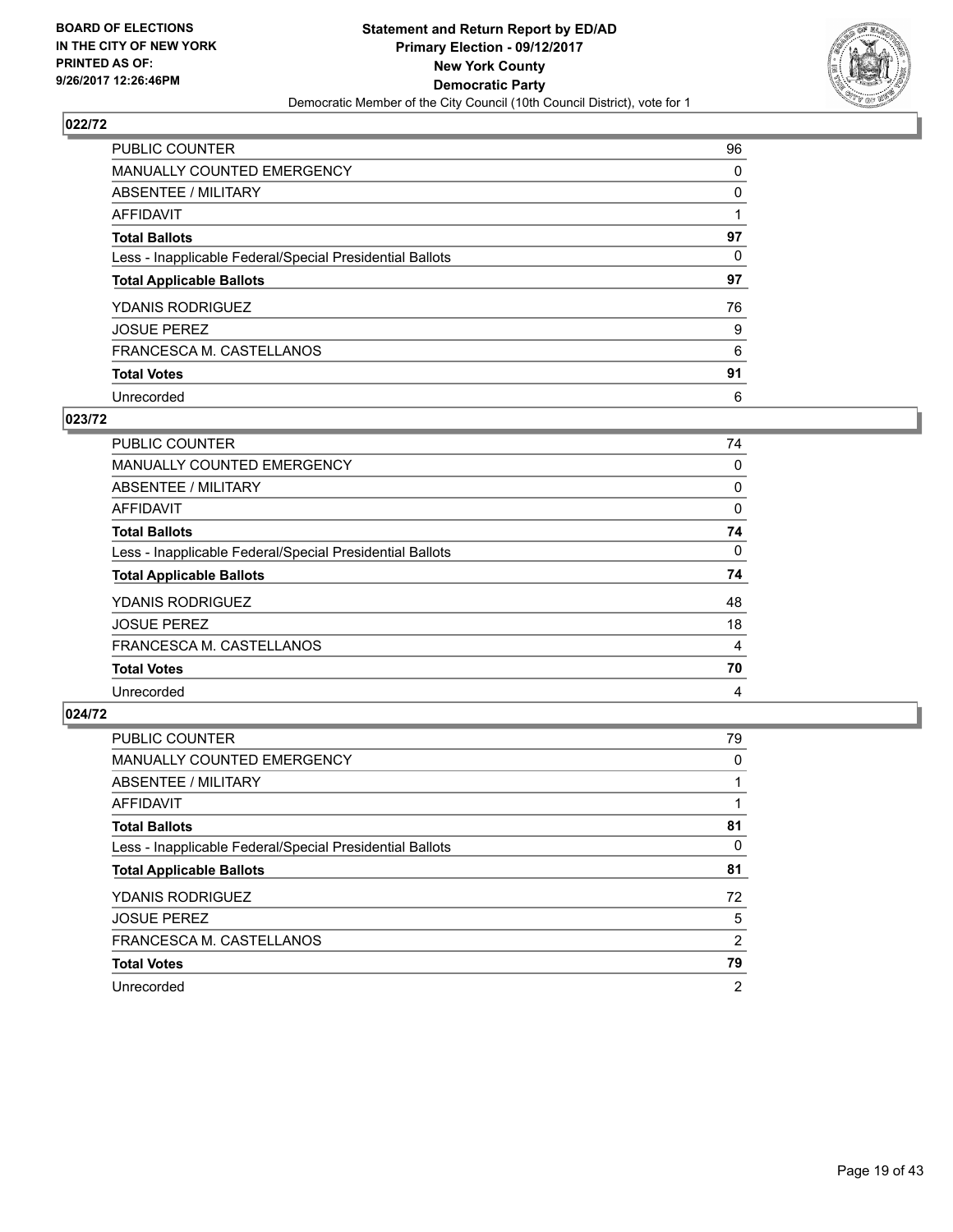

| PUBLIC COUNTER                                           | 43 |
|----------------------------------------------------------|----|
| <b>MANUALLY COUNTED EMERGENCY</b>                        | 0  |
| ABSENTEE / MILITARY                                      | 0  |
| AFFIDAVIT                                                | 0  |
| <b>Total Ballots</b>                                     | 43 |
| Less - Inapplicable Federal/Special Presidential Ballots | 0  |
| <b>Total Applicable Ballots</b>                          | 43 |
| <b>YDANIS RODRIGUEZ</b>                                  | 30 |
| <b>JOSUE PEREZ</b>                                       | 8  |
| FRANCESCA M. CASTELLANOS                                 | 4  |
| <b>Total Votes</b>                                       | 42 |
| Unrecorded                                               |    |

#### **026/72**

| <b>PUBLIC COUNTER</b>                                    | 132            |
|----------------------------------------------------------|----------------|
| MANUALLY COUNTED EMERGENCY                               | 0              |
| ABSENTEE / MILITARY                                      | $\overline{2}$ |
| AFFIDAVIT                                                | 0              |
| <b>Total Ballots</b>                                     | 134            |
| Less - Inapplicable Federal/Special Presidential Ballots | $\Omega$       |
| <b>Total Applicable Ballots</b>                          | 134            |
| <b>YDANIS RODRIGUEZ</b>                                  | 85             |
| <b>JOSUE PEREZ</b>                                       | 32             |
| FRANCESCA M. CASTELLANOS                                 | 12             |
| <b>Total Votes</b>                                       | 129            |
| Unrecorded                                               | 5              |

| <b>PUBLIC COUNTER</b>                                    | 81 |
|----------------------------------------------------------|----|
| <b>MANUALLY COUNTED EMERGENCY</b>                        | 0  |
| ABSENTEE / MILITARY                                      | 5  |
| <b>AFFIDAVIT</b>                                         | 0  |
| <b>Total Ballots</b>                                     | 86 |
| Less - Inapplicable Federal/Special Presidential Ballots | 0  |
| <b>Total Applicable Ballots</b>                          | 86 |
| <b>YDANIS RODRIGUEZ</b>                                  | 65 |
| <b>JOSUE PEREZ</b>                                       | 10 |
| FRANCESCA M. CASTELLANOS                                 | 6  |
| BILL PERKINS (WRITE-IN)                                  |    |
| <b>Total Votes</b>                                       | 82 |
| Unrecorded                                               | 4  |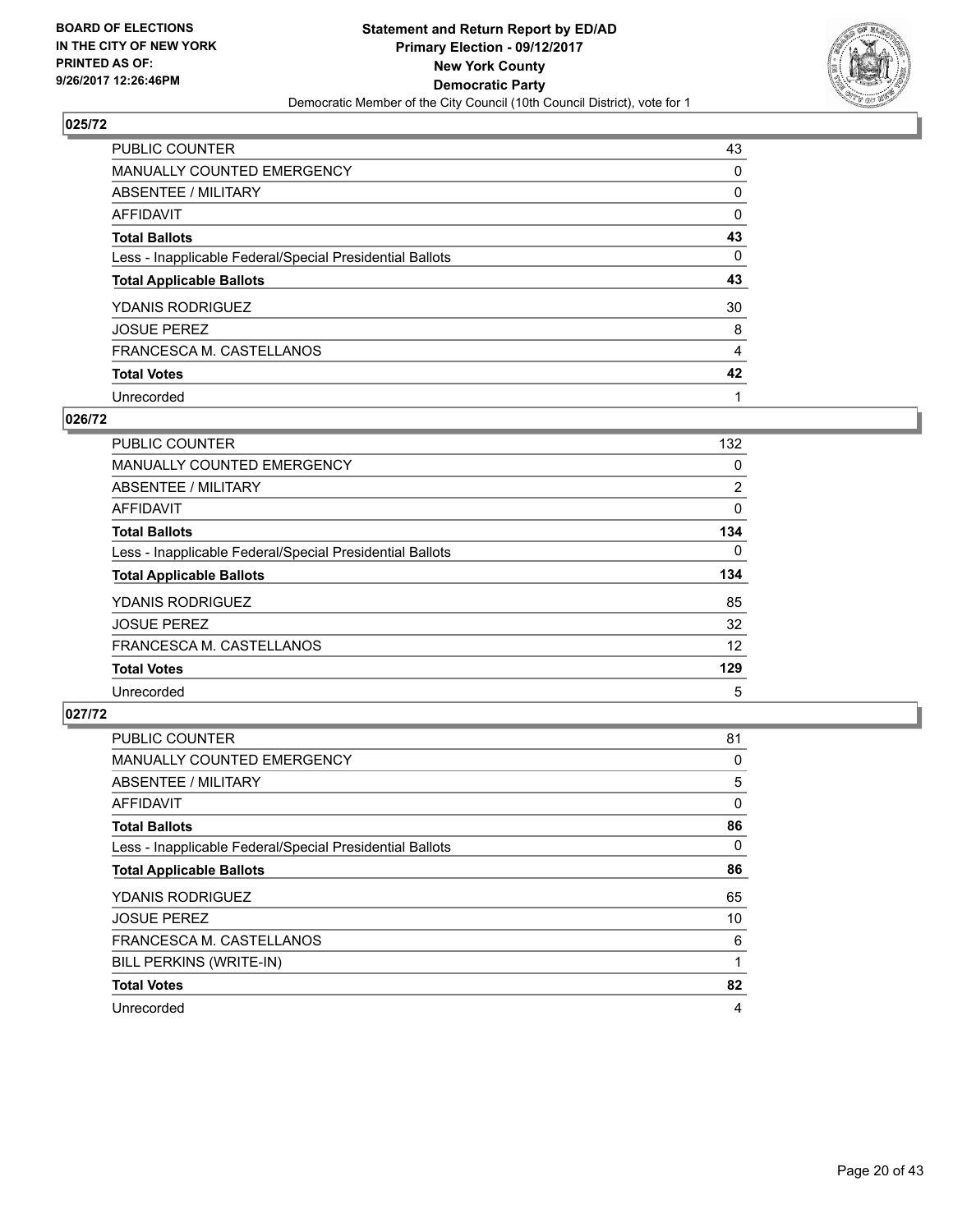

| <b>PUBLIC COUNTER</b>                                    | 75 |
|----------------------------------------------------------|----|
| MANUALLY COUNTED EMERGENCY                               | 0  |
| ABSENTEE / MILITARY                                      | 0  |
| <b>AFFIDAVIT</b>                                         | 0  |
| <b>Total Ballots</b>                                     | 75 |
| Less - Inapplicable Federal/Special Presidential Ballots | 0  |
| <b>Total Applicable Ballots</b>                          | 75 |
| <b>YDANIS RODRIGUEZ</b>                                  | 54 |
| <b>JOSUE PEREZ</b>                                       | 12 |
| FRANCESCA M. CASTELLANOS                                 | 5  |
| <b>GEORGE ESPINAL (WRITE-IN)</b>                         |    |
| <b>Total Votes</b>                                       | 72 |
| Unrecorded                                               | 3  |

#### **029/72**

| <b>PUBLIC COUNTER</b>                                    | 106         |
|----------------------------------------------------------|-------------|
| <b>MANUALLY COUNTED EMERGENCY</b>                        | 0           |
| ABSENTEE / MILITARY                                      | 2           |
| <b>AFFIDAVIT</b>                                         | 0           |
| <b>Total Ballots</b>                                     | 108         |
| Less - Inapplicable Federal/Special Presidential Ballots | 0           |
| <b>Total Applicable Ballots</b>                          | 108         |
| <b>YDANIS RODRIGUEZ</b>                                  | 86          |
| <b>JOSUE PEREZ</b>                                       | 12          |
| FRANCESCA M. CASTELLANOS                                 | 4           |
| <b>JUDITH AMARO (WRITE-IN)</b>                           | $\mathbf 1$ |
| <b>Total Votes</b>                                       | 103         |
| Unrecorded                                               | 5           |

| <b>PUBLIC COUNTER</b>                                    | 72 |
|----------------------------------------------------------|----|
| <b>MANUALLY COUNTED EMERGENCY</b>                        | 0  |
| ABSENTEE / MILITARY                                      |    |
| AFFIDAVIT                                                |    |
| <b>Total Ballots</b>                                     | 74 |
| Less - Inapplicable Federal/Special Presidential Ballots | 0  |
| <b>Total Applicable Ballots</b>                          | 74 |
| YDANIS RODRIGUEZ                                         | 51 |
| <b>JOSUE PEREZ</b>                                       | 15 |
| FRANCESCA M. CASTELLANOS                                 | 4  |
| <b>Total Votes</b>                                       | 70 |
| Unrecorded                                               | 4  |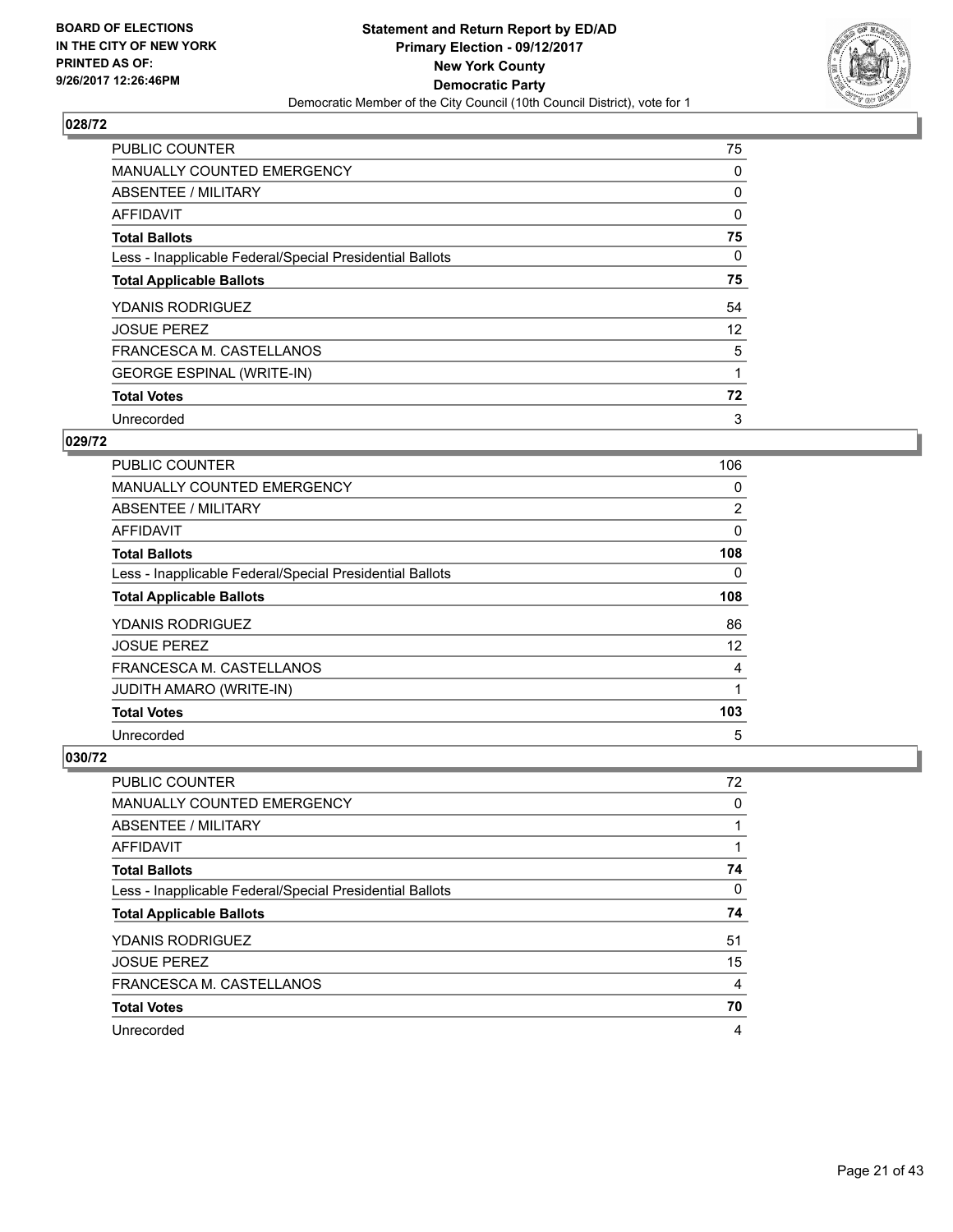

| PUBLIC COUNTER                                           | 58 |
|----------------------------------------------------------|----|
| <b>MANUALLY COUNTED EMERGENCY</b>                        | 0  |
| ABSENTEE / MILITARY                                      | 0  |
| AFFIDAVIT                                                |    |
| <b>Total Ballots</b>                                     | 59 |
| Less - Inapplicable Federal/Special Presidential Ballots | 0  |
| <b>Total Applicable Ballots</b>                          | 59 |
| <b>YDANIS RODRIGUEZ</b>                                  | 50 |
| <b>JOSUE PEREZ</b>                                       | 7  |
| FRANCESCA M. CASTELLANOS                                 |    |
| <b>Total Votes</b>                                       | 58 |
| Unrecorded                                               |    |

#### **032/72**

| <b>PUBLIC COUNTER</b>                                    | 133 |
|----------------------------------------------------------|-----|
| <b>MANUALLY COUNTED EMERGENCY</b>                        | 0   |
| ABSENTEE / MILITARY                                      | 0   |
| <b>AFFIDAVIT</b>                                         | 2   |
| <b>Total Ballots</b>                                     | 135 |
| Less - Inapplicable Federal/Special Presidential Ballots | 0   |
| <b>Total Applicable Ballots</b>                          | 135 |
| <b>YDANIS RODRIGUEZ</b>                                  | 91  |
| <b>JOSUE PEREZ</b>                                       | 16  |
| FRANCESCA M. CASTELLANOS                                 | 20  |
| <b>Total Votes</b>                                       | 127 |
| Unrecorded                                               | 8   |

| <b>PUBLIC COUNTER</b>                                    | 57 |
|----------------------------------------------------------|----|
| <b>MANUALLY COUNTED EMERGENCY</b>                        | 0  |
| ABSENTEE / MILITARY                                      | 3  |
| AFFIDAVIT                                                |    |
| <b>Total Ballots</b>                                     | 61 |
| Less - Inapplicable Federal/Special Presidential Ballots | 0  |
| <b>Total Applicable Ballots</b>                          | 61 |
| <b>YDANIS RODRIGUEZ</b>                                  | 49 |
| <b>JOSUE PEREZ</b>                                       | 3  |
| FRANCESCA M. CASTELLANOS                                 | 3  |
| <b>Total Votes</b>                                       | 55 |
| Unrecorded                                               | 6  |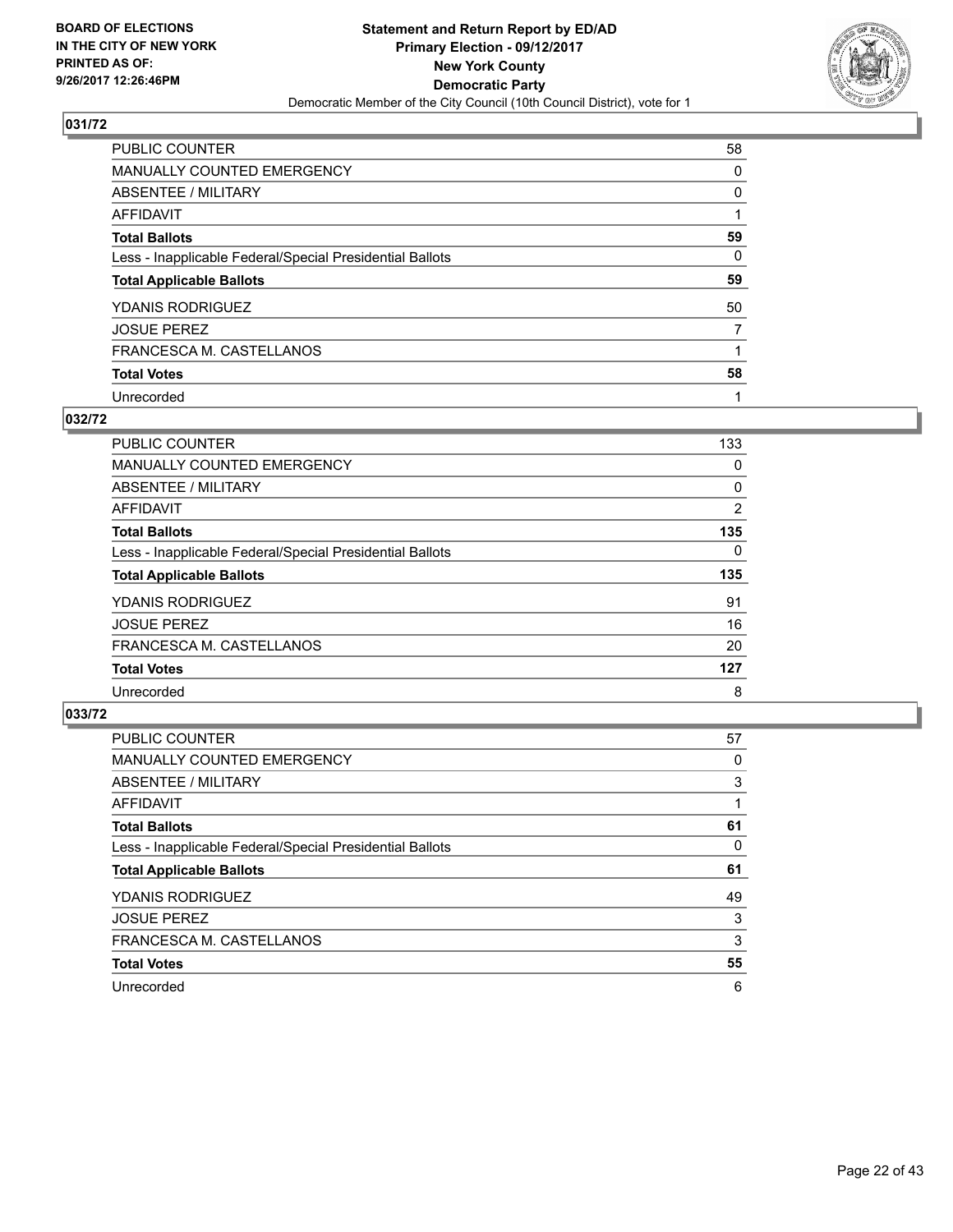

| PUBLIC COUNTER                                           | 42 |
|----------------------------------------------------------|----|
| <b>MANUALLY COUNTED EMERGENCY</b>                        | 0  |
| ABSENTEE / MILITARY                                      |    |
| AFFIDAVIT                                                | 0  |
| <b>Total Ballots</b>                                     | 43 |
| Less - Inapplicable Federal/Special Presidential Ballots | 0  |
| <b>Total Applicable Ballots</b>                          | 43 |
| <b>YDANIS RODRIGUEZ</b>                                  | 36 |
| <b>JOSUE PEREZ</b>                                       | 6  |
| FRANCESCA M. CASTELLANOS                                 | 0  |
| <b>Total Votes</b>                                       | 42 |
| Unrecorded                                               |    |

#### **035/72**

| <b>PUBLIC COUNTER</b>                                    | 68 |
|----------------------------------------------------------|----|
| MANUALLY COUNTED EMERGENCY                               | 0  |
| ABSENTEE / MILITARY                                      | 0  |
| <b>AFFIDAVIT</b>                                         | 0  |
| <b>Total Ballots</b>                                     | 68 |
| Less - Inapplicable Federal/Special Presidential Ballots | 0  |
| <b>Total Applicable Ballots</b>                          | 68 |
| <b>YDANIS RODRIGUEZ</b>                                  | 49 |
| <b>JOSUE PEREZ</b>                                       | 10 |
| FRANCESCA M. CASTELLANOS                                 | 3  |
| <b>Total Votes</b>                                       | 62 |
| Unrecorded                                               | 6  |

| <b>PUBLIC COUNTER</b>                                    | 124 |
|----------------------------------------------------------|-----|
| <b>MANUALLY COUNTED EMERGENCY</b>                        | 0   |
| ABSENTEE / MILITARY                                      | 4   |
| AFFIDAVIT                                                | 1   |
| <b>Total Ballots</b>                                     | 129 |
| Less - Inapplicable Federal/Special Presidential Ballots | 0   |
| <b>Total Applicable Ballots</b>                          | 129 |
| <b>YDANIS RODRIGUEZ</b>                                  | 81  |
| <b>JOSUE PEREZ</b>                                       | 28  |
| FRANCESCA M. CASTELLANOS                                 | 10  |
| <b>GEORGE ESPINAL (WRITE-IN)</b>                         | 1   |
| UNATTRIBUTABLE WRITE-IN (WRITE-IN)                       | 2   |
| <b>Total Votes</b>                                       | 122 |
| Unrecorded                                               | 7   |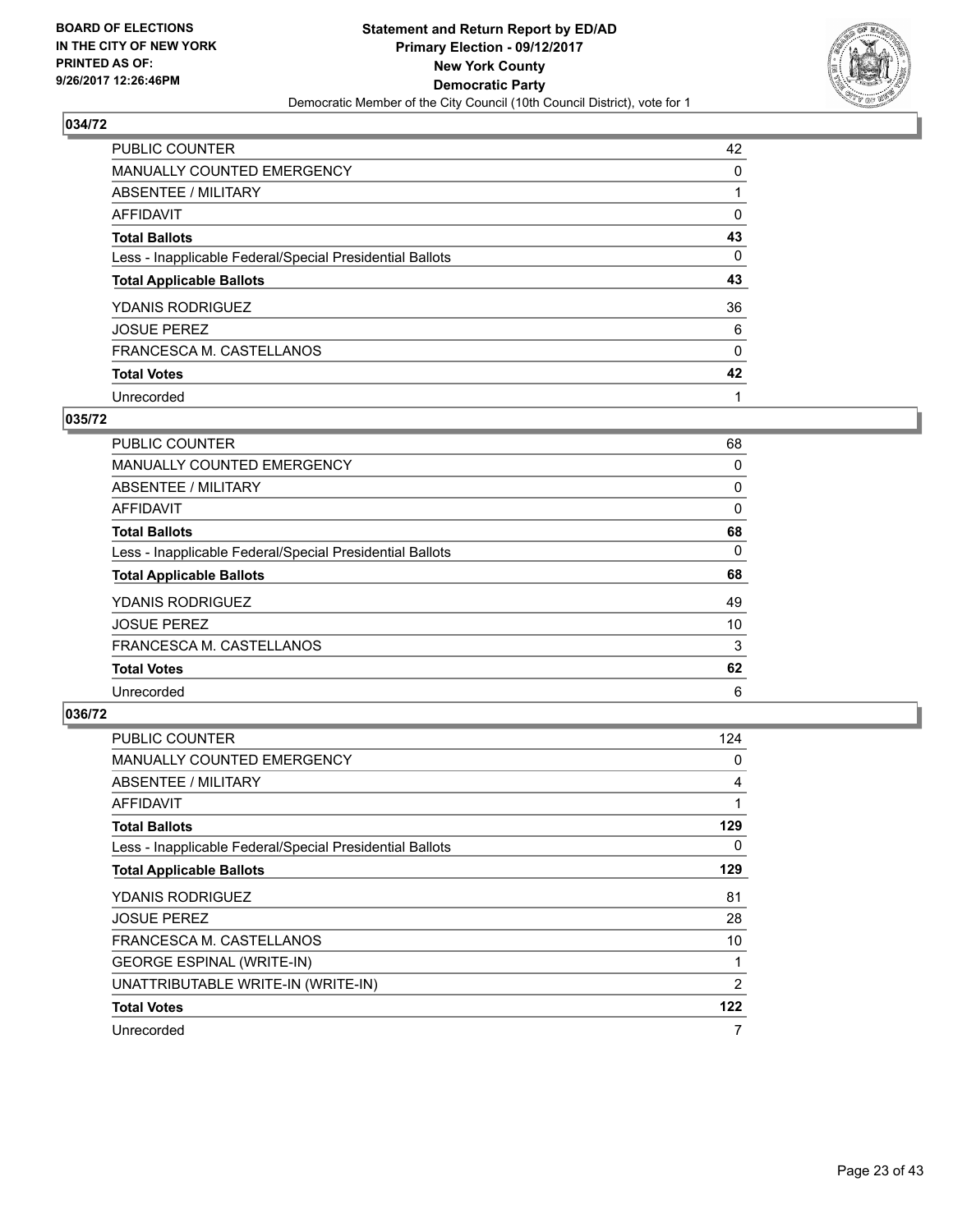

| PUBLIC COUNTER                                           | 76 |
|----------------------------------------------------------|----|
| MANUALLY COUNTED EMERGENCY                               | 0  |
| ABSENTEE / MILITARY                                      |    |
| <b>AFFIDAVIT</b>                                         | 3  |
| <b>Total Ballots</b>                                     | 80 |
| Less - Inapplicable Federal/Special Presidential Ballots | 0  |
| <b>Total Applicable Ballots</b>                          | 80 |
| <b>YDANIS RODRIGUEZ</b>                                  | 32 |
| <b>JOSUE PEREZ</b>                                       | 31 |
| FRANCESCA M. CASTELLANOS                                 | 11 |
| <b>Total Votes</b>                                       | 74 |
| Unrecorded                                               | 6  |

#### **038/72**

| <b>PUBLIC COUNTER</b>                                    | 94 |
|----------------------------------------------------------|----|
| <b>MANUALLY COUNTED EMERGENCY</b>                        | 0  |
| ABSENTEE / MILITARY                                      | 0  |
| AFFIDAVIT                                                | 0  |
| <b>Total Ballots</b>                                     | 94 |
| Less - Inapplicable Federal/Special Presidential Ballots | 0  |
| <b>Total Applicable Ballots</b>                          | 94 |
| <b>YDANIS RODRIGUEZ</b>                                  | 56 |
| <b>JOSUE PEREZ</b>                                       | 26 |
| FRANCESCA M. CASTELLANOS                                 | 9  |
| <b>GEORGE ESPINAL (WRITE-IN)</b>                         | 2  |
| <b>Total Votes</b>                                       | 93 |
| Unrecorded                                               | 1  |

| <b>PUBLIC COUNTER</b>                                    | 104 |
|----------------------------------------------------------|-----|
| <b>MANUALLY COUNTED EMERGENCY</b>                        | 0   |
| ABSENTEE / MILITARY                                      | 2   |
| AFFIDAVIT                                                | 0   |
| <b>Total Ballots</b>                                     | 106 |
| Less - Inapplicable Federal/Special Presidential Ballots | 0   |
| <b>Total Applicable Ballots</b>                          | 106 |
| YDANIS RODRIGUEZ                                         | 71  |
| <b>JOSUE PEREZ</b>                                       | 20  |
| FRANCESCA M. CASTELLANOS                                 | 8   |
| <b>Total Votes</b>                                       | 99  |
| Unrecorded                                               | 7   |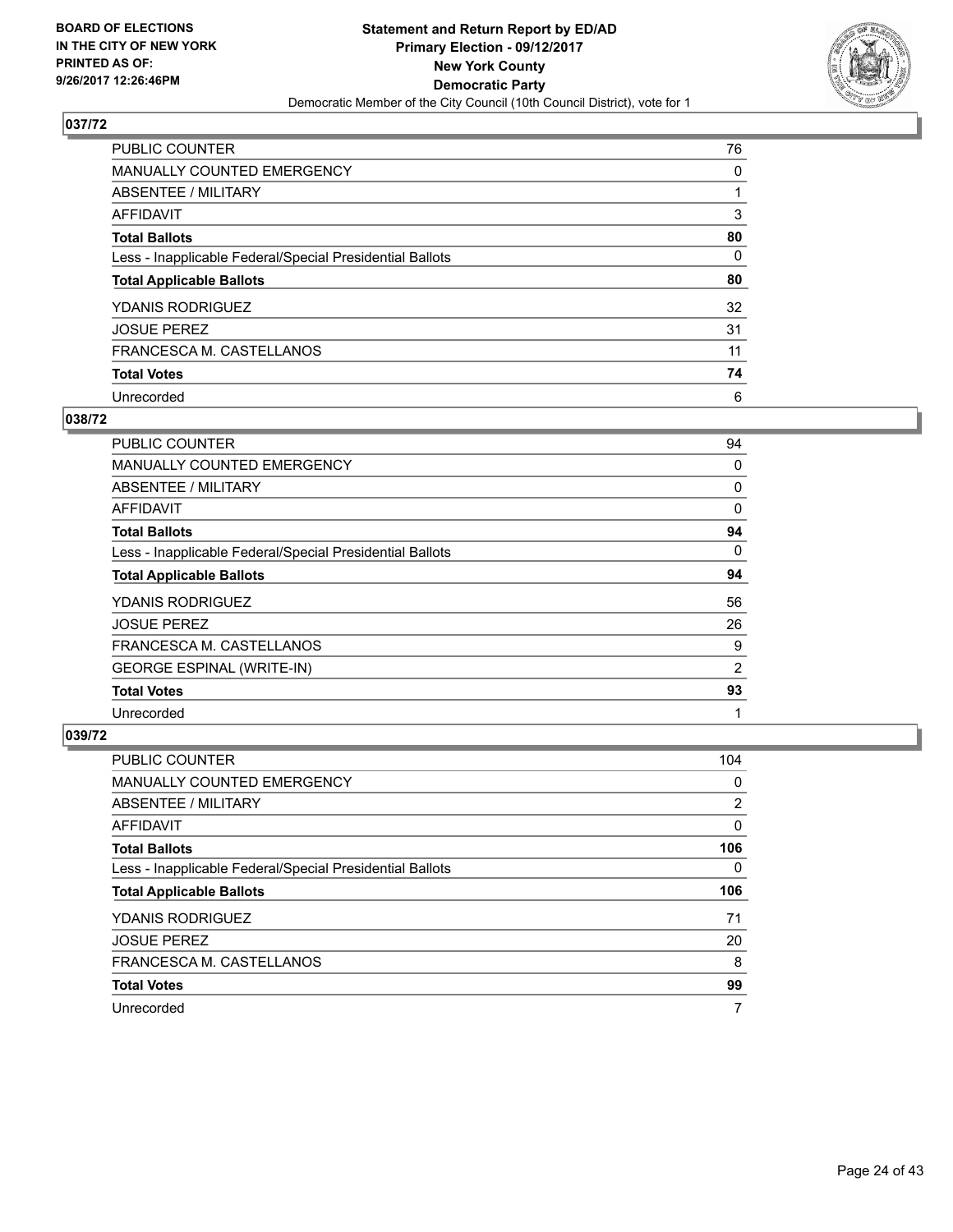

| PUBLIC COUNTER                                           | 136 |
|----------------------------------------------------------|-----|
| <b>MANUALLY COUNTED EMERGENCY</b>                        | 0   |
| ABSENTEE / MILITARY                                      | 3   |
| AFFIDAVIT                                                | 0   |
| <b>Total Ballots</b>                                     | 139 |
| Less - Inapplicable Federal/Special Presidential Ballots | 0   |
| <b>Total Applicable Ballots</b>                          | 139 |
| <b>YDANIS RODRIGUEZ</b>                                  | 93  |
| <b>JOSUE PEREZ</b>                                       | 27  |
| FRANCESCA M. CASTELLANOS                                 | 7   |
| <b>Total Votes</b>                                       | 127 |
| Unrecorded                                               | 12  |

#### **041/72**

| <b>PUBLIC COUNTER</b>                                    | 124      |
|----------------------------------------------------------|----------|
| <b>MANUALLY COUNTED EMERGENCY</b>                        | 0        |
| ABSENTEE / MILITARY                                      | 2        |
| <b>AFFIDAVIT</b>                                         | 0        |
| <b>Total Ballots</b>                                     | 126      |
| Less - Inapplicable Federal/Special Presidential Ballots | $\Omega$ |
| <b>Total Applicable Ballots</b>                          | 126      |
| <b>YDANIS RODRIGUEZ</b>                                  | 94       |
| <b>JOSUE PEREZ</b>                                       | 23       |
| FRANCESCA M. CASTELLANOS                                 | 6        |
| <b>Total Votes</b>                                       | 123      |
| Unrecorded                                               | 3        |

| <b>PUBLIC COUNTER</b>                                    | 120 |
|----------------------------------------------------------|-----|
| <b>MANUALLY COUNTED EMERGENCY</b>                        | 0   |
| ABSENTEE / MILITARY                                      | 4   |
| <b>AFFIDAVIT</b>                                         | 0   |
| <b>Total Ballots</b>                                     | 124 |
| Less - Inapplicable Federal/Special Presidential Ballots | 0   |
| <b>Total Applicable Ballots</b>                          | 124 |
| <b>YDANIS RODRIGUEZ</b>                                  | 53  |
| <b>JOSUE PEREZ</b>                                       | 62  |
| FRANCESCA M. CASTELLANOS                                 | 4   |
| UNATTRIBUTABLE WRITE-IN (WRITE-IN)                       |     |
| <b>Total Votes</b>                                       | 120 |
| Unrecorded                                               | 4   |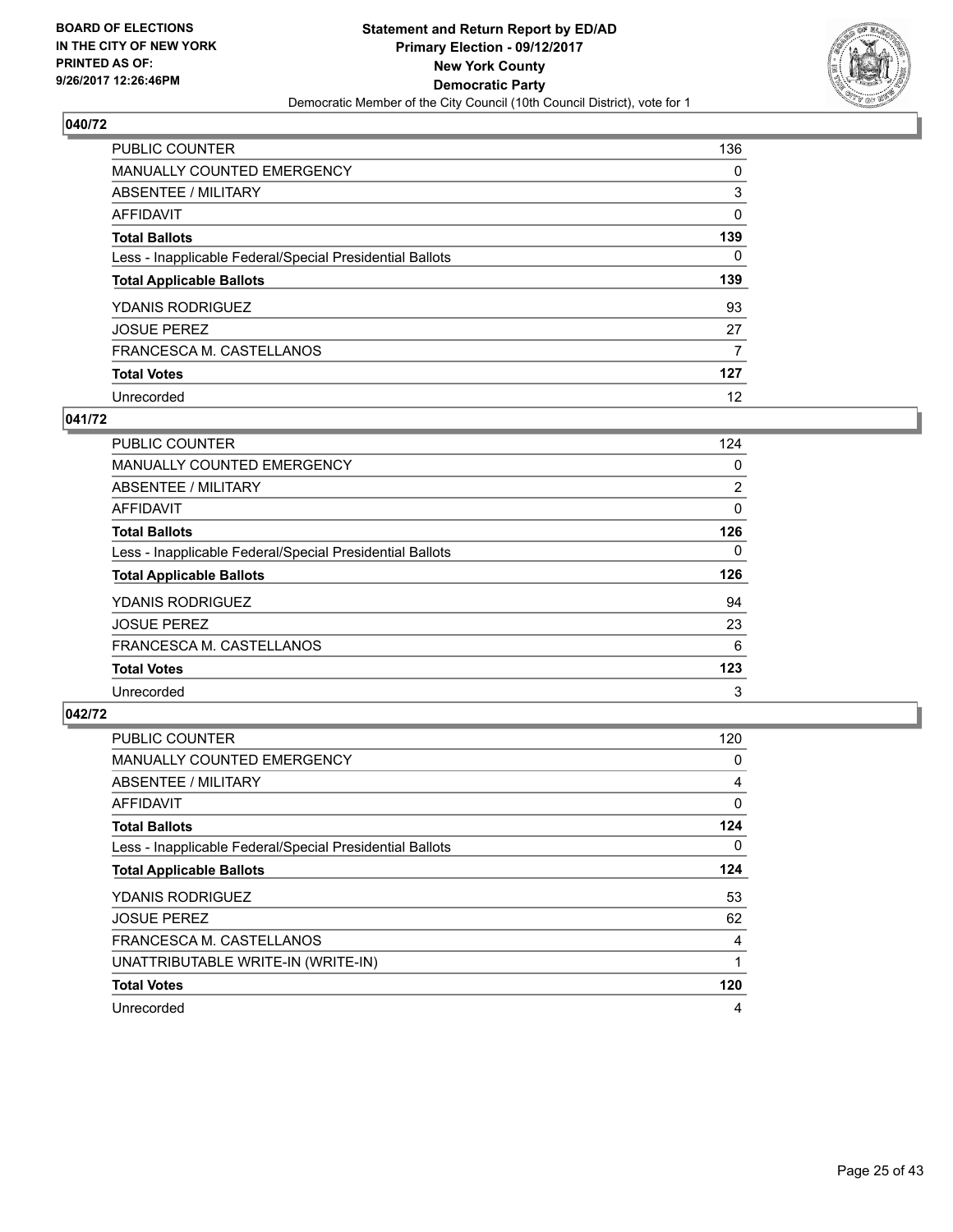

| PUBLIC COUNTER                                           | 136 |
|----------------------------------------------------------|-----|
| <b>MANUALLY COUNTED EMERGENCY</b>                        | 0   |
| ABSENTEE / MILITARY                                      |     |
| AFFIDAVIT                                                | 3   |
| <b>Total Ballots</b>                                     | 140 |
| Less - Inapplicable Federal/Special Presidential Ballots | 0   |
| <b>Total Applicable Ballots</b>                          | 140 |
| <b>YDANIS RODRIGUEZ</b>                                  | 104 |
| <b>JOSUE PEREZ</b>                                       | 22  |
| FRANCESCA M. CASTELLANOS                                 | 9   |
| <b>Total Votes</b>                                       | 135 |
| Unrecorded                                               | 5   |

#### **044/72**

| <b>PUBLIC COUNTER</b>                                    | 103      |
|----------------------------------------------------------|----------|
| <b>MANUALLY COUNTED EMERGENCY</b>                        | 0        |
| ABSENTEE / MILITARY                                      | 2        |
| <b>AFFIDAVIT</b>                                         |          |
| <b>Total Ballots</b>                                     | 106      |
| Less - Inapplicable Federal/Special Presidential Ballots | $\Omega$ |
| <b>Total Applicable Ballots</b>                          | 106      |
| <b>YDANIS RODRIGUEZ</b>                                  | 76       |
| <b>JOSUE PEREZ</b>                                       | 17       |
| FRANCESCA M. CASTELLANOS                                 | 7        |
| <b>Total Votes</b>                                       | 100      |
| Unrecorded                                               | 6        |

| <b>PUBLIC COUNTER</b>                                    | 92             |
|----------------------------------------------------------|----------------|
| <b>MANUALLY COUNTED EMERGENCY</b>                        | 0              |
| ABSENTEE / MILITARY                                      | $\overline{2}$ |
| <b>AFFIDAVIT</b>                                         |                |
| <b>Total Ballots</b>                                     | 95             |
| Less - Inapplicable Federal/Special Presidential Ballots | 0              |
| <b>Total Applicable Ballots</b>                          | 95             |
| YDANIS RODRIGUEZ                                         | 66             |
| <b>JOSUE PEREZ</b>                                       | 16             |
| FRANCESCA M. CASTELLANOS                                 | 6              |
| <b>Total Votes</b>                                       | 88             |
| Unrecorded                                               | 7              |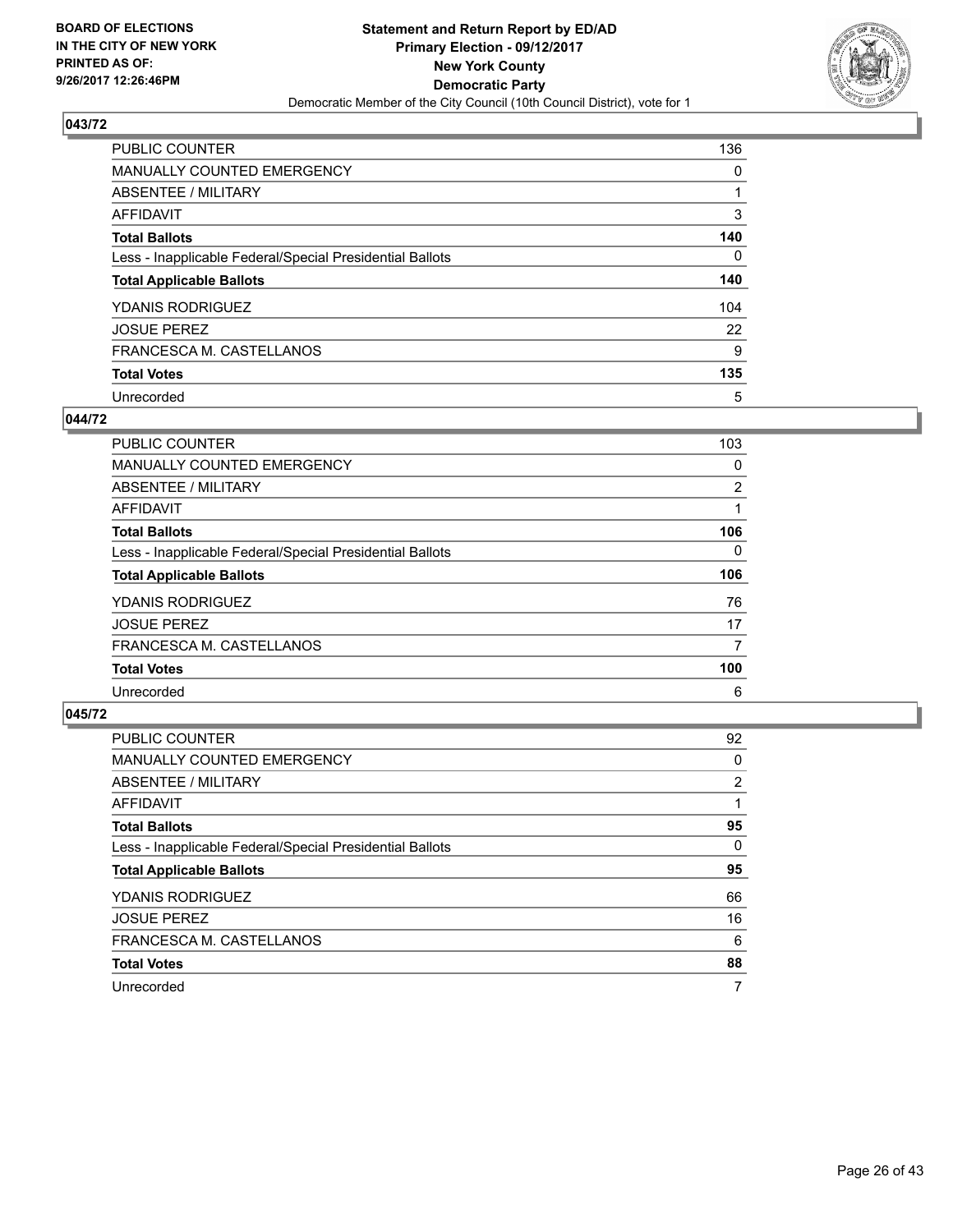

| <b>PUBLIC COUNTER</b>                                    | 96 |
|----------------------------------------------------------|----|
| <b>MANUALLY COUNTED EMERGENCY</b>                        | 0  |
| ABSENTEE / MILITARY                                      | 0  |
| <b>AFFIDAVIT</b>                                         | 0  |
| <b>Total Ballots</b>                                     | 96 |
| Less - Inapplicable Federal/Special Presidential Ballots | 0  |
| <b>Total Applicable Ballots</b>                          | 96 |
| <b>YDANIS RODRIGUEZ</b>                                  | 41 |
| <b>JOSUE PEREZ</b>                                       | 47 |
| FRANCESCA M. CASTELLANOS                                 | 2  |
| <b>GEORGE FERNANDEZ (WRITE-IN)</b>                       |    |
| <b>Total Votes</b>                                       | 91 |
| Unrecorded                                               | 5  |

#### **047/72**

| <b>PUBLIC COUNTER</b>                                    | 113 |
|----------------------------------------------------------|-----|
| <b>MANUALLY COUNTED EMERGENCY</b>                        | 0   |
| ABSENTEE / MILITARY                                      | 0   |
| AFFIDAVIT                                                |     |
| <b>Total Ballots</b>                                     | 114 |
| Less - Inapplicable Federal/Special Presidential Ballots | 0   |
| <b>Total Applicable Ballots</b>                          | 114 |
| <b>YDANIS RODRIGUEZ</b>                                  | 83  |
| <b>JOSUE PEREZ</b>                                       | 20  |
| FRANCESCA M. CASTELLANOS                                 | 6   |
| <b>Total Votes</b>                                       | 109 |
| Unrecorded                                               | 5   |

| PUBLIC COUNTER                                           | 137 |
|----------------------------------------------------------|-----|
| <b>MANUALLY COUNTED EMERGENCY</b>                        | 0   |
| ABSENTEE / MILITARY                                      | 1   |
| AFFIDAVIT                                                |     |
| <b>Total Ballots</b>                                     | 139 |
| Less - Inapplicable Federal/Special Presidential Ballots | 0   |
| <b>Total Applicable Ballots</b>                          | 139 |
| <b>YDANIS RODRIGUEZ</b>                                  | 111 |
| <b>JOSUE PEREZ</b>                                       | 19  |
| FRANCESCA M. CASTELLANOS                                 | 5   |
| UNCOUNTED WRITE-IN PER STATUTE (WRITE-IN)                | 1   |
| <b>Total Votes</b>                                       | 136 |
| Unrecorded                                               | 3   |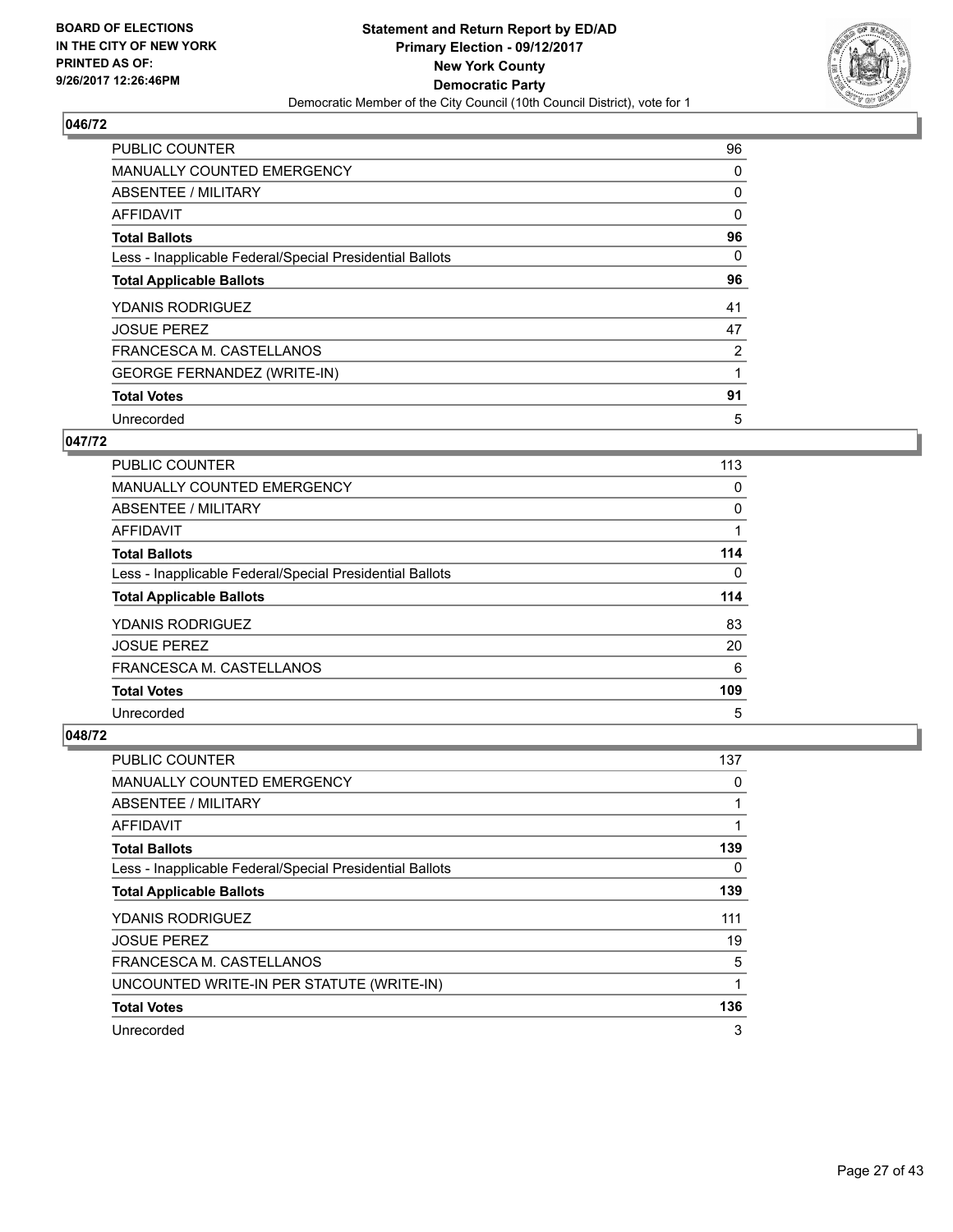

| PUBLIC COUNTER                                           | 104 |
|----------------------------------------------------------|-----|
| MANUALLY COUNTED EMERGENCY                               | 0   |
| ABSENTEE / MILITARY                                      |     |
| AFFIDAVIT                                                |     |
| <b>Total Ballots</b>                                     | 106 |
| Less - Inapplicable Federal/Special Presidential Ballots | 0   |
| <b>Total Applicable Ballots</b>                          | 106 |
| <b>YDANIS RODRIGUEZ</b>                                  | 79  |
| <b>JOSUE PEREZ</b>                                       | 19  |
| FRANCESCA M. CASTELLANOS                                 | 5   |
| PIO TEJADA (WRITE-IN)                                    |     |
| <b>Total Votes</b>                                       | 104 |
| Unrecorded                                               | 2   |

#### **050/72**

| <b>PUBLIC COUNTER</b>                                    | 93  |
|----------------------------------------------------------|-----|
| <b>MANUALLY COUNTED EMERGENCY</b>                        | 0   |
| ABSENTEE / MILITARY                                      | 6   |
| AFFIDAVIT                                                |     |
| <b>Total Ballots</b>                                     | 100 |
| Less - Inapplicable Federal/Special Presidential Ballots | 0   |
|                                                          |     |
| <b>Total Applicable Ballots</b>                          | 100 |
| YDANIS RODRIGUEZ                                         | 80  |
| <b>JOSUE PEREZ</b>                                       | 5   |
| FRANCESCA M. CASTELLANOS                                 | 5   |
| <b>Total Votes</b>                                       | 90  |

| <b>PUBLIC COUNTER</b>                                    | 64 |
|----------------------------------------------------------|----|
| MANUALLY COUNTED EMERGENCY                               | 0  |
| ABSENTEE / MILITARY                                      | 9  |
| AFFIDAVIT                                                | 0  |
| <b>Total Ballots</b>                                     | 73 |
| Less - Inapplicable Federal/Special Presidential Ballots | 0  |
| <b>Total Applicable Ballots</b>                          | 73 |
| <b>YDANIS RODRIGUEZ</b>                                  | 60 |
| <b>JOSUE PEREZ</b>                                       | 6  |
| FRANCESCA M. CASTELLANOS                                 |    |
| <b>GEORGE ESPINAL (WRITE-IN)</b>                         | 1  |
| <b>Total Votes</b>                                       | 68 |
| Unrecorded                                               | 5  |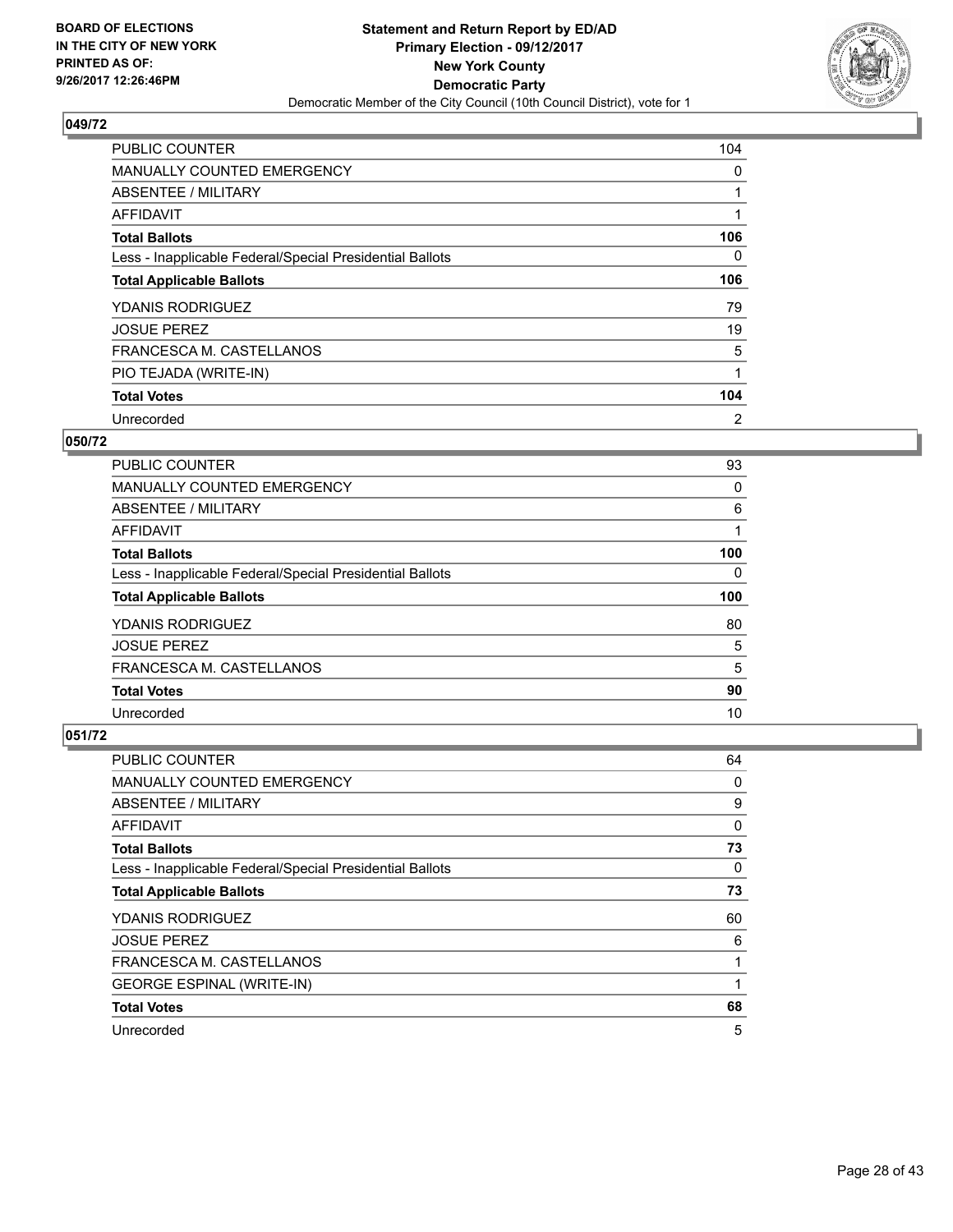

| PUBLIC COUNTER                                           | 133               |
|----------------------------------------------------------|-------------------|
| <b>MANUALLY COUNTED EMERGENCY</b>                        | 0                 |
| ABSENTEE / MILITARY                                      | 5                 |
| AFFIDAVIT                                                | 0                 |
| <b>Total Ballots</b>                                     | 138               |
| Less - Inapplicable Federal/Special Presidential Ballots | 0                 |
| <b>Total Applicable Ballots</b>                          | 138               |
| <b>YDANIS RODRIGUEZ</b>                                  | 108               |
| <b>JOSUE PEREZ</b>                                       | $12 \overline{ }$ |
| FRANCESCA M. CASTELLANOS                                 | 9                 |
| <b>Total Votes</b>                                       | 129               |
| Unrecorded                                               | 9                 |

#### **053/72**

| PUBLIC COUNTER                                           | 82       |
|----------------------------------------------------------|----------|
| <b>MANUALLY COUNTED EMERGENCY</b>                        | 0        |
| ABSENTEE / MILITARY                                      | 0        |
| <b>AFFIDAVIT</b>                                         | 2        |
| <b>Total Ballots</b>                                     | 84       |
| Less - Inapplicable Federal/Special Presidential Ballots | $\Omega$ |
| <b>Total Applicable Ballots</b>                          | 84       |
| <b>YDANIS RODRIGUEZ</b>                                  | 69       |
| <b>JOSUE PEREZ</b>                                       | 9        |
| FRANCESCA M. CASTELLANOS                                 | 2        |
| <b>Total Votes</b>                                       | 80       |
| Unrecorded                                               | 4        |

| <b>PUBLIC COUNTER</b>                                    | 109 |
|----------------------------------------------------------|-----|
| MANUALLY COUNTED EMERGENCY                               | 0   |
| ABSENTEE / MILITARY                                      | 0   |
| AFFIDAVIT                                                |     |
| <b>Total Ballots</b>                                     | 110 |
| Less - Inapplicable Federal/Special Presidential Ballots | 0   |
| <b>Total Applicable Ballots</b>                          | 110 |
| <b>YDANIS RODRIGUEZ</b>                                  | 76  |
| <b>JOSUE PEREZ</b>                                       | 21  |
| FRANCESCA M. CASTELLANOS                                 | 6   |
| <b>Total Votes</b>                                       | 103 |
| Unrecorded                                               | 7   |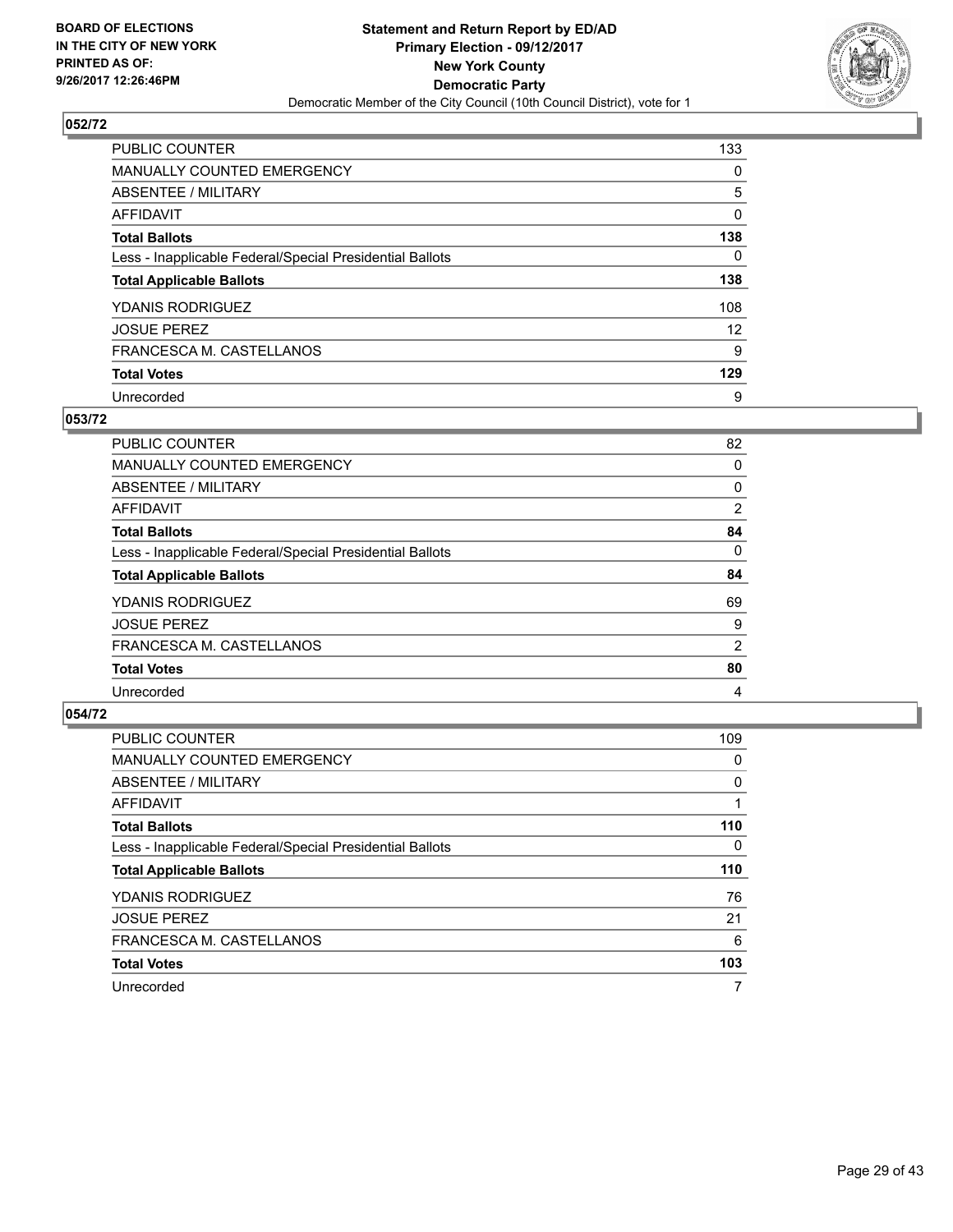

| PUBLIC COUNTER                                           | 145 |
|----------------------------------------------------------|-----|
| <b>MANUALLY COUNTED EMERGENCY</b>                        | 0   |
| ABSENTEE / MILITARY                                      |     |
| AFFIDAVIT                                                | 0   |
| <b>Total Ballots</b>                                     | 146 |
| Less - Inapplicable Federal/Special Presidential Ballots | 0   |
| <b>Total Applicable Ballots</b>                          | 146 |
| <b>YDANIS RODRIGUEZ</b>                                  | 101 |
| <b>JOSUE PEREZ</b>                                       | 32  |
| FRANCESCA M. CASTELLANOS                                 | 6   |
| <b>Total Votes</b>                                       | 139 |
| Unrecorded                                               | 7   |

#### **056/72**

| <b>PUBLIC COUNTER</b>                                    | 148      |
|----------------------------------------------------------|----------|
| <b>MANUALLY COUNTED EMERGENCY</b>                        | 0        |
| ABSENTEE / MILITARY                                      | 0        |
| <b>AFFIDAVIT</b>                                         |          |
| <b>Total Ballots</b>                                     | 149      |
| Less - Inapplicable Federal/Special Presidential Ballots | $\Omega$ |
| <b>Total Applicable Ballots</b>                          | 149      |
| <b>YDANIS RODRIGUEZ</b>                                  | 111      |
| <b>JOSUE PEREZ</b>                                       | 26       |
| FRANCESCA M. CASTELLANOS                                 | 3        |
| <b>Total Votes</b>                                       | 140      |
| Unrecorded                                               | 9        |

| <b>PUBLIC COUNTER</b>                                    | 179 |
|----------------------------------------------------------|-----|
| <b>MANUALLY COUNTED EMERGENCY</b>                        | 0   |
| ABSENTEE / MILITARY                                      | 2   |
| AFFIDAVIT                                                | 0   |
| <b>Total Ballots</b>                                     | 181 |
| Less - Inapplicable Federal/Special Presidential Ballots | 0   |
| <b>Total Applicable Ballots</b>                          | 181 |
| <b>YDANIS RODRIGUEZ</b>                                  | 45  |
| <b>JOSUE PEREZ</b>                                       | 125 |
| FRANCESCA M. CASTELLANOS                                 | 7   |
| <b>Total Votes</b>                                       | 177 |
| Unrecorded                                               | 4   |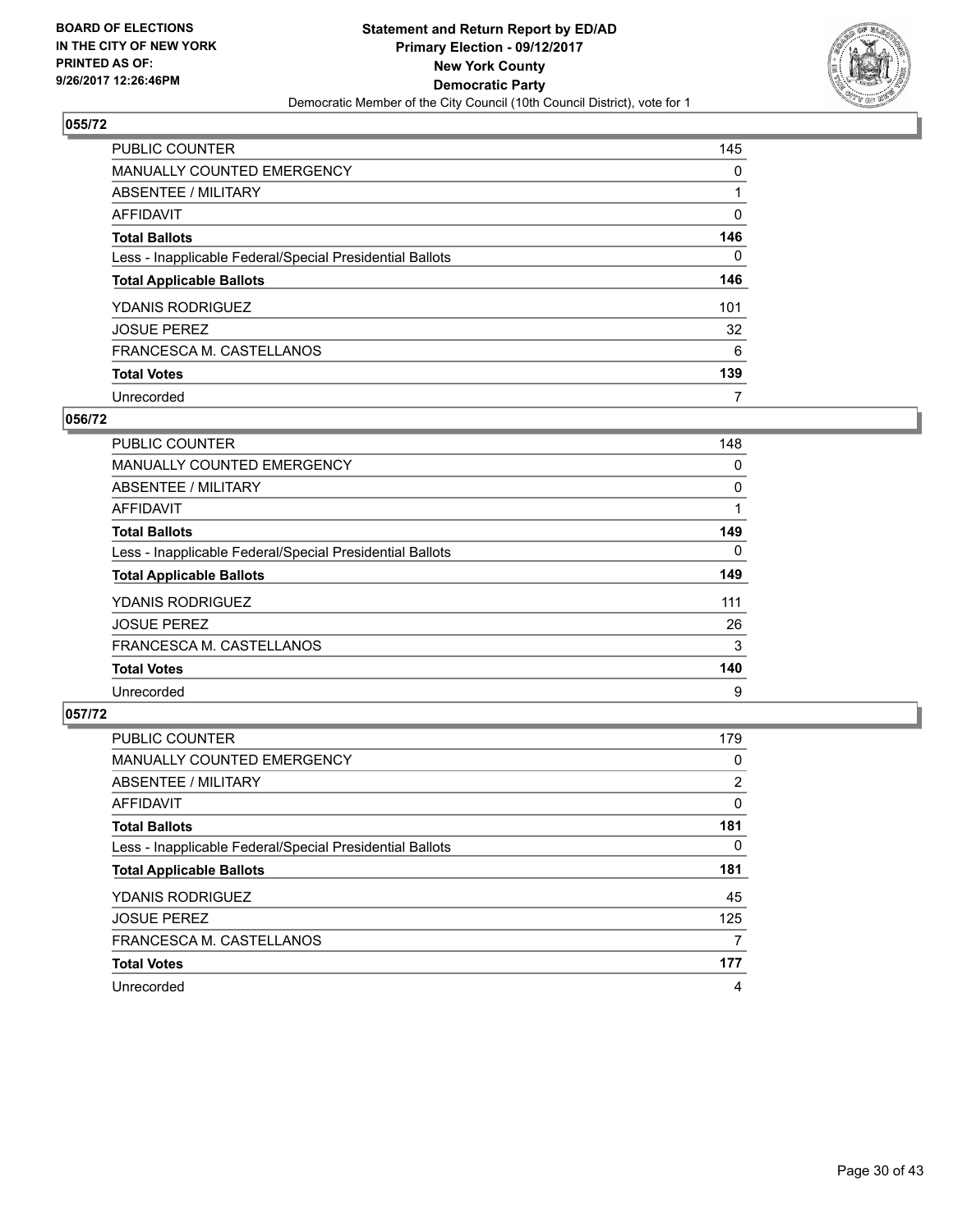

| <b>PUBLIC COUNTER</b>                                    | 188            |
|----------------------------------------------------------|----------------|
| MANUALLY COUNTED EMERGENCY                               | 0              |
| ABSENTEE / MILITARY                                      |                |
| AFFIDAVIT                                                | $\overline{2}$ |
| <b>Total Ballots</b>                                     | 191            |
| Less - Inapplicable Federal/Special Presidential Ballots | 0              |
| <b>Total Applicable Ballots</b>                          | 191            |
| <b>YDANIS RODRIGUEZ</b>                                  | 53             |
| <b>JOSUE PEREZ</b>                                       | 124            |
| FRANCESCA M. CASTELLANOS                                 | 8              |
| <b>GEORGE ESPINAL (WRITE-IN)</b>                         |                |
| <b>Total Votes</b>                                       | 186            |
| Unrecorded                                               | 5              |

#### **059/72**

| <b>PUBLIC COUNTER</b>                                    | 144 |
|----------------------------------------------------------|-----|
| <b>MANUALLY COUNTED EMERGENCY</b>                        | 0   |
| ABSENTEE / MILITARY                                      | 2   |
| AFFIDAVIT                                                | 0   |
| <b>Total Ballots</b>                                     | 146 |
| Less - Inapplicable Federal/Special Presidential Ballots | 0   |
| <b>Total Applicable Ballots</b>                          | 146 |
| <b>YDANIS RODRIGUEZ</b>                                  |     |
|                                                          | 50  |
| <b>JOSUE PEREZ</b>                                       | 86  |
| FRANCESCA M. CASTELLANOS                                 | 7   |
| <b>Total Votes</b>                                       | 143 |

| PUBLIC COUNTER                                           | 170 |
|----------------------------------------------------------|-----|
| <b>MANUALLY COUNTED EMERGENCY</b>                        | 0   |
| ABSENTEE / MILITARY                                      | 1   |
| AFFIDAVIT                                                | 6   |
| <b>Total Ballots</b>                                     | 177 |
| Less - Inapplicable Federal/Special Presidential Ballots | 0   |
| <b>Total Applicable Ballots</b>                          | 177 |
| <b>YDANIS RODRIGUEZ</b>                                  | 62  |
| <b>JOSUE PEREZ</b>                                       | 100 |
| FRANCESCA M. CASTELLANOS                                 | 8   |
| <b>GEORGE ESPINAL (WRITE-IN)</b>                         | 1   |
| UNATTRIBUTABLE WRITE-IN (WRITE-IN)                       | 1   |
| <b>Total Votes</b>                                       | 172 |
| Unrecorded                                               | 5   |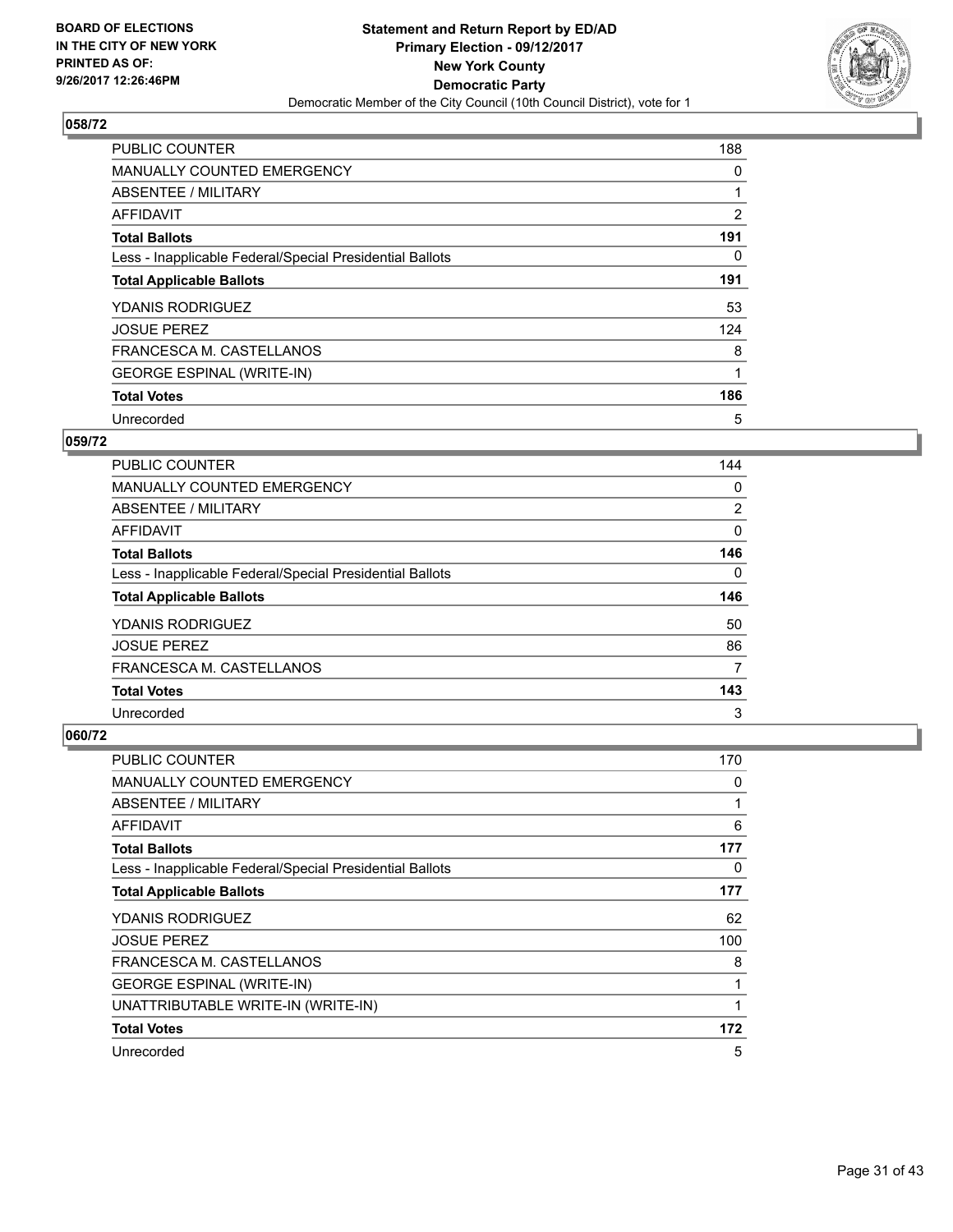

| PUBLIC COUNTER                                           | 85 |
|----------------------------------------------------------|----|
| MANUALLY COUNTED EMERGENCY                               | 0  |
| ABSENTEE / MILITARY                                      |    |
| <b>AFFIDAVIT</b>                                         | 0  |
| <b>Total Ballots</b>                                     | 86 |
| Less - Inapplicable Federal/Special Presidential Ballots | 0  |
| <b>Total Applicable Ballots</b>                          | 86 |
| <b>YDANIS RODRIGUEZ</b>                                  | 61 |
| <b>JOSUE PEREZ</b>                                       | 20 |
| FRANCESCA M. CASTELLANOS                                 | 2  |
| <b>Total Votes</b>                                       | 83 |
| Unrecorded                                               | 3  |

#### **062/72**

| <b>PUBLIC COUNTER</b>                                    | 137 |
|----------------------------------------------------------|-----|
| <b>MANUALLY COUNTED EMERGENCY</b>                        | 0   |
| ABSENTEE / MILITARY                                      | 2   |
| AFFIDAVIT                                                | 2   |
| <b>Total Ballots</b>                                     | 141 |
| Less - Inapplicable Federal/Special Presidential Ballots | 0   |
| <b>Total Applicable Ballots</b>                          | 141 |
| <b>YDANIS RODRIGUEZ</b>                                  | 107 |
| <b>JOSUE PEREZ</b>                                       | 16  |
| FRANCESCA M. CASTELLANOS                                 | 3   |
| <b>GEORGE ESPINAL (WRITE-IN)</b>                         | 1   |
| <b>Total Votes</b>                                       | 127 |
| Unrecorded                                               | 14  |

| <b>PUBLIC COUNTER</b>                                    | 111 |
|----------------------------------------------------------|-----|
| <b>MANUALLY COUNTED EMERGENCY</b>                        | 0   |
| ABSENTEE / MILITARY                                      | 0   |
| AFFIDAVIT                                                | 2   |
| <b>Total Ballots</b>                                     | 113 |
| Less - Inapplicable Federal/Special Presidential Ballots | 0   |
| <b>Total Applicable Ballots</b>                          | 113 |
| <b>YDANIS RODRIGUEZ</b>                                  | 76  |
| <b>JOSUE PEREZ</b>                                       | 26  |
| FRANCESCA M. CASTELLANOS                                 | 5   |
| <b>GEORGE ESPINAL (WRITE-IN)</b>                         |     |
| NICHOLAS T. MARTINEZ (WRITE-IN)                          |     |
| <b>Total Votes</b>                                       | 109 |
| Unrecorded                                               | 4   |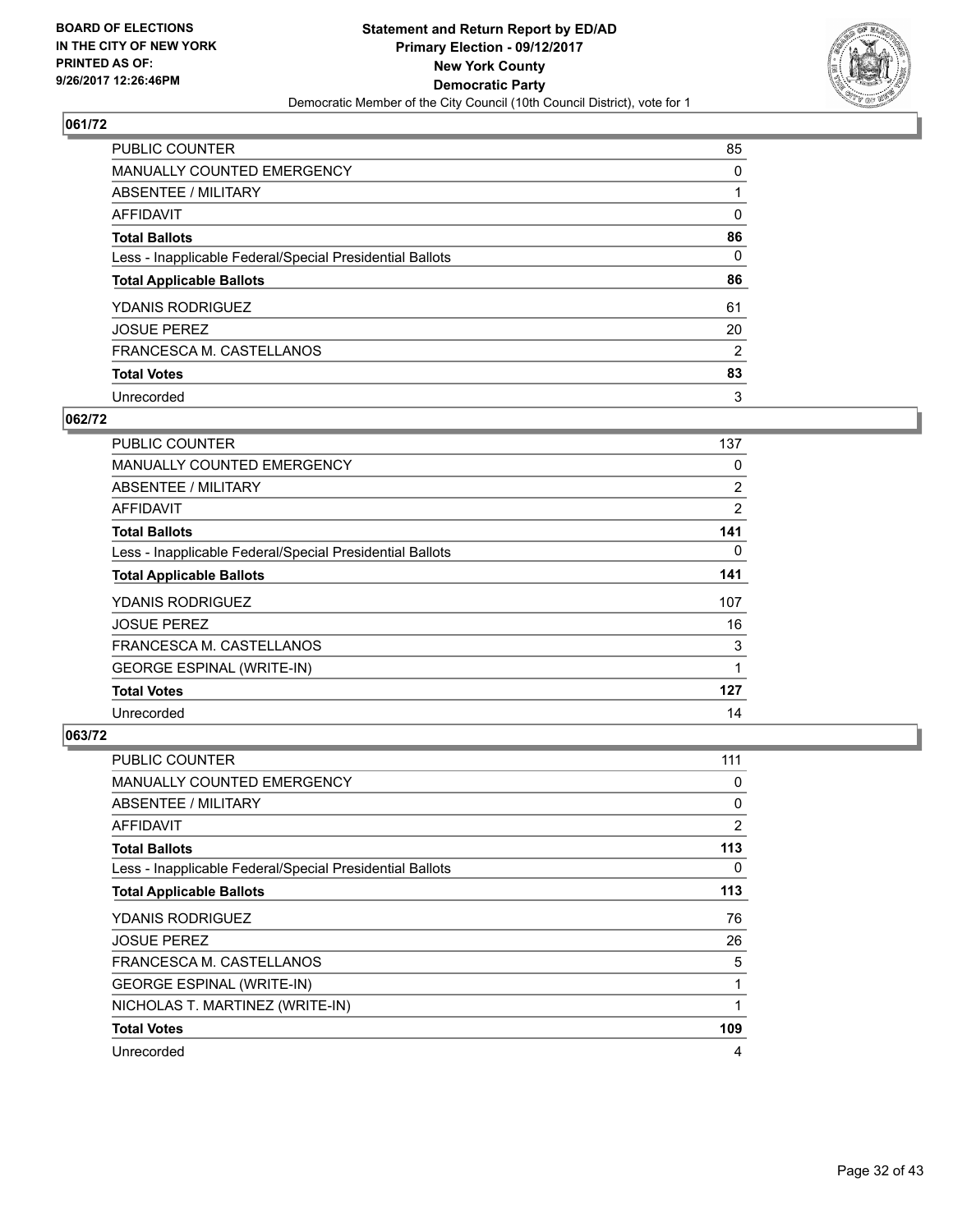

| PUBLIC COUNTER                                           | 142 |
|----------------------------------------------------------|-----|
| <b>MANUALLY COUNTED EMERGENCY</b>                        | 0   |
| ABSENTEE / MILITARY                                      | 4   |
| AFFIDAVIT                                                | 0   |
| <b>Total Ballots</b>                                     | 146 |
| Less - Inapplicable Federal/Special Presidential Ballots | 0   |
| <b>Total Applicable Ballots</b>                          | 146 |
| <b>YDANIS RODRIGUEZ</b>                                  | 43  |
| <b>JOSUE PEREZ</b>                                       | 92  |
| FRANCESCA M. CASTELLANOS                                 | 9   |
| <b>Total Votes</b>                                       | 144 |
| Unrecorded                                               |     |

#### **065/72**

| PUBLIC COUNTER                                           | 131 |
|----------------------------------------------------------|-----|
| <b>MANUALLY COUNTED EMERGENCY</b>                        | 0   |
| ABSENTEE / MILITARY                                      | 1   |
| <b>AFFIDAVIT</b>                                         | 3   |
| <b>Total Ballots</b>                                     | 135 |
| Less - Inapplicable Federal/Special Presidential Ballots | 0   |
| <b>Total Applicable Ballots</b>                          | 135 |
| <b>YDANIS RODRIGUEZ</b>                                  | 94  |
| <b>JOSUE PEREZ</b>                                       | 23  |
| FRANCESCA M. CASTELLANOS                                 | 9   |
| <b>GEORGE ESPINAL (WRITE-IN)</b>                         | 1   |
| JOHN ERVIN ROGERS (WRITE-IN)                             | 1   |
| UNATTRIBUTABLE WRITE-IN (WRITE-IN)                       | 1   |
| <b>Total Votes</b>                                       | 129 |
| Unrecorded                                               | 6   |

| <b>PUBLIC COUNTER</b>                                    | 149 |
|----------------------------------------------------------|-----|
| <b>MANUALLY COUNTED EMERGENCY</b>                        | 0   |
| ABSENTEE / MILITARY                                      | 6   |
| AFFIDAVIT                                                |     |
| <b>Total Ballots</b>                                     | 156 |
| Less - Inapplicable Federal/Special Presidential Ballots | 0   |
| <b>Total Applicable Ballots</b>                          | 156 |
| <b>YDANIS RODRIGUEZ</b>                                  | 46  |
| <b>JOSUE PEREZ</b>                                       | 100 |
| FRANCESCA M. CASTELLANOS                                 | 7   |
| <b>Total Votes</b>                                       | 153 |
| Unrecorded                                               | 3   |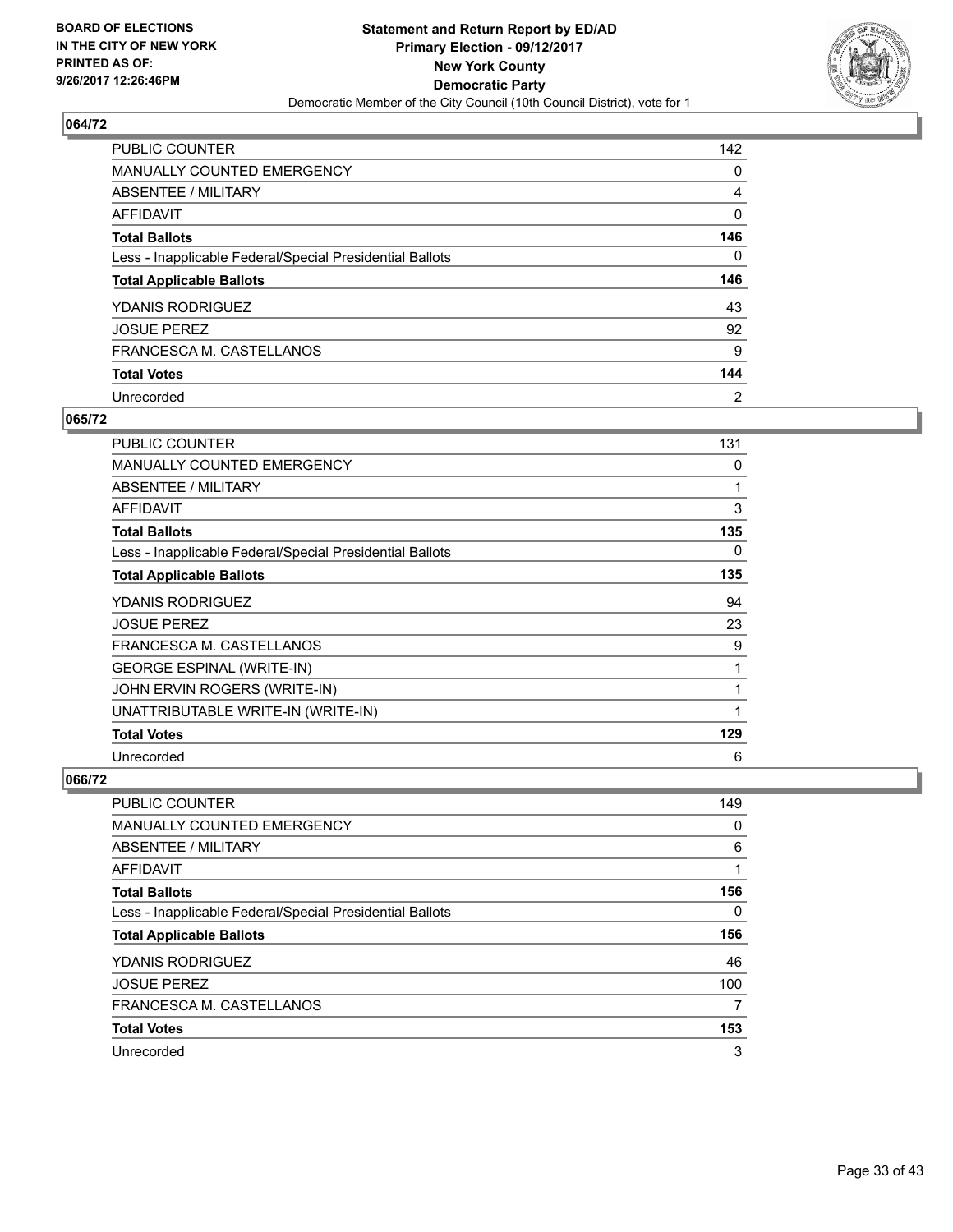

| <b>PUBLIC COUNTER</b>                                    | 211 |
|----------------------------------------------------------|-----|
| <b>MANUALLY COUNTED EMERGENCY</b>                        | 0   |
| ABSENTEE / MILITARY                                      | 4   |
| AFFIDAVIT                                                | 3   |
| <b>Total Ballots</b>                                     | 218 |
| Less - Inapplicable Federal/Special Presidential Ballots | 0   |
| <b>Total Applicable Ballots</b>                          | 218 |
| <b>YDANIS RODRIGUEZ</b>                                  | 63  |
| <b>JOSUE PEREZ</b>                                       | 126 |
| FRANCESCA M. CASTELLANOS                                 | 16  |
| <b>BOBBY SANABRIA (WRITE-IN)</b>                         |     |
| <b>Total Votes</b>                                       | 206 |
| Unrecorded                                               | 12  |

#### **068/72**

| <b>PUBLIC COUNTER</b>                                    | 228 |
|----------------------------------------------------------|-----|
| <b>MANUALLY COUNTED EMERGENCY</b>                        | 0   |
| ABSENTEE / MILITARY                                      | 7   |
| AFFIDAVIT                                                |     |
| <b>Total Ballots</b>                                     | 236 |
| Less - Inapplicable Federal/Special Presidential Ballots | 0   |
| <b>Total Applicable Ballots</b>                          | 236 |
| <b>YDANIS RODRIGUEZ</b>                                  | 61  |
| <b>JOSUE PEREZ</b>                                       | 145 |
| FRANCESCA M. CASTELLANOS                                 | 19  |
| <b>Total Votes</b>                                       | 225 |
| Unrecorded                                               | 11  |

| <b>PUBLIC COUNTER</b>                                    | 193 |
|----------------------------------------------------------|-----|
| <b>MANUALLY COUNTED EMERGENCY</b>                        | 0   |
| ABSENTEE / MILITARY                                      | 11  |
| AFFIDAVIT                                                | 0   |
| <b>Total Ballots</b>                                     | 204 |
| Less - Inapplicable Federal/Special Presidential Ballots | 0   |
| <b>Total Applicable Ballots</b>                          | 204 |
| <b>YDANIS RODRIGUEZ</b>                                  | 56  |
| <b>JOSUE PEREZ</b>                                       | 121 |
| FRANCESCA M. CASTELLANOS                                 | 16  |
| <b>GEORGE ESPINAL (WRITE-IN)</b>                         | 2   |
| <b>Total Votes</b>                                       | 195 |
| Unrecorded                                               | 9   |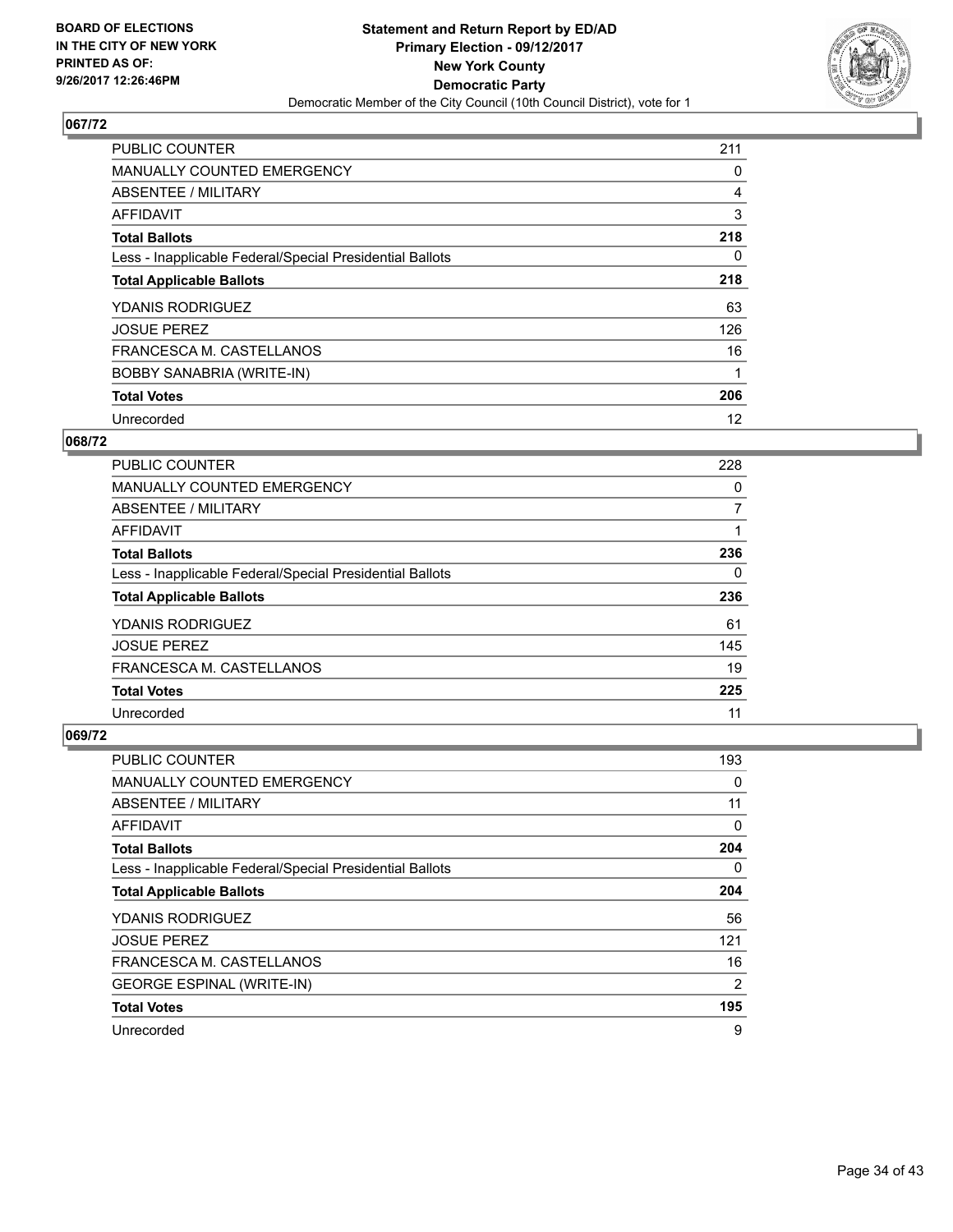

| <b>PUBLIC COUNTER</b>                                    | 163      |
|----------------------------------------------------------|----------|
| MANUALLY COUNTED EMERGENCY                               | 0        |
| ABSENTEE / MILITARY                                      | 4        |
| <b>AFFIDAVIT</b>                                         | 2        |
| <b>Total Ballots</b>                                     | 169      |
| Less - Inapplicable Federal/Special Presidential Ballots | $\Omega$ |
| <b>Total Applicable Ballots</b>                          | 169      |
| YDANIS RODRIGUEZ                                         | 79       |
| <b>JOSUE PEREZ</b>                                       | 73       |
| FRANCESCA M. CASTELLANOS                                 | 9        |
| KIRK MILLER (WRITE-IN)                                   |          |
| <b>Total Votes</b>                                       | 162      |
| Unrecorded                                               | 7        |

# **071/72**

| <b>PUBLIC COUNTER</b>                                    | 62 |
|----------------------------------------------------------|----|
| <b>MANUALLY COUNTED EMERGENCY</b>                        | 0  |
| ABSENTEE / MILITARY                                      |    |
| <b>AFFIDAVIT</b>                                         | 0  |
| <b>Total Ballots</b>                                     | 63 |
| Less - Inapplicable Federal/Special Presidential Ballots | 0  |
| <b>Total Applicable Ballots</b>                          | 63 |
| <b>YDANIS RODRIGUEZ</b>                                  | 43 |
| <b>JOSUE PEREZ</b>                                       | 5  |
| FRANCESCA M. CASTELLANOS                                 | 4  |
| <b>Total Votes</b>                                       | 52 |
| Unrecorded                                               | 11 |

| <b>PUBLIC COUNTER</b>                                    | 99  |
|----------------------------------------------------------|-----|
| <b>MANUALLY COUNTED EMERGENCY</b>                        | 0   |
| ABSENTEE / MILITARY                                      | 3   |
| AFFIDAVIT                                                | 0   |
| <b>Total Ballots</b>                                     | 102 |
| Less - Inapplicable Federal/Special Presidential Ballots | 0   |
| <b>Total Applicable Ballots</b>                          | 102 |
| <b>YDANIS RODRIGUEZ</b>                                  | 83  |
| <b>JOSUE PEREZ</b>                                       | 6   |
| FRANCESCA M. CASTELLANOS                                 | 7   |
| <b>Total Votes</b>                                       | 96  |
| Unrecorded                                               | 6   |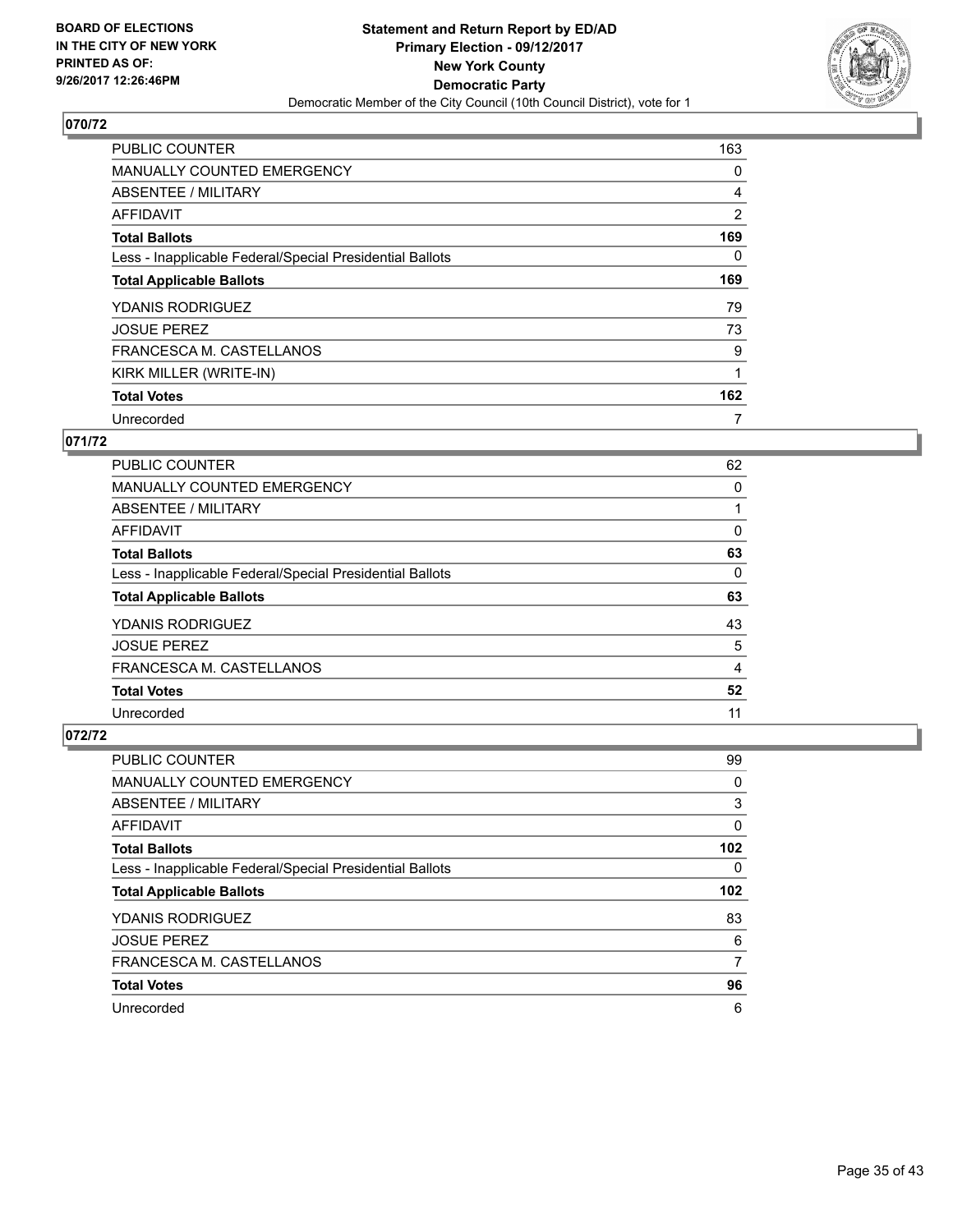

| PUBLIC COUNTER                                           | 137 |
|----------------------------------------------------------|-----|
| <b>MANUALLY COUNTED EMERGENCY</b>                        | 0   |
| ABSENTEE / MILITARY                                      |     |
| AFFIDAVIT                                                |     |
| <b>Total Ballots</b>                                     | 139 |
| Less - Inapplicable Federal/Special Presidential Ballots | 0   |
| <b>Total Applicable Ballots</b>                          | 139 |
| <b>YDANIS RODRIGUEZ</b>                                  | 46  |
| <b>JOSUE PEREZ</b>                                       | 85  |
| FRANCESCA M. CASTELLANOS                                 | 7   |
| <b>Total Votes</b>                                       | 138 |
| Unrecorded                                               |     |

#### **074/72**

| <b>PUBLIC COUNTER</b>                                    | 75       |
|----------------------------------------------------------|----------|
| MANUALLY COUNTED EMERGENCY                               | 0        |
| ABSENTEE / MILITARY                                      | 3        |
| <b>AFFIDAVIT</b>                                         | 0        |
| <b>Total Ballots</b>                                     | 78       |
| Less - Inapplicable Federal/Special Presidential Ballots | $\Omega$ |
| <b>Total Applicable Ballots</b>                          | 78       |
| <b>YDANIS RODRIGUEZ</b>                                  | 49       |
| <b>JOSUE PEREZ</b>                                       | 16       |
| FRANCESCA M. CASTELLANOS                                 | 10       |
| <b>Total Votes</b>                                       | 75       |
| Unrecorded                                               | 3        |

| <b>PUBLIC COUNTER</b>                                    | 109 |
|----------------------------------------------------------|-----|
| <b>MANUALLY COUNTED EMERGENCY</b>                        | 0   |
| ABSENTEE / MILITARY                                      | 5   |
| AFFIDAVIT                                                | 0   |
| <b>Total Ballots</b>                                     | 114 |
| Less - Inapplicable Federal/Special Presidential Ballots | 0   |
| <b>Total Applicable Ballots</b>                          | 114 |
| <b>YDANIS RODRIGUEZ</b>                                  | 81  |
| <b>JOSUE PEREZ</b>                                       | 7   |
| FRANCESCA M. CASTELLANOS                                 | 10  |
| <b>GEORGE ESPINAL (WRITE-IN)</b>                         | 2   |
| <b>Total Votes</b>                                       | 100 |
| Unrecorded                                               | 14  |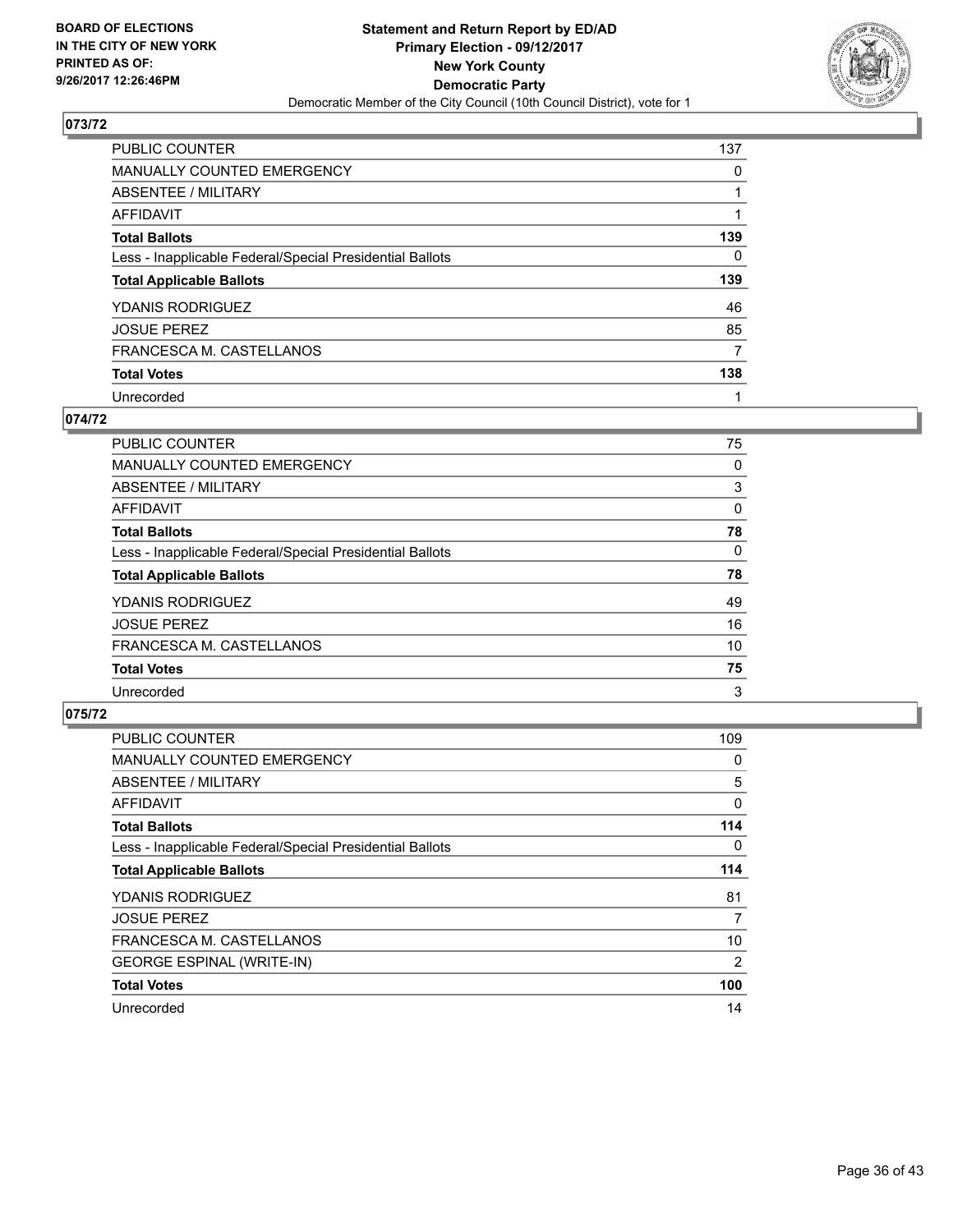

| PUBLIC COUNTER                                           | 90             |
|----------------------------------------------------------|----------------|
| <b>MANUALLY COUNTED EMERGENCY</b>                        | 0              |
| ABSENTEE / MILITARY                                      | $\overline{2}$ |
| AFFIDAVIT                                                | 2              |
| <b>Total Ballots</b>                                     | 94             |
| Less - Inapplicable Federal/Special Presidential Ballots | $\Omega$       |
| <b>Total Applicable Ballots</b>                          | 94             |
| <b>YDANIS RODRIGUEZ</b>                                  | 59             |
| <b>JOSUE PEREZ</b>                                       | 25             |
| FRANCESCA M. CASTELLANOS                                 | 5              |
| <b>Total Votes</b>                                       | 89             |
| Unrecorded                                               | 5              |

## **077/72**

| PUBLIC COUNTER                                           | 76 |
|----------------------------------------------------------|----|
| <b>MANUALLY COUNTED EMERGENCY</b>                        | 0  |
| ABSENTEE / MILITARY                                      | 0  |
| AFFIDAVIT                                                | 0  |
| <b>Total Ballots</b>                                     | 76 |
| Less - Inapplicable Federal/Special Presidential Ballots | 0  |
| <b>Total Applicable Ballots</b>                          | 76 |
| <b>YDANIS RODRIGUEZ</b>                                  | 64 |
| <b>JOSUE PEREZ</b>                                       | 6  |
| FRANCESCA M. CASTELLANOS                                 | 3  |
| <b>Total Votes</b>                                       | 73 |
| Unrecorded                                               | 3  |

| <b>PUBLIC COUNTER</b>                                    | 84       |
|----------------------------------------------------------|----------|
| <b>MANUALLY COUNTED EMERGENCY</b>                        | 0        |
| ABSENTEE / MILITARY                                      | $\Omega$ |
| AFFIDAVIT                                                | 2        |
| <b>Total Ballots</b>                                     | 86       |
| Less - Inapplicable Federal/Special Presidential Ballots | 0        |
| <b>Total Applicable Ballots</b>                          | 86       |
| <b>YDANIS RODRIGUEZ</b>                                  | 65       |
| <b>JOSUE PEREZ</b>                                       | 11       |
| FRANCESCA M. CASTELLANOS                                 | 6        |
| <b>Total Votes</b>                                       | 82       |
| Unrecorded                                               | 4        |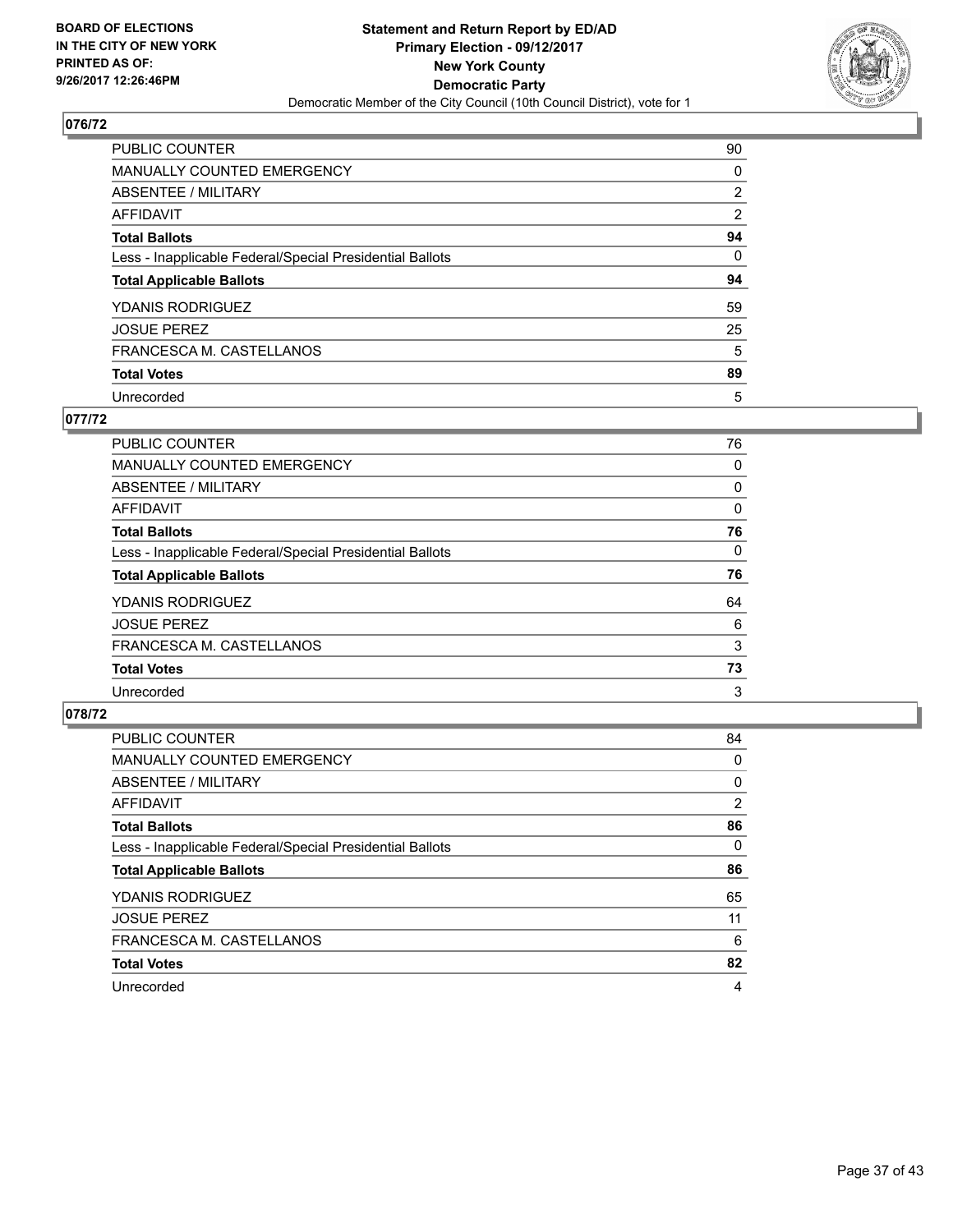

| <b>PUBLIC COUNTER</b>                                    | 83 |
|----------------------------------------------------------|----|
| MANUALLY COUNTED EMERGENCY                               | 0  |
| ABSENTEE / MILITARY                                      | 2  |
| AFFIDAVIT                                                | 0  |
| <b>Total Ballots</b>                                     | 85 |
| Less - Inapplicable Federal/Special Presidential Ballots | 0  |
| <b>Total Applicable Ballots</b>                          | 85 |
| <b>YDANIS RODRIGUEZ</b>                                  | 74 |
| <b>JOSUE PEREZ</b>                                       | 7  |
| FRANCESCA M. CASTELLANOS                                 | 1  |
| <b>Total Votes</b>                                       | 82 |
| Unrecorded                                               | 3  |
|                                                          |    |

**081/72 COMBINED into: 086/71**

#### **084/72 COMBINED into: 086/71**

#### **086/72**

| <b>PUBLIC COUNTER</b>                                    | 73 |
|----------------------------------------------------------|----|
| <b>MANUALLY COUNTED EMERGENCY</b>                        | 0  |
| ABSENTEE / MILITARY                                      | 0  |
| AFFIDAVIT                                                |    |
| <b>Total Ballots</b>                                     | 74 |
| Less - Inapplicable Federal/Special Presidential Ballots | 0  |
| <b>Total Applicable Ballots</b>                          | 74 |
| <b>YDANIS RODRIGUEZ</b>                                  | 58 |
| <b>JOSUE PEREZ</b>                                       | 6  |
| FRANCESCA M. CASTELLANOS                                 | 4  |
| <b>Total Votes</b>                                       | 68 |
| Unrecorded                                               | 6  |

| PUBLIC COUNTER                                           | 60 |
|----------------------------------------------------------|----|
| <b>MANUALLY COUNTED EMERGENCY</b>                        | 0  |
| ABSENTEE / MILITARY                                      | 0  |
| AFFIDAVIT                                                | 0  |
| <b>Total Ballots</b>                                     | 60 |
| Less - Inapplicable Federal/Special Presidential Ballots | 0  |
| <b>Total Applicable Ballots</b>                          | 60 |
| <b>YDANIS RODRIGUEZ</b>                                  | 40 |
| <b>JOSUE PEREZ</b>                                       | 10 |
| FRANCESCA M. CASTELLANOS                                 | 9  |
| <b>GEORGE ESPINAL (WRITE-IN)</b>                         |    |
| <b>Total Votes</b>                                       | 60 |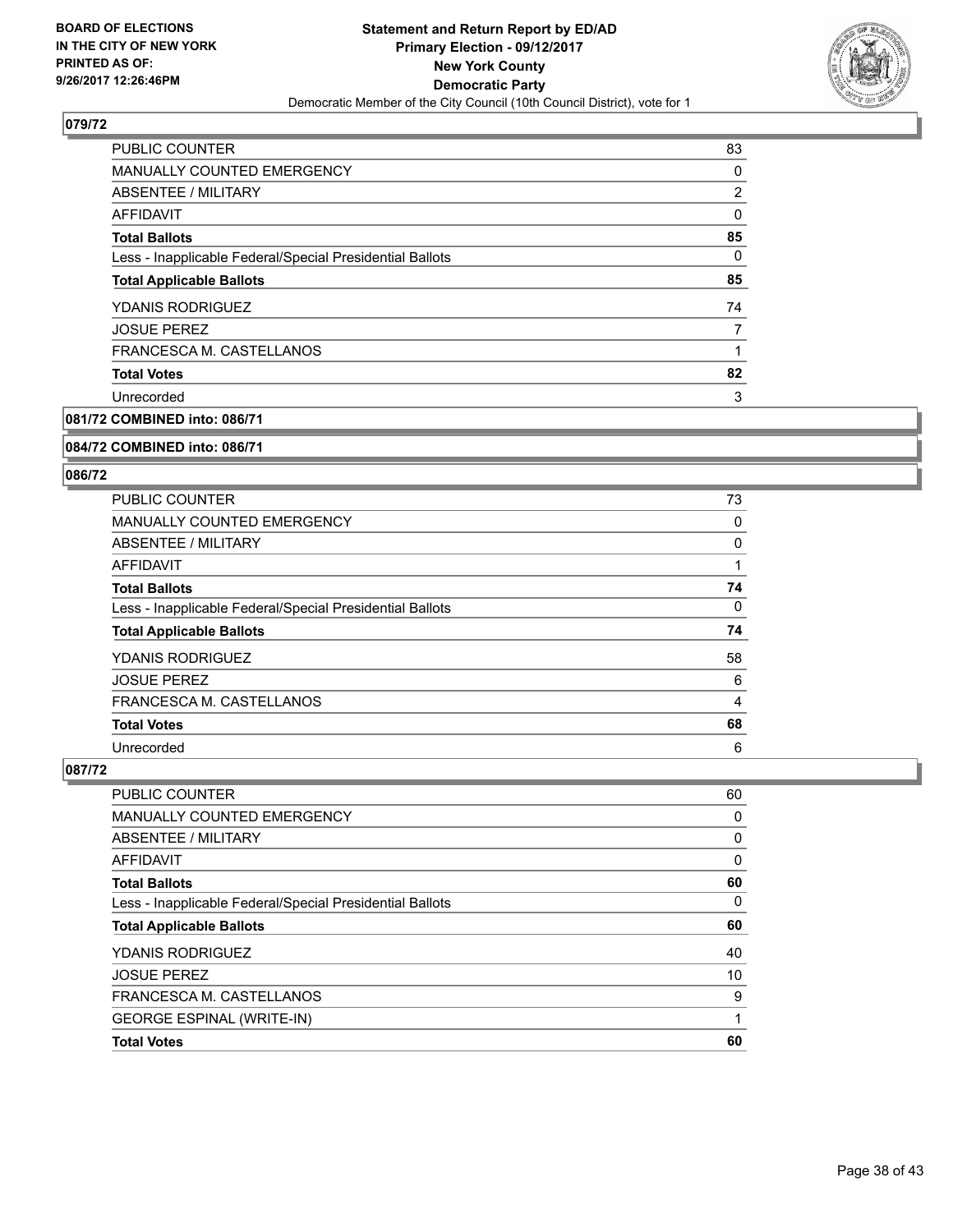

| PUBLIC COUNTER                                           | 58 |
|----------------------------------------------------------|----|
| MANUALLY COUNTED EMERGENCY                               | 0  |
| ABSENTEE / MILITARY                                      | 0  |
| AFFIDAVIT                                                | 0  |
| <b>Total Ballots</b>                                     | 58 |
| Less - Inapplicable Federal/Special Presidential Ballots | 0  |
| <b>Total Applicable Ballots</b>                          | 58 |
| <b>YDANIS RODRIGUEZ</b>                                  | 44 |
| <b>JOSUE PEREZ</b>                                       | 6  |
| FRANCESCA M. CASTELLANOS                                 | 5  |
| <b>Total Votes</b>                                       | 55 |
| Unrecorded                                               | 3  |

## **089/72**

| <b>PUBLIC COUNTER</b>                                    | 92 |
|----------------------------------------------------------|----|
| <b>MANUALLY COUNTED EMERGENCY</b>                        | 0  |
| ABSENTEE / MILITARY                                      | 0  |
| AFFIDAVIT                                                | 3  |
| <b>Total Ballots</b>                                     | 95 |
| Less - Inapplicable Federal/Special Presidential Ballots | 0  |
| <b>Total Applicable Ballots</b>                          | 95 |
| <b>YDANIS RODRIGUEZ</b>                                  | 72 |
| <b>JOSUE PEREZ</b>                                       | 8  |
| FRANCESCA M. CASTELLANOS                                 | 8  |
| <b>Total Votes</b>                                       | 88 |
| Unrecorded                                               | 7  |

| <b>PUBLIC COUNTER</b>                                    | 83 |
|----------------------------------------------------------|----|
| <b>MANUALLY COUNTED EMERGENCY</b>                        | 0  |
| ABSENTEE / MILITARY                                      | 0  |
| <b>AFFIDAVIT</b>                                         |    |
| <b>Total Ballots</b>                                     | 84 |
| Less - Inapplicable Federal/Special Presidential Ballots | 0  |
| <b>Total Applicable Ballots</b>                          | 84 |
| <b>YDANIS RODRIGUEZ</b>                                  | 47 |
| <b>JOSUE PEREZ</b>                                       | 17 |
| FRANCESCA M. CASTELLANOS                                 | 12 |
| <b>GEORGE ESPINAL (WRITE-IN)</b>                         | 3  |
| <b>Total Votes</b>                                       | 79 |
| Unrecorded                                               | 5  |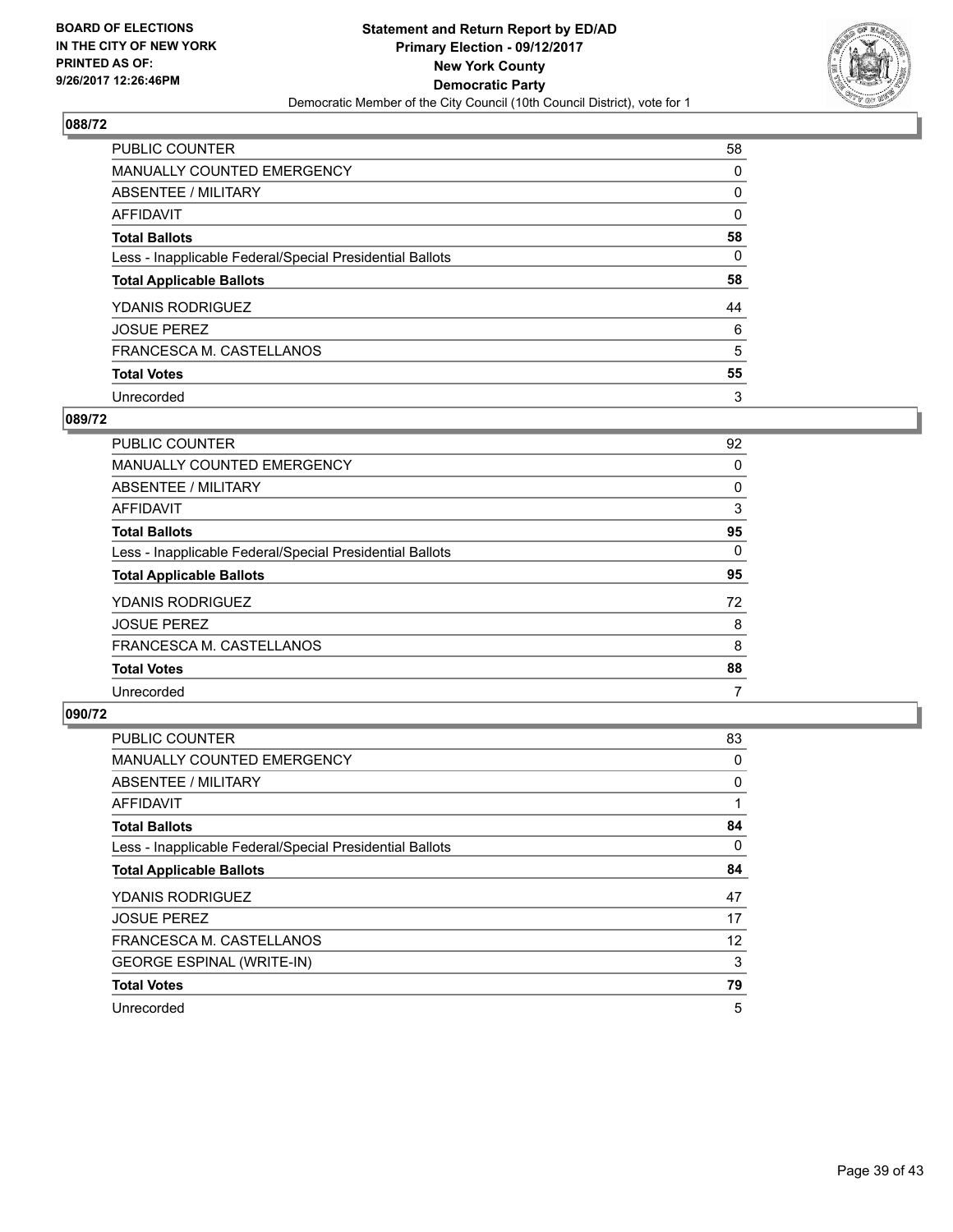

| <b>PUBLIC COUNTER</b>                                    | 132 |
|----------------------------------------------------------|-----|
| <b>MANUALLY COUNTED EMERGENCY</b>                        | 0   |
| ABSENTEE / MILITARY                                      | 5   |
| <b>AFFIDAVIT</b>                                         | 0   |
| <b>Total Ballots</b>                                     | 137 |
| Less - Inapplicable Federal/Special Presidential Ballots | 0   |
| <b>Total Applicable Ballots</b>                          | 137 |
| <b>YDANIS RODRIGUEZ</b>                                  | 67  |
| <b>JOSUE PEREZ</b>                                       | 46  |
| FRANCESCA M. CASTELLANOS                                 | 15  |
| BERNIE SANDERS (WRITE-IN)                                |     |
| <b>Total Votes</b>                                       | 129 |
| Unrecorded                                               | 8   |

#### **092/72**

| <b>PUBLIC COUNTER</b>                                    | 114 |
|----------------------------------------------------------|-----|
| <b>MANUALLY COUNTED EMERGENCY</b>                        | 0   |
| ABSENTEE / MILITARY                                      |     |
| <b>AFFIDAVIT</b>                                         | 3   |
| <b>Total Ballots</b>                                     | 118 |
| Less - Inapplicable Federal/Special Presidential Ballots | 0   |
| <b>Total Applicable Ballots</b>                          | 118 |
| <b>YDANIS RODRIGUEZ</b>                                  | 79  |
| <b>JOSUE PEREZ</b>                                       | 17  |
| FRANCESCA M. CASTELLANOS                                 | 8   |
| <b>Total Votes</b>                                       | 104 |
| Unrecorded                                               | 14  |

| <b>PUBLIC COUNTER</b>                                    | 86 |
|----------------------------------------------------------|----|
| <b>MANUALLY COUNTED EMERGENCY</b>                        | 0  |
| ABSENTEE / MILITARY                                      | 2  |
| AFFIDAVIT                                                |    |
| <b>Total Ballots</b>                                     | 89 |
| Less - Inapplicable Federal/Special Presidential Ballots | 0  |
| <b>Total Applicable Ballots</b>                          | 89 |
| <b>YDANIS RODRIGUEZ</b>                                  | 70 |
| <b>JOSUE PEREZ</b>                                       | 11 |
| FRANCESCA M. CASTELLANOS                                 | 4  |
| <b>Total Votes</b>                                       | 85 |
|                                                          |    |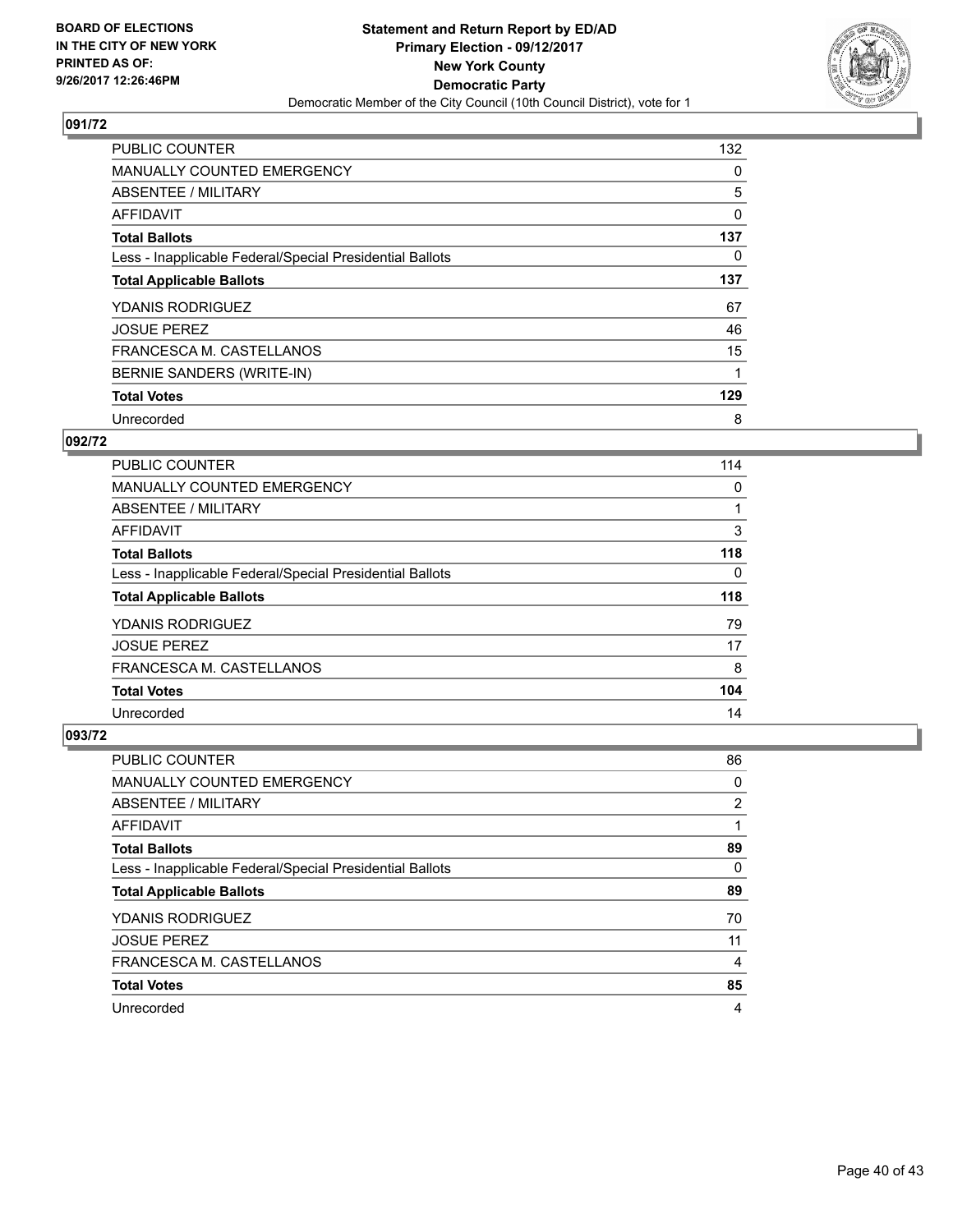

| PUBLIC COUNTER                                           | 88 |
|----------------------------------------------------------|----|
| MANUALLY COUNTED EMERGENCY                               | 0  |
| ABSENTEE / MILITARY                                      |    |
| AFFIDAVIT                                                |    |
| <b>Total Ballots</b>                                     | 90 |
| Less - Inapplicable Federal/Special Presidential Ballots | 0  |
| <b>Total Applicable Ballots</b>                          | 90 |
| <b>YDANIS RODRIGUEZ</b>                                  | 69 |
| <b>JOSUE PEREZ</b>                                       | 11 |
| FRANCESCA M. CASTELLANOS                                 | 4  |
| <b>Total Votes</b>                                       | 84 |
| Unrecorded                                               | 6  |

#### **095/72**

| <b>PUBLIC COUNTER</b>                                    | 60             |
|----------------------------------------------------------|----------------|
| <b>MANUALLY COUNTED EMERGENCY</b>                        | 0              |
| ABSENTEE / MILITARY                                      | $\overline{2}$ |
| <b>AFFIDAVIT</b>                                         | 0              |
| <b>Total Ballots</b>                                     | 62             |
| Less - Inapplicable Federal/Special Presidential Ballots | $\Omega$       |
| <b>Total Applicable Ballots</b>                          | 62             |
| <b>YDANIS RODRIGUEZ</b>                                  | 36             |
| <b>JOSUE PEREZ</b>                                       | 12             |
| FRANCESCA M. CASTELLANOS                                 | 8              |
| <b>Total Votes</b>                                       | 56             |
| Unrecorded                                               | 6              |

| PUBLIC COUNTER                                           | 62 |
|----------------------------------------------------------|----|
| MANUALLY COUNTED EMERGENCY                               | 0  |
| ABSENTEE / MILITARY                                      | 0  |
| AFFIDAVIT                                                | 0  |
| <b>Total Ballots</b>                                     | 62 |
| Less - Inapplicable Federal/Special Presidential Ballots | 0  |
| <b>Total Applicable Ballots</b>                          | 62 |
| <b>YDANIS RODRIGUEZ</b>                                  | 44 |
| <b>JOSUE PEREZ</b>                                       | 13 |
| FRANCESCA M. CASTELLANOS                                 | 0  |
| <b>Total Votes</b>                                       | 57 |
| Unrecorded                                               | 5  |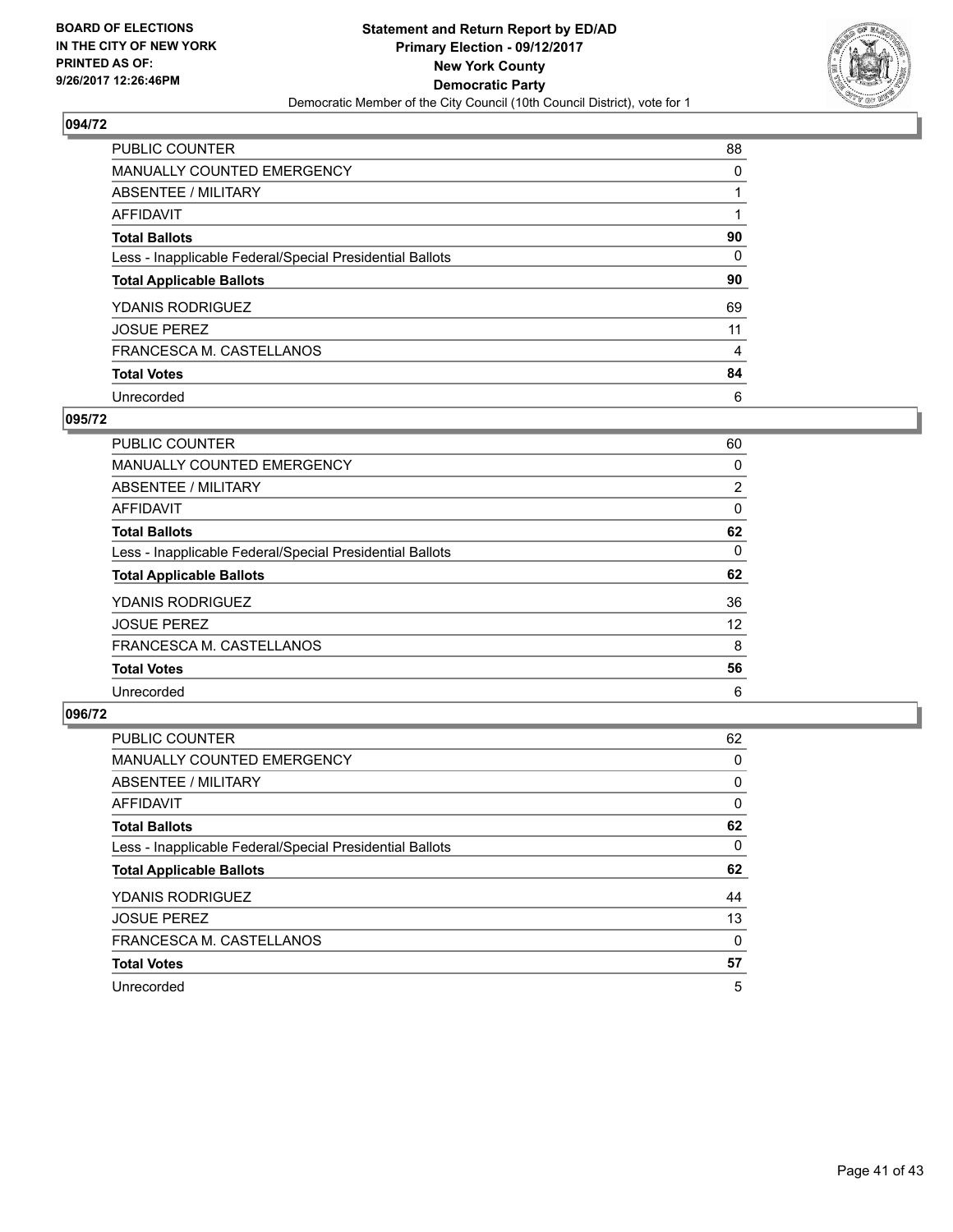

| <b>PUBLIC COUNTER</b>                                    | 41 |
|----------------------------------------------------------|----|
| <b>MANUALLY COUNTED EMERGENCY</b>                        | 0  |
| <b>ABSENTEE / MILITARY</b>                               | 2  |
| <b>AFFIDAVIT</b>                                         | 0  |
| <b>Total Ballots</b>                                     | 43 |
| Less - Inapplicable Federal/Special Presidential Ballots | 0  |
| <b>Total Applicable Ballots</b>                          | 43 |
| <b>YDANIS RODRIGUEZ</b>                                  | 32 |
| <b>JOSUE PEREZ</b>                                       | 7  |
| FRANCESCA M. CASTELLANOS                                 | 2  |
| <b>Total Votes</b>                                       | 41 |
| Unrecorded                                               | 2  |